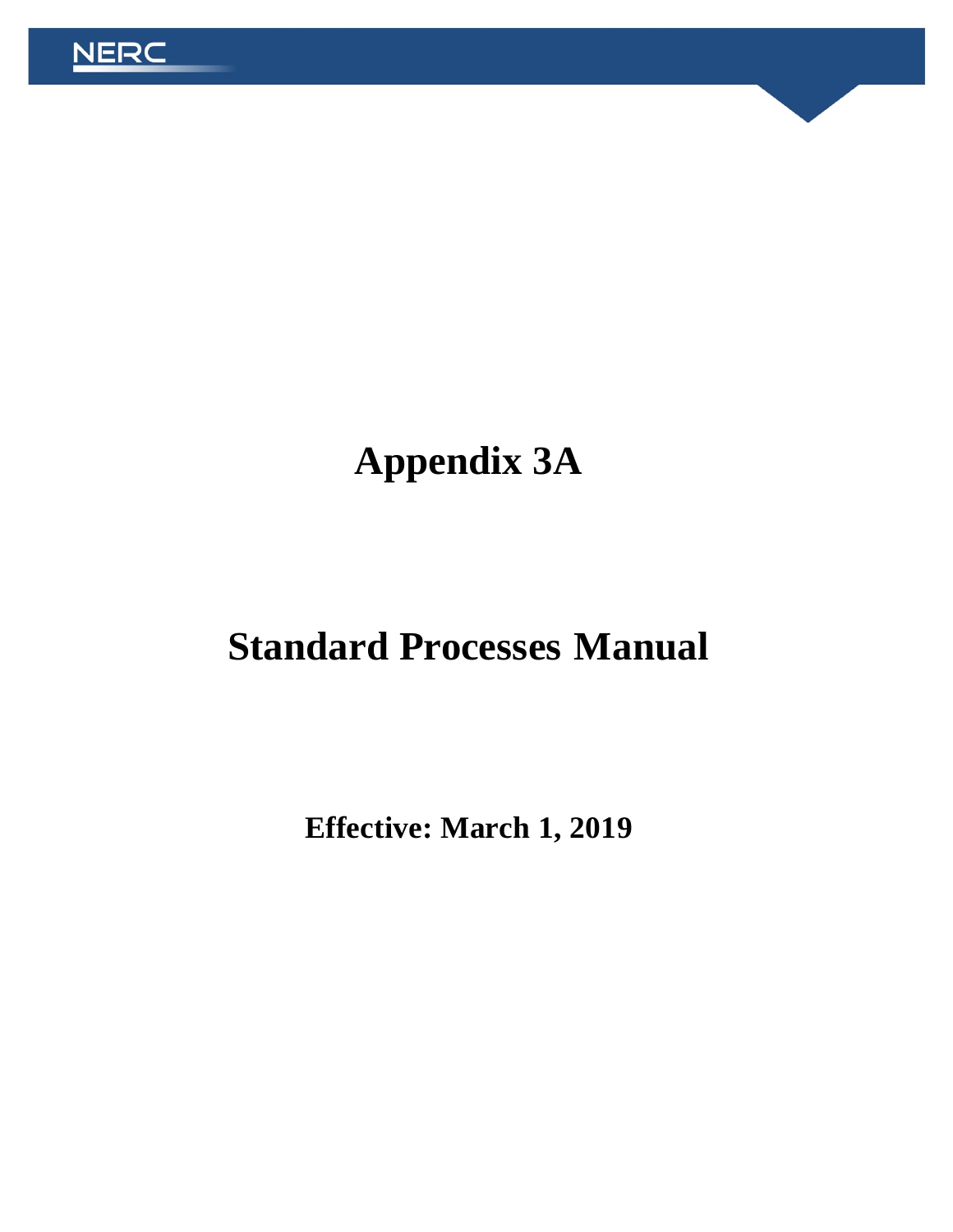

# **Standard Processes Manual**

# VERSION 4

# March 1, 2019

#### RELIABILITY | ACCOUNTABILITY



3353 Peachtree Road NE Suite 600, North Tower Atlanta, GA 30326 404-446-2560 | www.nerc.com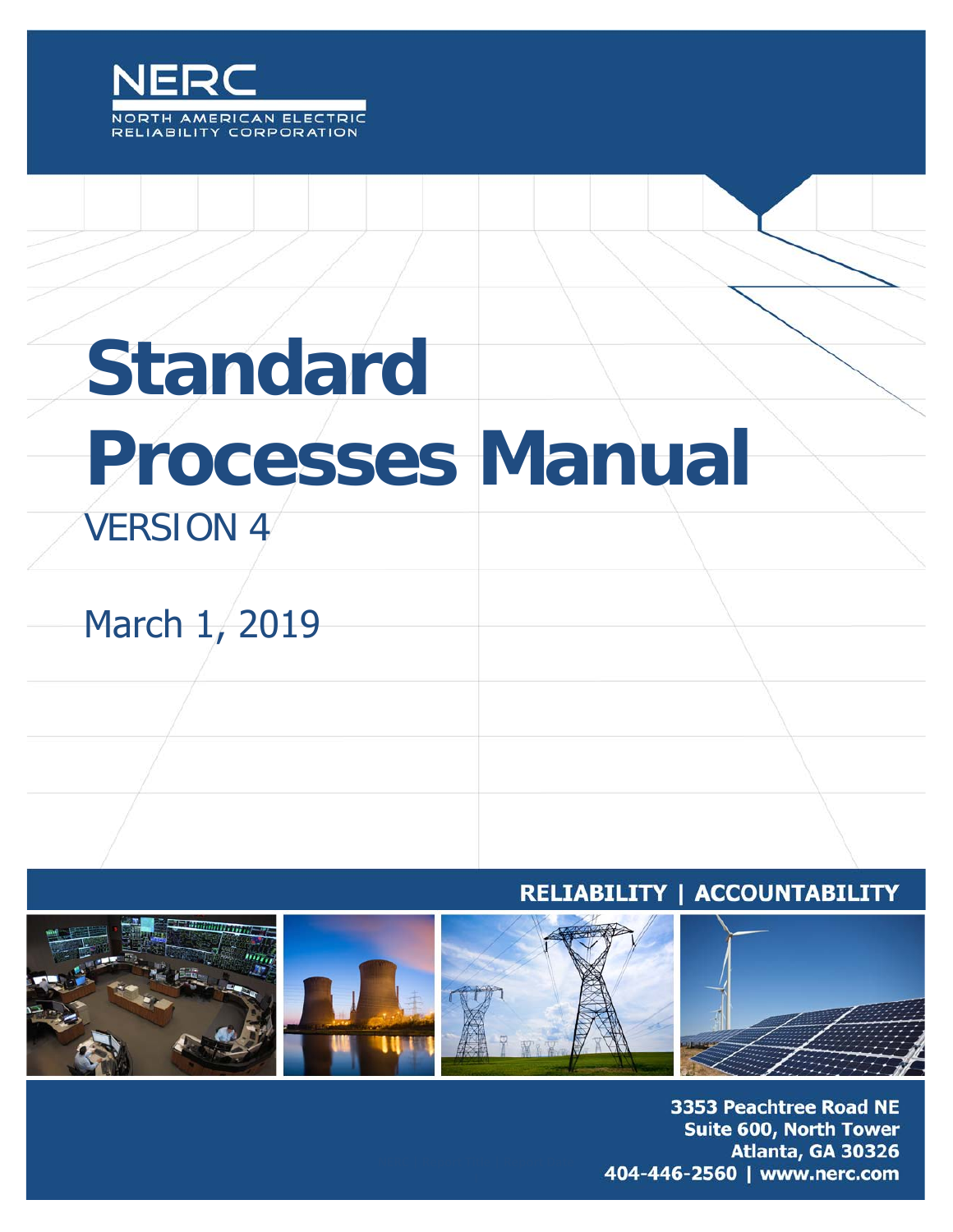# **Table of Contents**

| Section 4.0: Process for Developing, Modifying, Withdrawing or Retiring a Reliability Standard 11 |  |
|---------------------------------------------------------------------------------------------------|--|
|                                                                                                   |  |
|                                                                                                   |  |
|                                                                                                   |  |
|                                                                                                   |  |
|                                                                                                   |  |
| Section 10.0: Processes for Developing a Reliability Standard Related to a Confidential Issue35   |  |
| Section 11.0: Process for Posting Supporting Technical Documents Alongside an Approved            |  |
|                                                                                                   |  |
|                                                                                                   |  |
|                                                                                                   |  |
|                                                                                                   |  |
|                                                                                                   |  |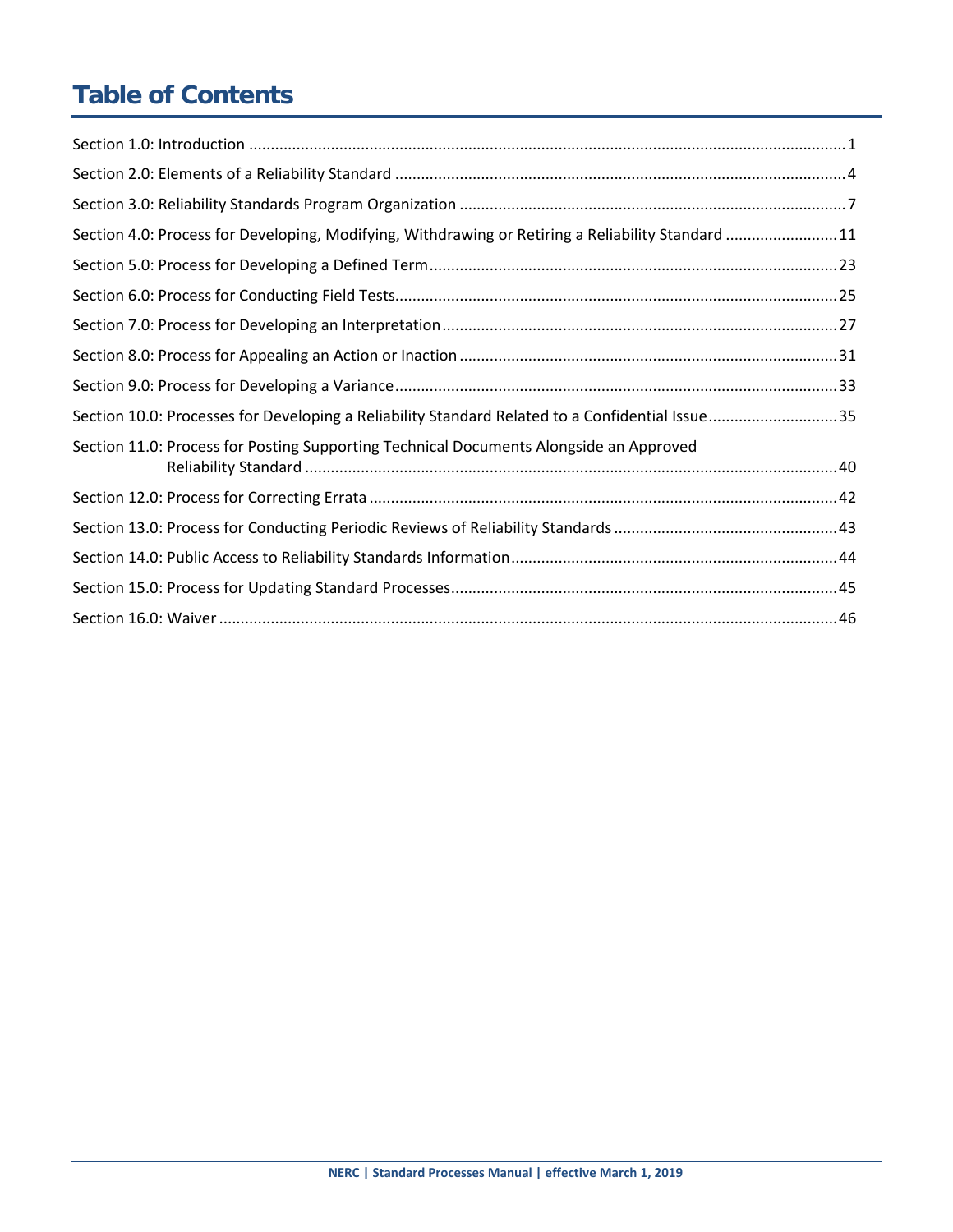# <span id="page-3-0"></span>**Section 1.0: Introduction**

#### **1.1: Authority**

This manual is published by the authority of the North American Electric Reliability Corporation ("NERC") Board of Trustees and has been incorporated into the NERC Rules of Procedure as Appendix 3A. It provides implementation detail in support of the NERC Rules of Procedure Section 300 — Reliability Standards Development.

Capitalized terms not otherwise defined herein shall have the meaning set forth in the Definitions Used in the Rules of Procedure, Appendix 2 to the Rules of Procedure. Unless otherwise specified, any period of time that is counted in days shall refer to calendar days.

#### **1.2: Scope**

The policies and procedures in this manual shall govern the activities of NERC related to the development, approval, revision, reaffirmation, and withdrawal of Reliability Standards, Interpretations, Violation Risk Factors ("VRFs"), Violation Severity Levels ("VSLs"), definitions, Variances, and reference documents developed to support standards for the Reliable Operation and planning of the North American Bulk Power Systems.

This manual also addresses the role of the Standards Committee, drafting teams, and the ballot body in the development and approval of Compliance Elements in conjunction with standard development.

#### **1.3: Background**

NERC is a nonprofit corporation formed for the purpose of becoming the North American ERO. NERC works with all stakeholder segments of the electric industry, including electricity users, to develop Reliability Standards for the reliability planning and Reliable Operation of the North American Bulk Power Systems. In the United States, the Energy Policy Act of 2005 added Section 215 to the Federal Power Act for the purpose of establishing a framework to make Reliability Standards mandatory for all Bulk Power System owners, operators, and users. Similar authorities are provided by Applicable Governmental Authorities in Canada. The United States Federal Energy Regulatory Commission ("FERC") certified NERC as the ERO effective July 2006. *North American Electric Reliability Corp.*, 116 FERC ¶ 61,062, *order on reh'g and compliance*, 117 FERC ¶ 61,126 (2006), *order on compliance*, 118 FERC ¶ 61,030 (2007).

#### **1.4: Essential Attributes of NERC's Reliability Standards Processes**

NERC's Reliability Standards development processes provide reasonable notice and opportunity for public comment, due process, openness, and balance of interests in developing a proposed Reliability Standard consistent with the attributes necessary for American National Standards Institute ("ANSI") accreditation. The same attributes, as well as transparency, consensus-building, and timeliness, are also required under the ERO Rules of Procedure Section 304.

#### • *Open Participation*

Participation in NERC's Reliability Standards development balloting and approval processes shall be open to all entities materially affected by NERC's Reliability Standards. There shall be no financial barriers to participation in NERC's Reliability Standards balloting and approval processes. Membership in the Registered Ballot Body shall not be conditional upon membership in any organization, nor unreasonably restricted on the basis of technical qualifications or other such requirements.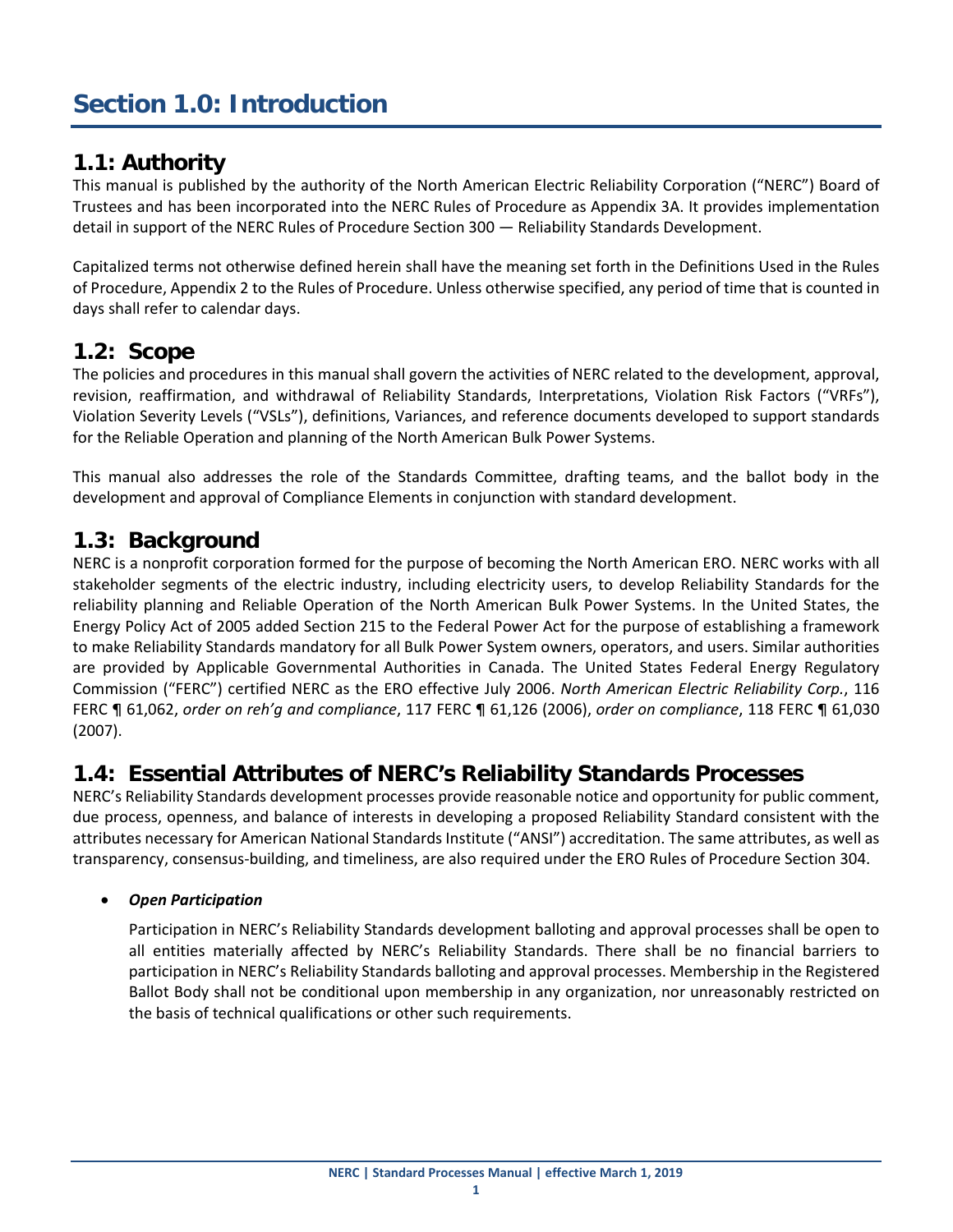#### • *Balance*

NERC's Reliability Standards development processes shall not be dominated by any two interest categories, individuals, or organizations and no single interest category, individual, or organization is able to defeat a matter.

NERC shall use a voting formula that allocates each industry Segment an equal weight in determining the final outcome of any Reliability Standard action. The Reliability Standards development processes shall have a balance of interests. Participants from diverse interest categories shall be encouraged to join the Registered Ballot Body and participate in the balloting process, with a goal of achieving balance between the interest categories. The Registered Ballot Body serves as the consensus body voting to approve each new or proposed Reliability Standard, definition, Variance, and Interpretation.

#### • *Coordination and harmonization with other American National Standards activities*

NERC is committed to resolving any potential conflicts between its Reliability Standards development efforts and existing American National Standards and candidate American National Standards.

#### • *Notification of standards development*

NERC shall publicly distribute a notice to each member of the Registered Ballot Body, and to each stakeholder who indicates a desire to receive such notices, for each action to create, revise, reaffirm, or withdraw a Reliability Standard, definition, or Variance; and for each proposed Interpretation. Notices shall be distributed electronically, with links to the relevant information, and notices shall be posted on NERC's Reliability Standards web page. All notices shall identify a readily available source for further information.

#### • *Transparency*

The process shall be transparent to the public.

#### • *Consideration of views and objections*

Drafting teams shall give prompt consideration to the written views and objections of all participants as set forth herein. Drafting teams shall make an effort to resolve each objection that is related to the topic under review.

#### • *Consensus Building*

The process shall build and document consensus for each Reliability Standard, both with regard to the need and justification for the Reliability Standard and the content of the Reliability Standard.

#### • *Consensus vote*

NERC shall use its voting process to determine if there is sufficient consensus to approve a proposed Reliability Standard, definition, Variance, or Interpretation. NERC shall form a ballot pool for each Reliability Standard action from interested members of its Registered Ballot Body. Approval of any Reliability Standard action requires:

- $\circ$  A guorum, which is established by at least 75% of the members of the ballot pool submitting a response excluding unreturned ballots; and
- o A two-thirds majority of the weighted Segment votes cast shall be affirmative. The number of votes cast during all stages of balloting except the final ballot is the sum of affirmative and negative votes with comments, excluding abstentions, non-responses, and negative votes without comments. During the final ballot, the number of votes cast is the sum of affirmative and negative votes, excluding abstentions and non-responses.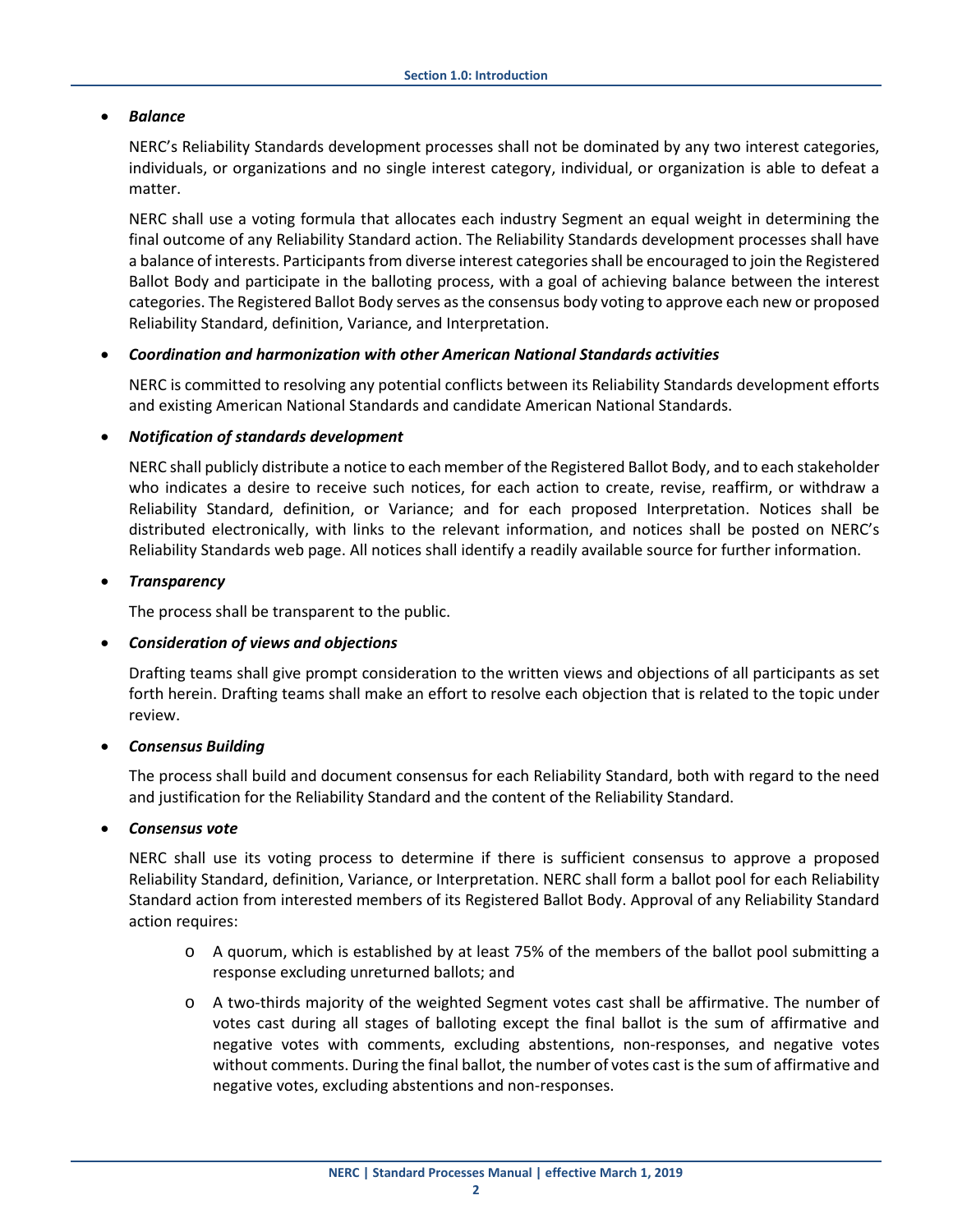#### • *Timeliness*

Development of Reliability Standards shall be timely and responsive to new and changing priorities for reliability of the Bulk Power System.

#### • *Metric Policy*

The International System of units is the preferred units of measurement in NERC Reliability Standards. However, because NERC's Reliability Standards apply in Canada, the United States and portions of Mexico, where applicable, measures are provided in both the metric and English units.

#### **1.5: Ethical Participation**

All participants in the NERC Standard development process, including drafting teams, quality reviewers, Standards Committee members and members of the Registered Ballot Body, are obligated to act in an ethical manner in the exercise of all activities conducted pursuant to the terms and conditions of the Standard Processes Manual and the standard development process.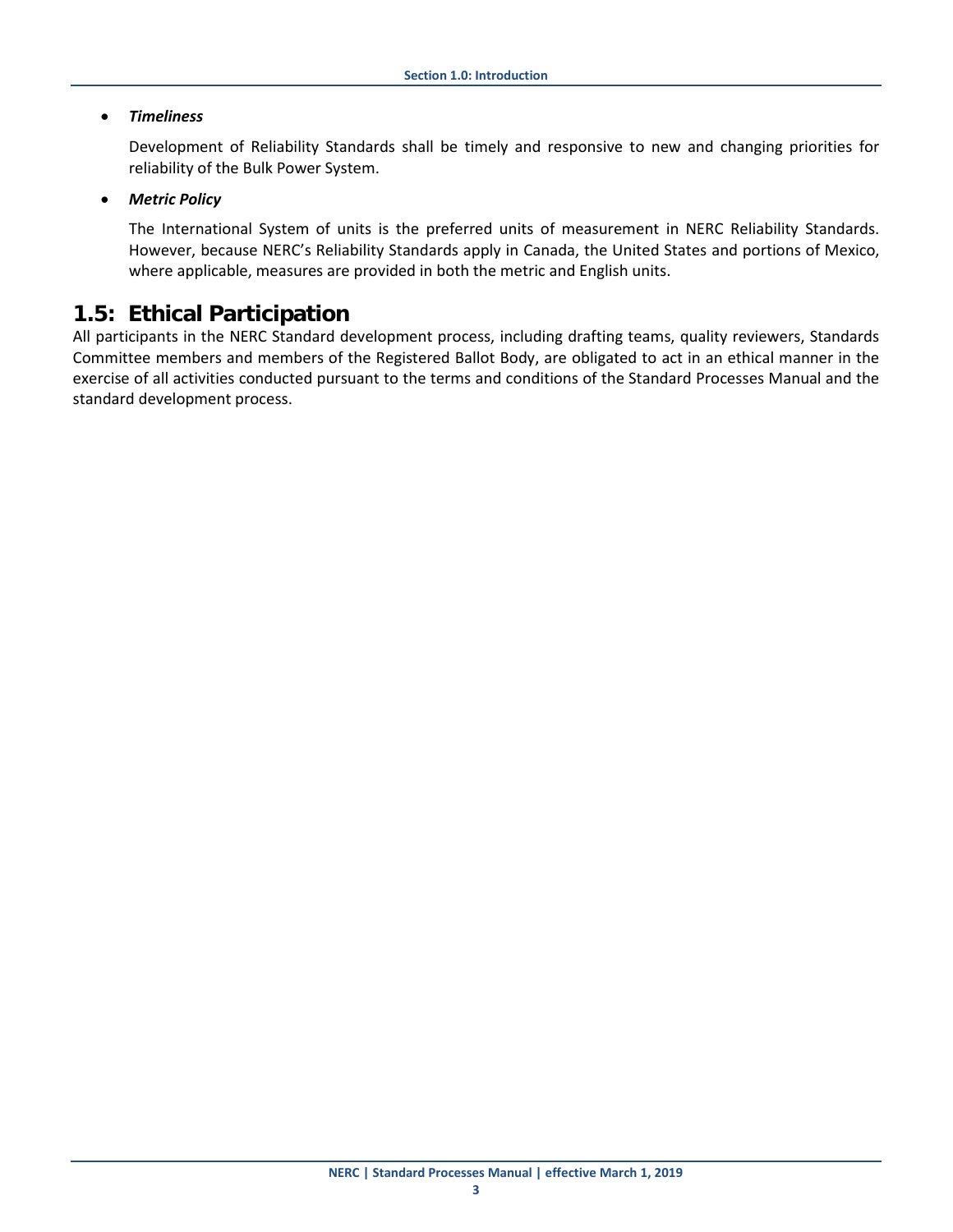#### <span id="page-6-0"></span>**2.1: Definition of a Reliability Standard**

A Reliability Standard includes a set of Requirements that define specific obligations of owners, operators, and users of the North American Bulk Power Systems. The Requirements shall be material to reliability and measurable. A Reliability Standard is defined as follows:

> "Reliability Standard" means a requirement, approved by the United States Federal Energy Regulatory Commission under Section 215 of the Federal Power Act, or approved or recognized by an applicable governmental authority in other jurisdictions, to provide for Reliable Operation of the Bulk Power System. The term includes requirements for the operation of existing Bulk Power System facilities, including cybersecurity protection, and the design of planned additions or modifications to such facilities to the extent necessary for Reliable Operation of the Bulk Power System, but the term does not include any requirement to enlarge such facilities or to construct new transmission capacity or generation capacity. (In certain contexts, this term may also refer to a "Reliability Standard" that is in the process of being developed, or not yet approved or recognized by FERC or an applicable governmental authority in other jurisdictions).<sup>[1](#page-6-1)</sup>

#### **2.2: Reliability Principles**

NERC Reliability Standards are based on certain reliability principles that define the foundation of reliability for North American Bulk Power Systems.<sup>[2](#page-6-2)</sup> Each Reliability Standard shall enable or support one or more of the reliability principles, thereby ensuring that each Reliability Standard serves a purpose in support of reliability of the North American Bulk Power Systems. Each Reliability Standard shall also be consistent with all of the reliability principles, thereby ensuring that no Reliability Standard undermines reliability through an unintended consequence.

#### **2.3: Market Principles**

Recognizing that Bulk Power System reliability and electricity markets are inseparable and mutually interdependent, all Reliability Standards shall be consistent with the market interface principles. $3$  Consideration of the market interface principles is intended to ensure that Reliability Standards are written such that they achieve their reliability objective without causing undue restrictions or adverse impacts on competitive electricity markets.

#### **2.4: Types of Reliability Requirements**

Generally, each Requirement of a Reliability Standard shall identify what Functional Entities shall do, and under what conditions, to achieve a specific reliability objective. Although Reliability Standards all follow this format, several types of Requirements may exist, each with a different approach to measurement.

• **Performance-based Requirements** define a specific reliability objective or outcome achieved by one or more entities that has a direct, observable effect on the reliability of the Bulk Power System, i.e. an effect that can be measured using power system data or trends. In its simplest form, a performance-based requirement has four components: who, under what conditions (if any), shall perform what action, to achieve what particular result or outcome.

<span id="page-6-1"></span><sup>1</sup> *See* Appendix 2 to the NERC Rules of Procedure, Definitions Used in the Rules of Procedure.

<span id="page-6-2"></span> $<sup>2</sup>$  The intent of the set of NERC Reliability Standards is to deliver an adequate level of reliability. The latest set of reliability</sup> principles and the latest set of characteristics associated with an adequate level of reliability are posted on the Reliability Standards Resources web page.

<span id="page-6-3"></span> $3$  The latest set of market interface principles is posted on the Reliability Standards Resources web page.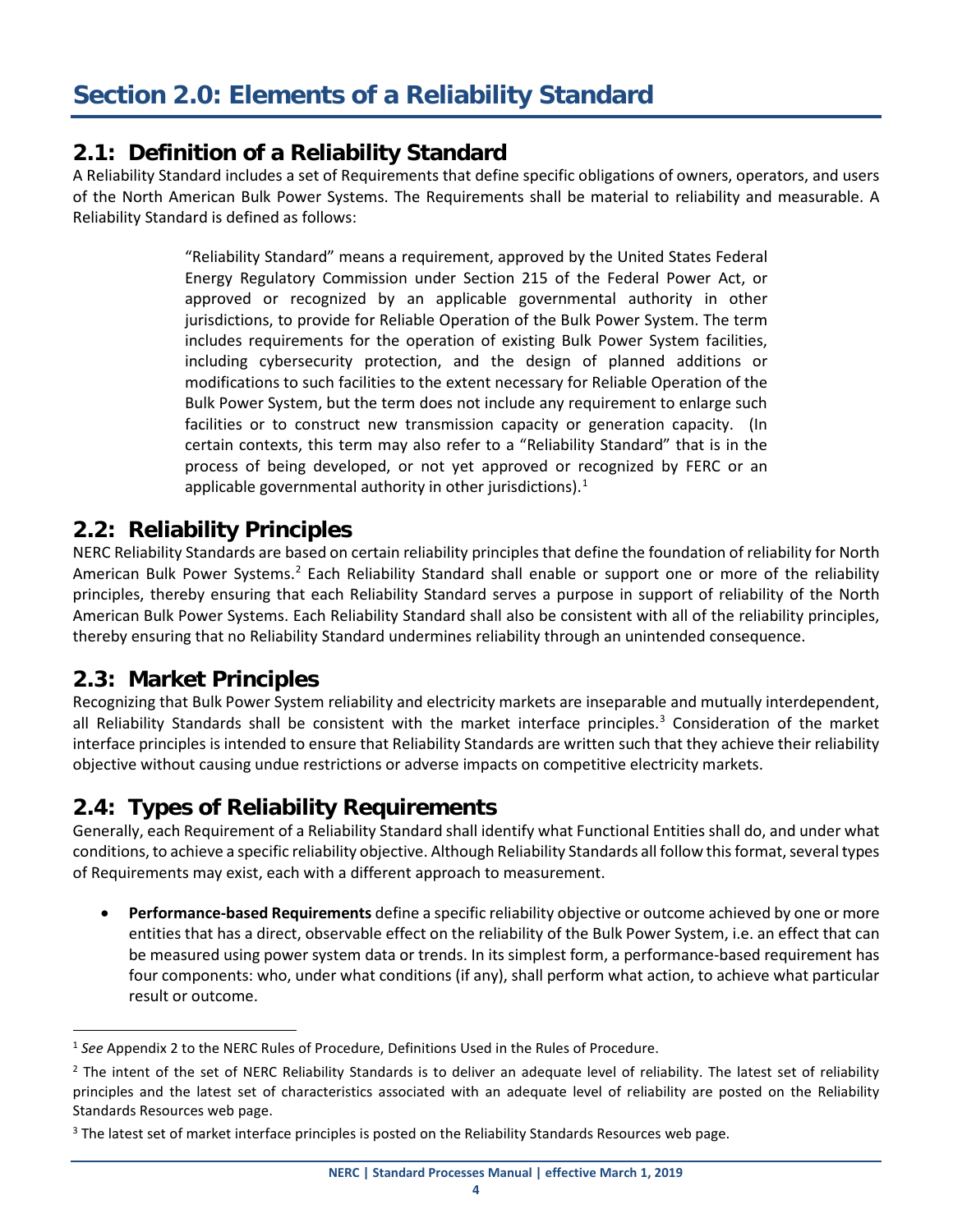- **Risk-based Requirements** define actions by one or more entities that reduce a stated risk to the reliability of the Bulk Power System and can be measured by evaluating a particular product or outcome resulting from the required actions. A risk-based reliability requirement should be framed as: who, under what conditions (if any), shall perform what action, to achieve what particular result or outcome that reduces a stated risk to the reliability of the Bulk Power System.
- **Capability-based Requirements** define capabilities needed by one or more entities to perform reliability functions and can be measured by demonstrating that the capability exists as required. A capability-based reliability requirement should be framed as: *who, under what conditions (if any), shall have what capability, to achieve what particular result or outcome to perform an action to achieve a result or outcome or to reduce a risk to the reliability of the Bulk Power System*.

The body of reliability Requirements collectively provides a defense-in-depth strategy supporting reliability of the Bulk Power System.

#### **2.5: Elements of a Reliability Standard**

A Reliability Standard includes several components designed to work collectively to identify what entities must do to meet their reliability-related obligations as an owner, operator or user of the Bulk Power System.

The components of a Reliability Standard may include the following:

*Title*: A brief, descriptive phrase identifying the topic of the Reliability Standard.

*Number*: A unique identification number assigned in accordance with a published classification system to facilitate tracking and reference to the Reliability Standards.<sup>[4](#page-7-0)</sup>

*Purpose*: The reliability outcome achieved through compliance with the Requirements of the Reliability Standard.

*Applicability*: Identifies the specific Functional Entities and Facilities to which the Reliability Standard applies.

*Effective Dates*: Identification of the date or pre-conditions determining when each Requirement becomes effective in each jurisdiction.

*Requirement*: An explicit statement that identifies the Functional Entity responsible, the action or outcome that must be achieved, any conditions achieving the action or outcome, and the reliability-related benefit of the action or outcome. Each Requirement shall be a statement for which compliance is mandatory.

*Compliance Elements*: Elements to aid in the administration of ERO compliance monitoring and enforcement responsibilities.<sup>[5](#page-7-1)</sup>

- *Measure*: Provides identification of the evidence or types of evidence that may demonstrate compliance with the associated requirement.
- *Violation Risk Factors and Violation Severity Levels*: Violation risk factors (VRFs) and violation severity levels (VSLs) are used as factors when determining the size of a penalty or sanction associated with the

<span id="page-7-0"></span><sup>&</sup>lt;sup>4</sup> Reliability Standards shall be numbered in accordance with the NERC Standards Numbering Convention as provided on the Reliability Standards Resources web page.

<span id="page-7-1"></span><sup>&</sup>lt;sup>5</sup> It is the responsibility of the ERO Staff to develop compliance tools for each standard; these tools are not part of the standard but are referenced in this manual because the preferred approach to developing these tools is to use a transparent process that leverages the technical and practical expertise of the drafting team and ballot pool.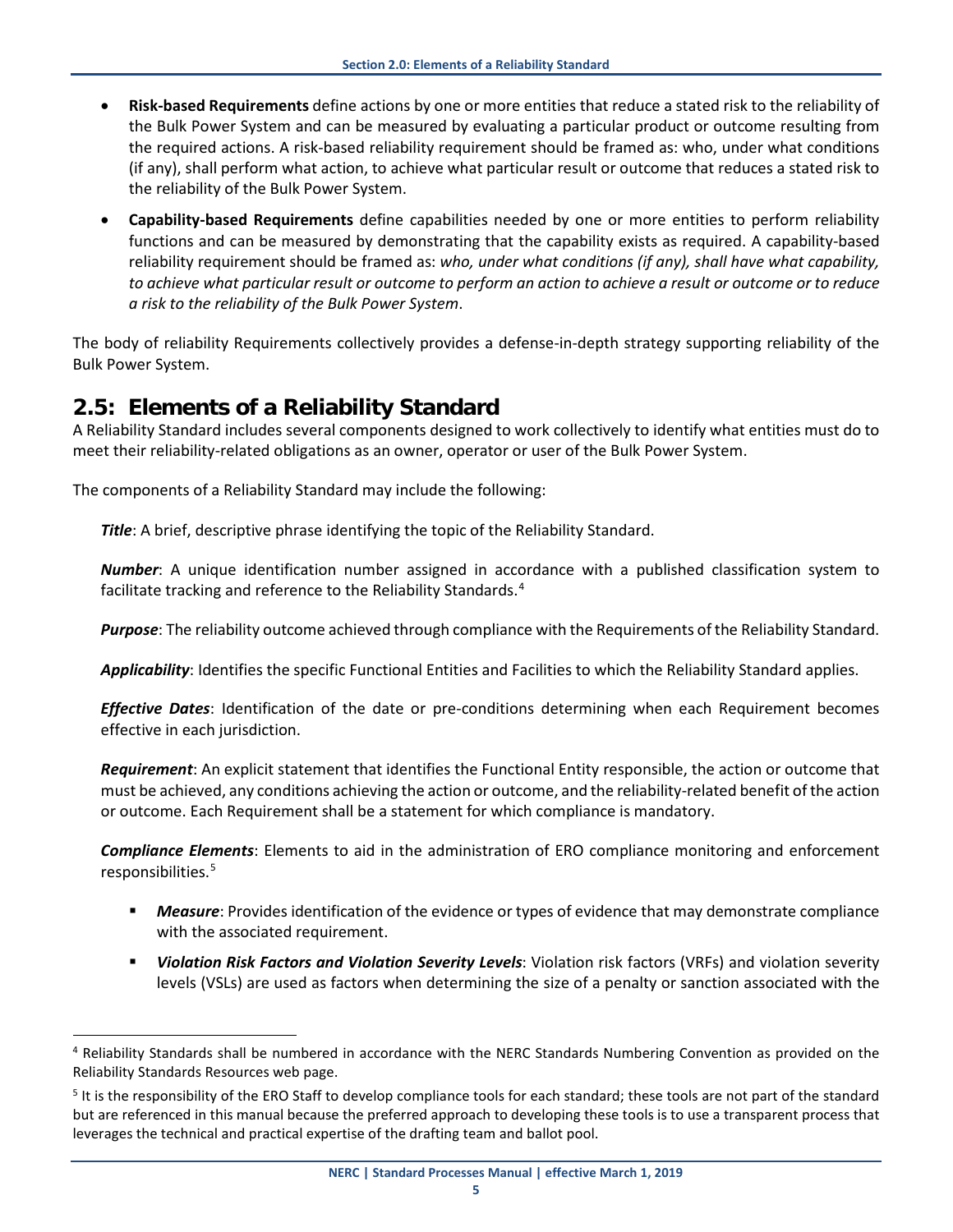violation of a requirement in an approved Reliability Standard.<sup>[6](#page-8-0)</sup> Each requirement in each Reliability Standard has an associated VRF and a set of VSLs. VRFs and VSLs are developed by the drafting team, working with NERC Staff, at the same time as the associated Reliability Standard, but are not part of the Reliability Standard. The Board of Trustees is responsible for approving VRFs and VSLs.

#### o *Violation Risk Factors*

VRFs identify the potential reliability significance of noncompliance with each requirement. Each requirement is assigned a VRF in accordance with the latest approved set of VRF criteria.<sup>[7](#page-8-1)</sup>

#### o *Violation Severity Levels*

VSLs define the degree to which compliance with a requirement was not achieved. Each requirement shall have at least one VSL. While it is preferable to have four VSLs for each requirement, some requirements do not have multiple "degrees" of noncompliant performance and may have only one, two, or three VSLs. Each requirement is assigned one or more VSLs in accordance with the latest approved set of VSL criteria.<sup>[8](#page-8-2)</sup>

*Version History*: The version history is provided for informational purposes and lists information regarding prior versions of Reliability Standards.

*Variance*: A Requirement (to be applied in the place of the continent-wide Requirement) that is applicable to a specific geographic area or to a specific set of Registered Entities.

*Compliance Enforcement Authority*: The entity that is responsible for assessing performance or outcomes to determine if an entity is compliant with the associated Reliability Standard. The Compliance Enforcement Authority will be NERC or the Regional Entity in their respective roles of monitoring and enforcing compliance with the NERC Reliability Standards.

The only mandatory and enforceable components of a Reliability Standard are the: (1) applicability, (2) Requirements, and the (3) effective dates. The additional components are included in the Reliability Standard for informational purposes and to provide guidance to Functional Entities concerning how compliance will be assessed by the Compliance Enforcement Authority.

<span id="page-8-0"></span><sup>&</sup>lt;sup>6</sup> The Sanction Guidelines of the North American Electric Reliability Corporation identifies the factors used to determine a penalty or sanction for violation of a Reliability Standard and is posted on the NERC web site.

<span id="page-8-1"></span> $<sup>7</sup>$  The latest set of approved VRF Criteria is posted on the Reliability Standards Resources web page.</sup>

<span id="page-8-2"></span> $8$  The latest set of approved VSL Criteria is posted on the Reliability Standards Resources web page.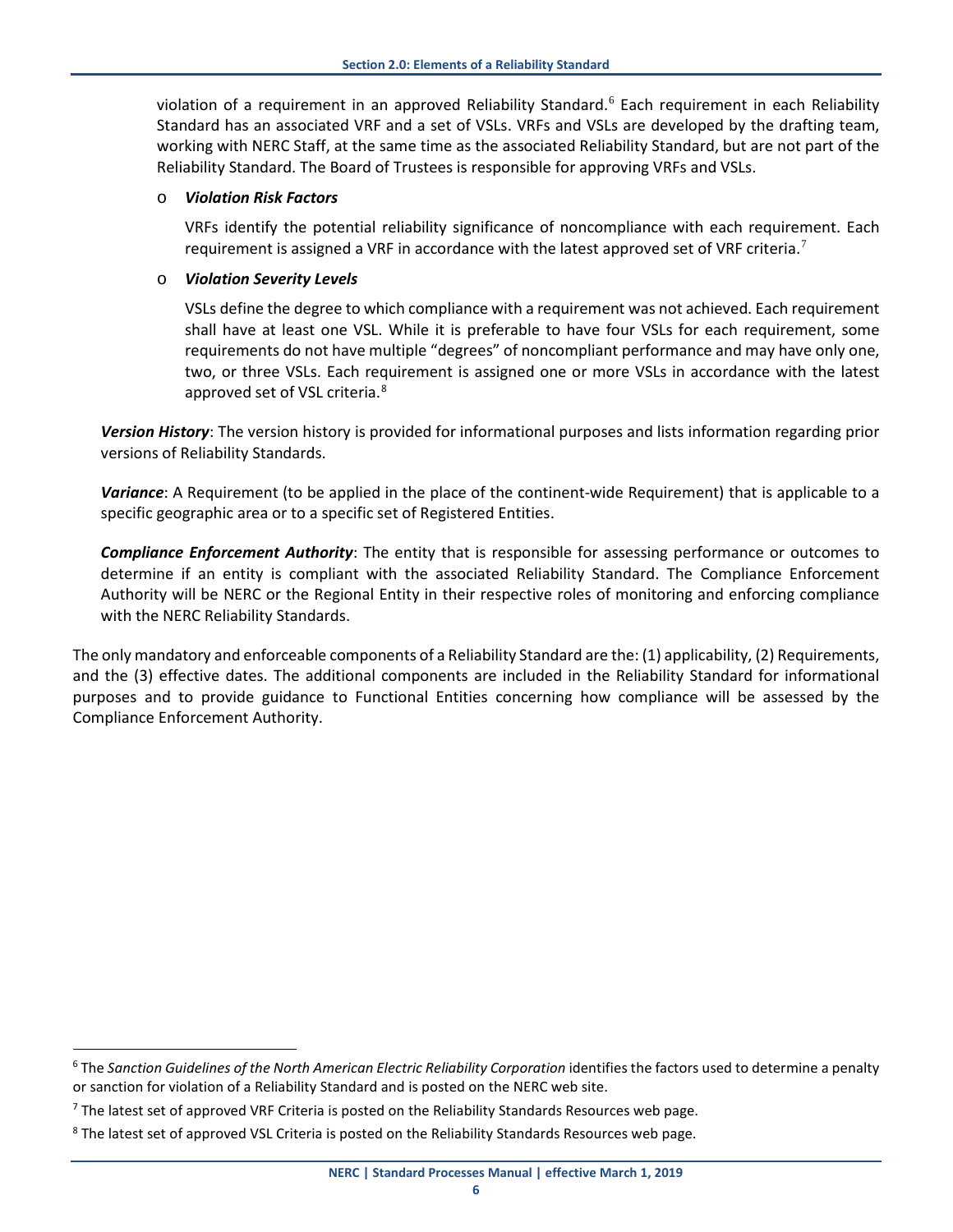#### <span id="page-9-0"></span>**3.1: Board of Trustees**

The NERC Board of Trustees shall consider for adoption Reliability Standards, definitions, Variances and Interpretations and associated implementation plans that have been developed according to this manual. Once the Board adopts a Reliability Standard, definition, Variance or Interpretation, the Board shall direct NERC Staff to file the document(s) for approval with Applicable Governmental Authorities.

#### **3.2: Registered Ballot Body**

The Registered Ballot Body comprises all entities or individuals that qualify for one of the Segments approved by the Board of Trustees<sup>[9](#page-9-1)</sup>, and are registered with NERC as potential ballot participants in the voting on Reliability Standards. Each member of the Registered Ballot Body is eligible to join the ballot pool for each Reliability Standard action.

#### **3.3: Ballot Pool**

Each Reliability Standard action has its own ballot pool formed of interested members of the Registered Ballot Body. The ballot pool comprises those members of the Registered Ballot Body that respond to a pre-ballot request to participate in that particular Reliability Standard action. The ballot pool votes on each Reliability Standards action. The ballot pool remains in place until all balloting related to that Reliability Standard action has been completed.

#### **3.4: Standards Committee**

The Standards Committee serves at the pleasure and direction of the NERC Board of Trustees, and the Board approves the Standards Committee's Charter.<sup>[10](#page-9-2)</sup> The composition of the Standards Committee and the election of its members is set forth in Appendix 3B to the NERC Rules of Procedure, *Procedures for Election of Members of the Standards Committee.*

The Standards Committee is responsible for managing the Reliability Standards processes for development of Reliability Standards, definitions, Variances and Interpretations in accordance with this manual. The responsibilities of the Standards Committee are defined in detail in the Standards Committee's Charter. The Standards Committee is responsible for ensuring that the Reliability Standards, definitions, Variances and Interpretations developed by drafting teams are developed in accordance with the processes in this manual and meet NERC's benchmarks for Reliability Standards as well as criteria for governmental approval. $11$ 

The Standards Committee has the right to remand work to a drafting team, to reject the work of a drafting team, or to accept the work of a drafting team. The Standards Committee may disband a drafting team if it determines (a) that the drafting team is not producing a standard in a timely manner; (b) the drafting team is not able to produce a standard that will achieve industry consensus; (c) the drafting team has not addressed the scope of the SAR; or (d) the drafting team has failed to fully address a regulatory directive or otherwise provided a responsive or equally efficient and effective alternative. The Standards Committee may direct a drafting team to revise its work to follow the processes in this manual or to meet the criteria for NERC's benchmarks for Reliability Standards, or to meet the criteria for governmental approval; however, the Standards Committee shall not direct a drafting team to change the technical content of a draft Reliability Standard.

<span id="page-9-1"></span><sup>&</sup>lt;sup>9</sup> The industry Segment qualifications are described in the Development of the Registered Ballot Body and Segment Qualification Guidelines document posted on the Reliability Standards Resources web page and are included in Appendix 3D of the NERC Rules of Procedure.

<span id="page-9-2"></span> $10$  The Standards Committee Charter is posted on the Reliability Standards Resources web page.

<span id="page-9-3"></span><sup>11</sup> The *Ten Benchmarks of an Excellent Reliability Standard* and FERC's Criteria for Approving Reliability Standards are posted on the Reliability Standards Resources web page.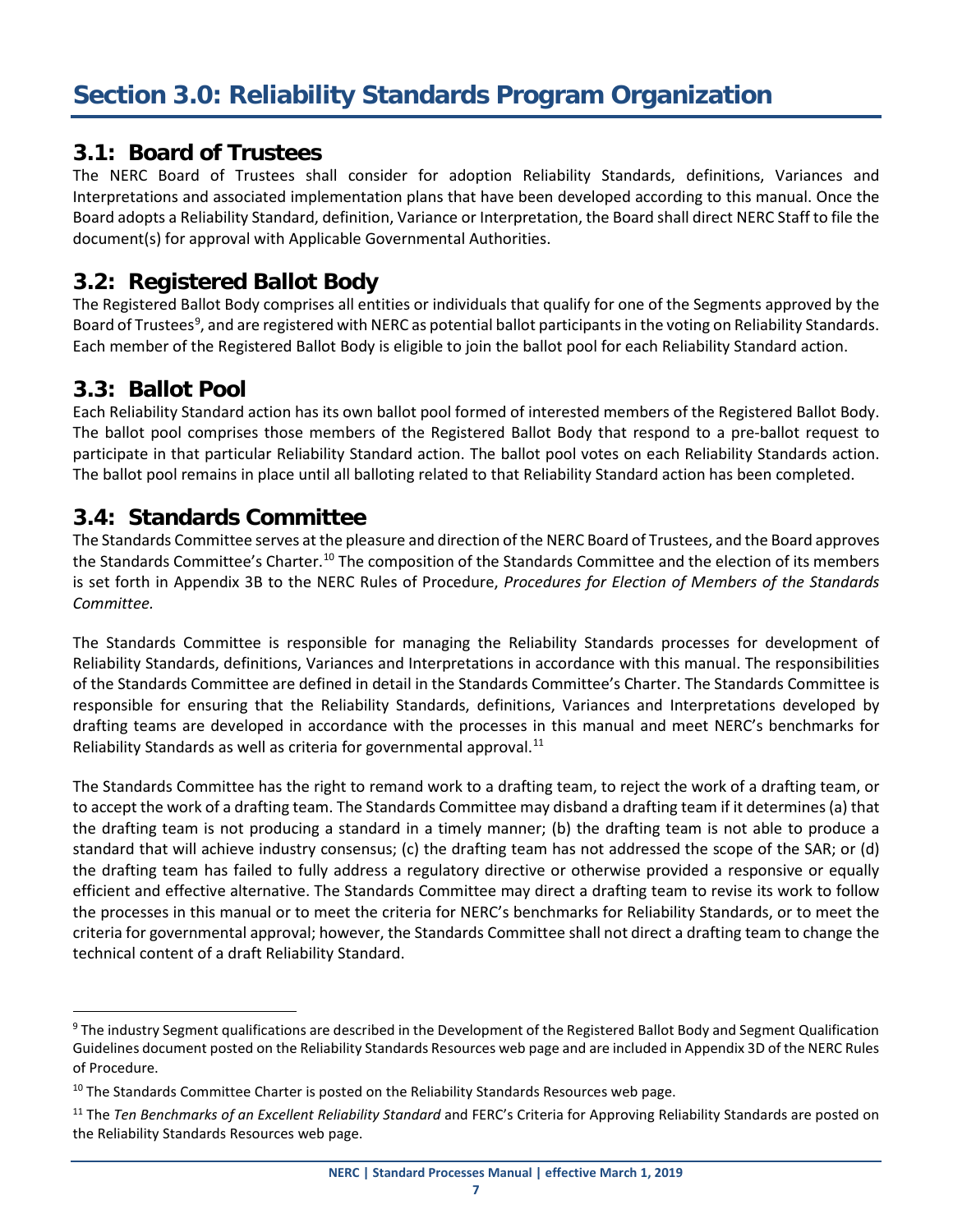The Standards Committee shall meet at regularly scheduled intervals (either in person, or by other means). All Standards Committee meetings are open to all interested parties.

#### **3.5: NERC Reliability Standards Staff**

The NERC Reliability Standards Staff, led by the Director of Standards, $12$  is responsible for administering NERC's Reliability Standards processes in accordance with this manual. The NERC Reliability Standards Staff provides support to the Standards Committee in managing the Reliability Standards processes and in supporting the work of all drafting teams. The NERC Reliability Standards Staff works to ensure the integrity of the Reliability Standards processes and consistency of quality and completeness of the Reliability Standards. The NERC Reliability Standards Staff facilitates all steps in the development of Reliability Standards, definitions, Variances, Interpretations and associated implementation plans.

The NERC Reliability Standards Staff is responsible for presenting Reliability Standards, definitions, Variances, and Interpretations to the NERC Board of Trustees for adoption. When presenting Reliability Standards-related documents to the NERC Board of Trustees for adoption or approval, the NERC Reliability Standards Staff shall report the results of the associated stakeholder ballot, including identification of unresolved stakeholder objections and an assessment of the document's practicality and enforceability.

#### **3.6: Drafting Teams**

The Standards Committee shall appoint industry experts to drafting teams to work with stakeholders in developing and refining Standard Authorization Requests ("SARs"), Reliability Standards, definitions, Variances, and Interpretations. The NERC Reliability Standards Staff shall provide, or solicit from the industry, essential support for each of the drafting teams in the form of technical writers, legal, compliance, and rigorous and highly trained project management and facilitation support personnel.

Each drafting team may consist of a group of technical, legal, and compliance experts that work cooperatively with the support of the NERC Reliability Standards Staff.<sup>[13](#page-10-1)</sup> The technical experts provide the subject matter expertise and guide the development of the technical aspects of the Reliability Standard, assisted by technical writers, legal and compliance experts. The technical experts maintain authority over the technical details of the Reliability Standard. Each drafting team appointed to develop a Reliability Standard is responsible for following the processes identified in this manual as well as procedures developed by the Standards Committee from the inception of the assigned project through the final acceptance of that project by Applicable Governmental Authorities.

Collectively, each drafting team:

- Drafts proposed language for the Reliability Standards, definitions, Variances, and/or Interpretations and associated implementation plans.
- Develops and refines technical documents that aid in the understanding of Reliability Standards.
- Works collaboratively with NERC Compliance Monitoring and Enforcement Staff to develop Reliability Standard Audit Worksheets ("RSAWs") at the same time Reliability Standards are developed.
- Provides assistance to NERC Staff in the development of Compliance Elements of proposed Reliability Standards.

**NERC | Standard Processes Manual | effective March 1, 2019**

<span id="page-10-0"></span><sup>&</sup>lt;sup>12</sup> The Director of Standards may delegate its authority to perform certain responsibilities specified in this manual to another member of the NERC Reliability Standards staff.<br><sup>13</sup> The detailed responsibilities of drafting teams are outlined in the Drafting Team Guidelines, which is posted on the Reliability

<span id="page-10-1"></span>Standards Resources web page.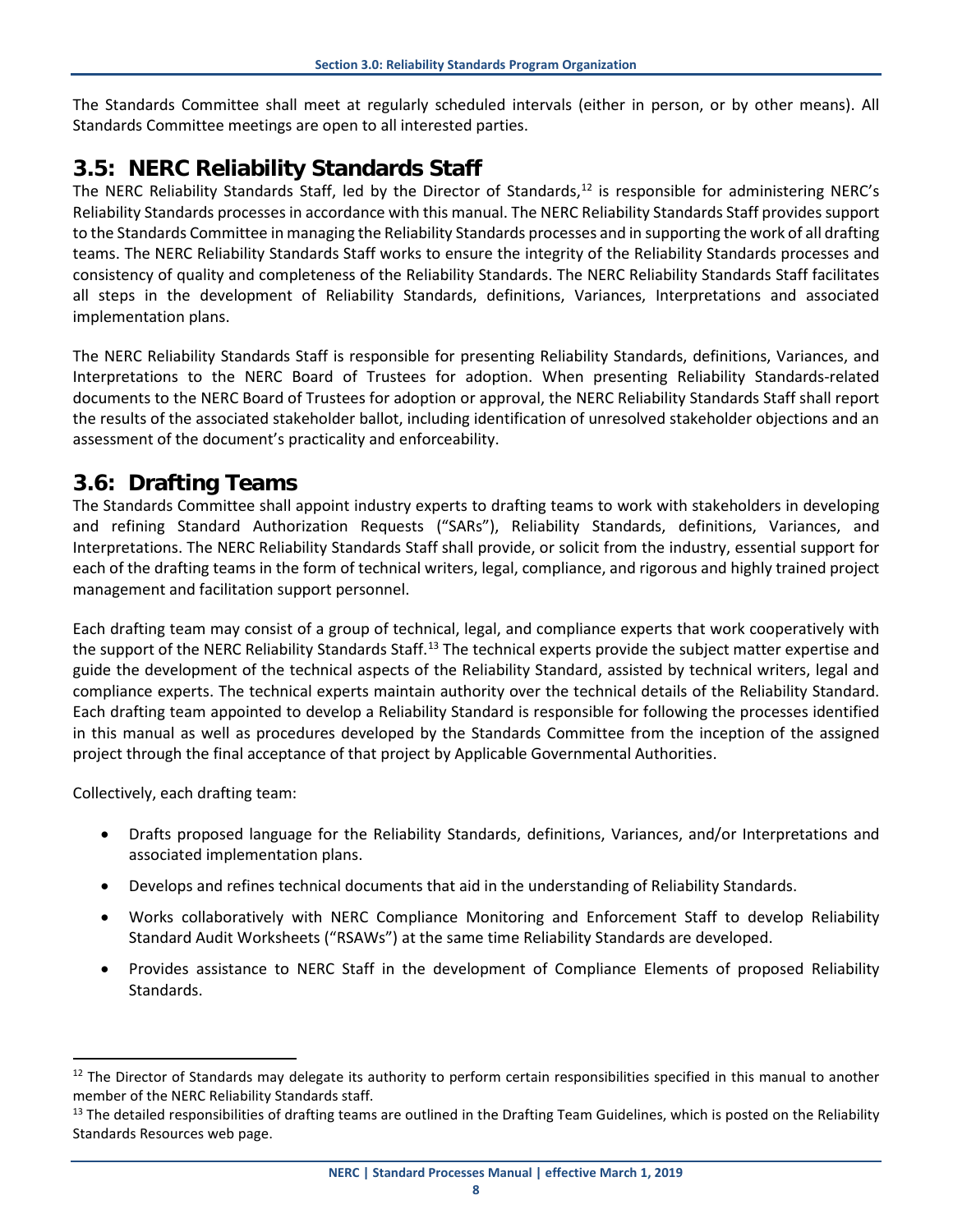- Solicits, considers, and responds to comments related to the specific Reliability Standards development project.
- Participates in industry forums to help build consensus on the draft Reliability Standards, definitions, Variances, and/or Interpretations and associated implementation plans.
- Assists in developing the documentation used to obtain governmental approval of the Reliability Standards, definitions, Variances, and/or Interpretations and associated implementation plans.

All drafting teams report to the Standards Committee.

#### **3.7: Governmental Authorities**

FERC in the United States of America, and where permissible by statute or regulation, the federal or provincial governments of other North American jurisdictions that have recognized NERC as the ERO have the authority to approve each new, revised or withdrawn Reliability Standard, definition, Variance, VRF, VSL and Interpretation following adoption or approval by the NERC Board of Trustees.

#### **3.8: Committees, Subcommittees, Working Groups, and Task Forces**

NERC's technical committees, subcommittees, working groups, and task forces provide technical research and analysis used to justify the development of new Reliability Standards and provide guidance, when requested by the Standards Committee, in overseeing field tests or collection and analysis of data. The technical committees, subcommittees, working groups, and task forces provide feedback to drafting teams during both informal and formal comment periods.

The Standards Committee may request that a NERC technical committee or other group prepare a technical document to support development of a proposed Reliability Standard.

The technical committees, subcommittees, working groups, and task forces share their observations regarding the need for new or modified Reliability Standards or Requirements with the NERC Reliability Standards Staff for use in identifying the need for new Reliability Standards projects for the three-year *Reliability Standards Development Plan*.

#### **3.9: Compliance and Certification Committee**

The Compliance and Certification Committee is responsible for monitoring NERC's compliance with its Reliability Standards processes and procedures and for monitoring NERC's compliance with the Rules of Procedure regarding the development of new or revised Reliability Standards, definitions, Variances, and Interpretations. The Compliance and Certification Committee may assist in verifying that each proposed Reliability Standard is enforceable as written before the Reliability Standard is posted for formal stakeholder comment and balloting.

#### **3.10: Compliance Monitoring and Enforcement Program**

As applicable, the NERC Compliance Monitoring and Enforcement Program Staff manages and enforces compliance with approved Reliability Standards. Compliance Monitoring and Enforcement Staff are responsible for the development of select compliance tools. The drafting team and the Compliance Monitoring and Enforcement Program Staff shall work together during the Reliability Standard development process to ensure an accurate and consistent understanding of the Requirements and their intent, and to ensure that applicable compliance tools accurately reflect that intent. The goal of this collaboration is to ensure that application of the Reliability Standards in the Compliance Monitoring and Enforcement Program by NERC and the Regional Entities is consistent.

The Compliance Monitoring and Enforcement Program is encouraged to share its observations regarding the need for new or modified Requirements with the NERC Reliability Standards Staff for use in identifying the need for new Reliability Standards projects.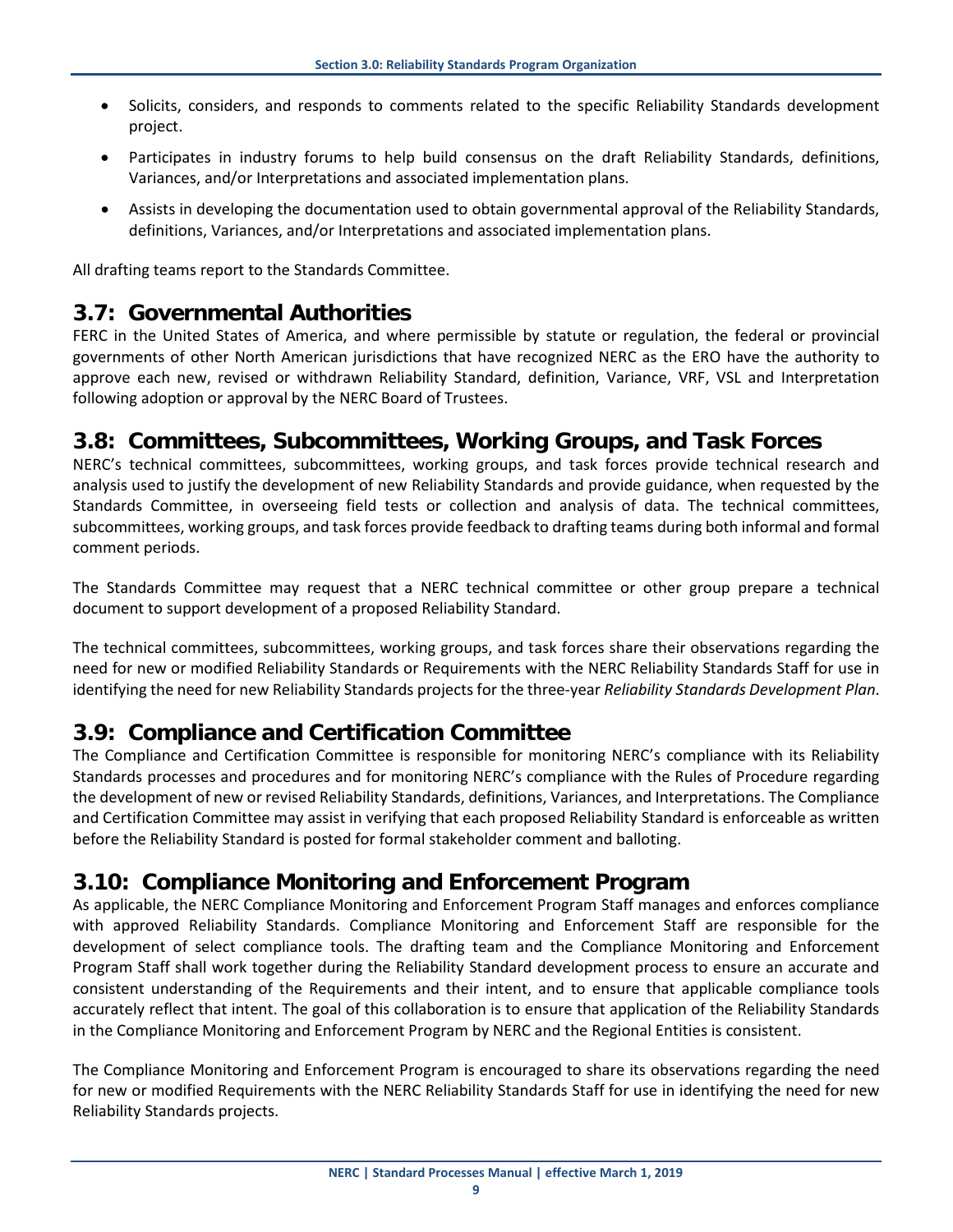#### **3.11: North American Energy Standards Board ("NAESB")**

While NERC has responsibility for developing Reliability Standards to support reliability, NAESB has responsibility for developing business practices and coordination between reliability and business practices as needed. NERC and NAESB developed and approved a procedure<sup>[14](#page-12-0)</sup> to guide the development of Reliability Standards and business practices where the reliability and business practice components are intricately entwined within a proposed Reliability Standard.

<span id="page-12-0"></span><sup>&</sup>lt;sup>14</sup> The NERC NAESB Template Procedure for Joint Standards Development and Coordination is posted on the Reliability Standards Resources web page.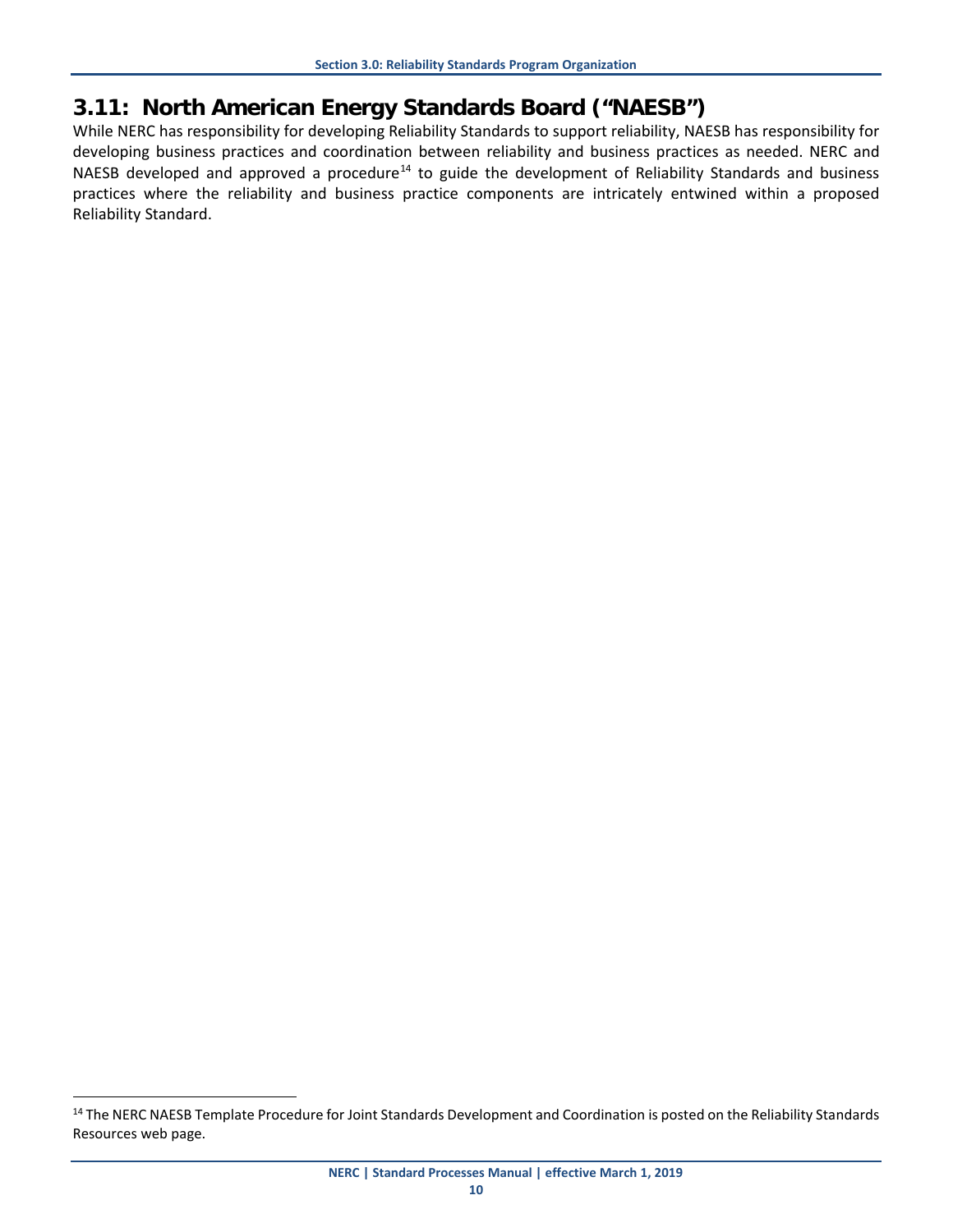## <span id="page-13-0"></span>**Section 4.0: Process for Developing, Modifying, Withdrawing or Retiring a Reliability Standard**

There are several steps to the development, modification, withdrawal or retirement of a Reliability Standard.<sup>15</sup>

The development of the *Reliability Standards Development Plan* is the appropriate forum for reaching agreement on whether there is a need for a Reliability Standard and the scope of a proposed Reliability Standard. A typical process for a project identified in the *Reliability Standards Development Plan* that involves a revision to an existing Reliability Standard is shown below. Note that most projects do not include a field test.

<span id="page-13-1"></span><sup>&</sup>lt;sup>15</sup> The process described is also applicable to projects used to propose a new or modified definition or Variance or to propose retirement of a definition or Variance.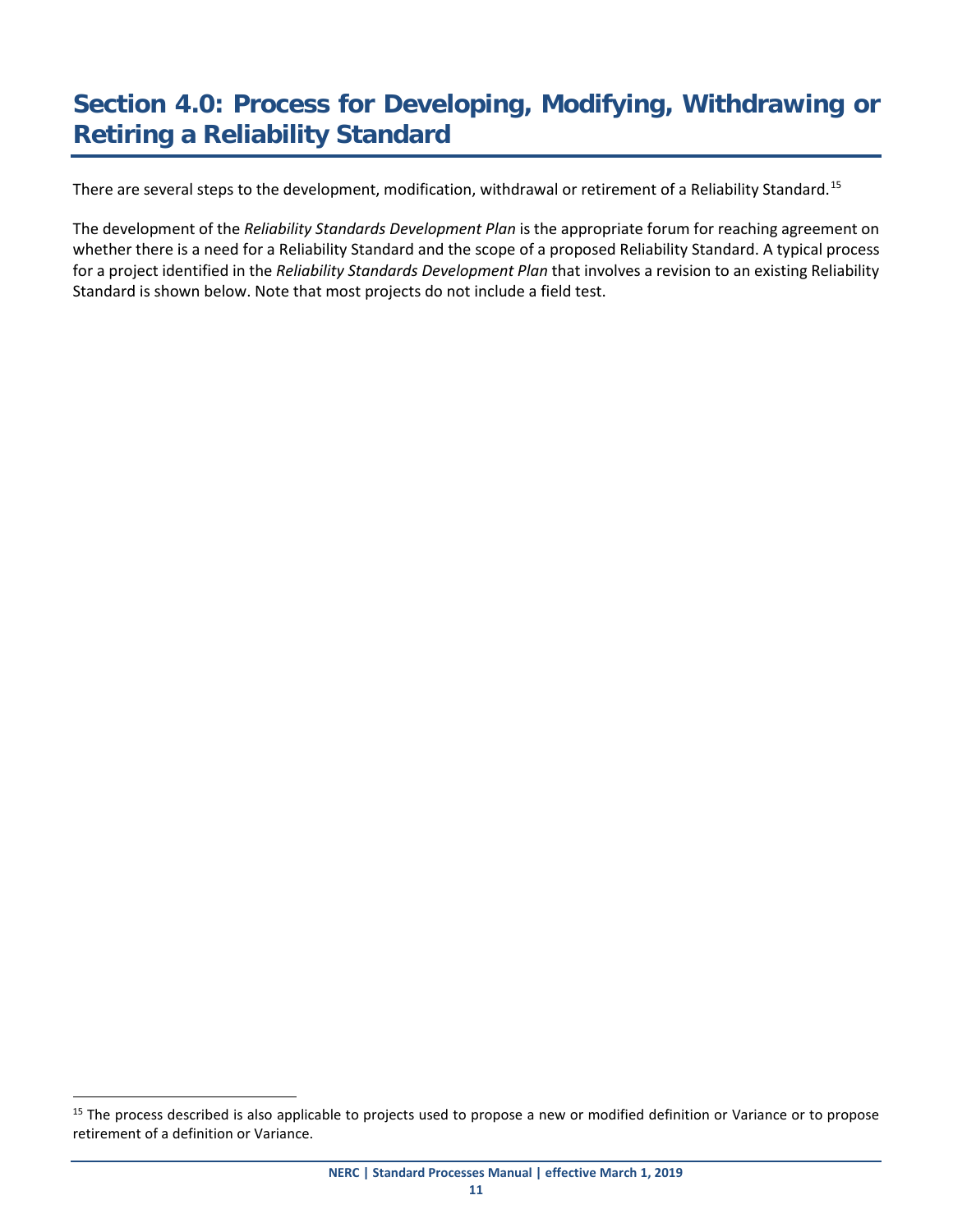

**FIGURE 1: Process for Developing or Modifying a Reliability Standard**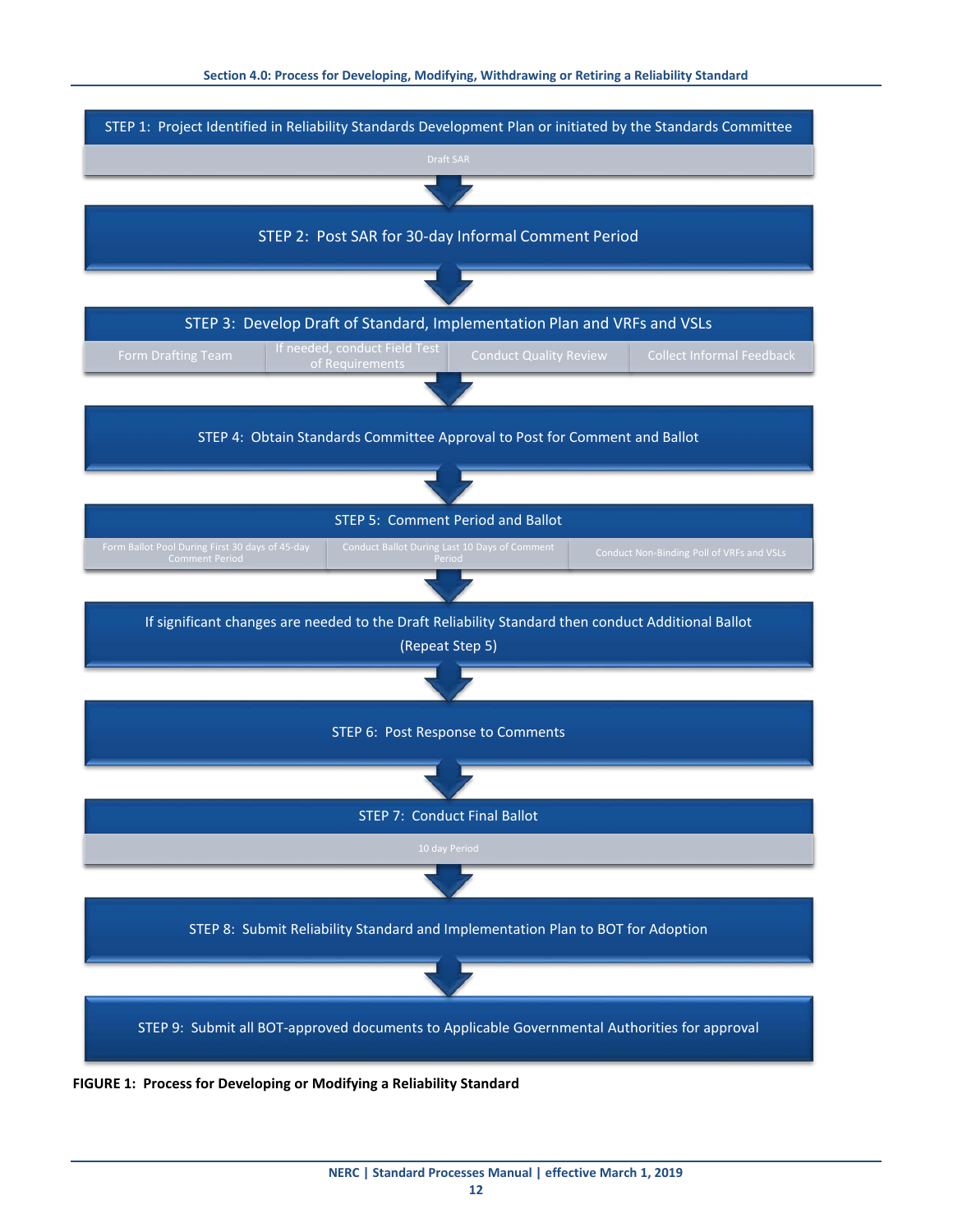#### **4.1: Posting and Collecting Information on SARs**

#### **Standard Authorization Request**

A Standard Authorization Request ("SAR") is the form used to document the scope and reliability benefit of a proposed project for one or more new or modified Reliability Standards or definitions or the benefit of retiring one or more approved Reliability Standards. Any entity or individual, including NERC committees or subgroups and NERC Staff, may propose the development of a new or modified Reliability Standard, or may propose the retirement of a Reliability Standard (in whole or in part), by submitting a completed SAR to the NERC Reliability Standards Staff.<sup>[16](#page-15-0)</sup> The Standards Committee has the authority to approve the posting of all SARs for projects that propose (i) developing a new or modified Reliability Standard or definition or (ii) propose retirement of an existing Reliability Standard (or elements thereof).

The NERC Reliability Standards Staff sponsors an open solicitation period each year seeking ideas for new Reliability Standards projects (using *Reliability Standards Suggestions and Comments forms*). The open solicitation period is held in conjunction with the annual revision to the *Reliability Standards Development Plan*. While the Standards Committee prefers that ideas for new projects be submitted during this annual solicitation period through submittal of a *Reliability Standards Suggestions and Comments Form,*[17](#page-15-1) a SAR proposing a specific project may be submitted to the NERC Reliability Standards Staff at any time.

Each SAR that proposes a "new" or substantially revised Reliability Standard or definition should be accompanied by a technical justification that includes, as a minimum, a discussion of the reliability-related benefits and costs of developing the new Reliability Standard or definition, and a technical foundation document (*e.g.*, research paper) to guide the development of the Reliability Standard or definition. The technical document should address the engineering, planning and operational basis for the proposed Reliability Standard or definition, as well as any alternative approaches considered during SAR development.

The NERC Reliability Standards Staff shall review each SAR and work with the submitter to verify that all required information has been provided. All properly completed SARs shall be submitted to the Standards Committee for action at the next regularly scheduled Standards Committee meeting.

When presented with a SAR, the Standards Committee shall determine if the SAR is sufficiently complete to guide Reliability Standard development and whether the SAR is consistent with this manual. The Standards Committee shall take one of the following actions:

- Accept the SAR.
- Remand the SAR back to the requestor or to NERC Reliability Standards Staff for additional work.
- Reject the SAR. The Standards Committee may reject a SAR for good cause. If the Standards Committee rejects a SAR, it shall provide a written explanation for rejection to the sponsor within ten days of the rejection decision.
- Delay action on the SAR pending one of the following: (i) development of a technical justification for the proposed project; or (ii) consultation with another NERC Committee to determine if there is another approach to addressing the issue raised in the SAR.

<span id="page-15-0"></span><sup>&</sup>lt;sup>16</sup> The SAR form is available on the Reliability Standards Resources web page.

<span id="page-15-1"></span><sup>17</sup> The *Reliability Standards Suggestions and Comments Form* can be downloaded from the Reliability Standards Resources web page.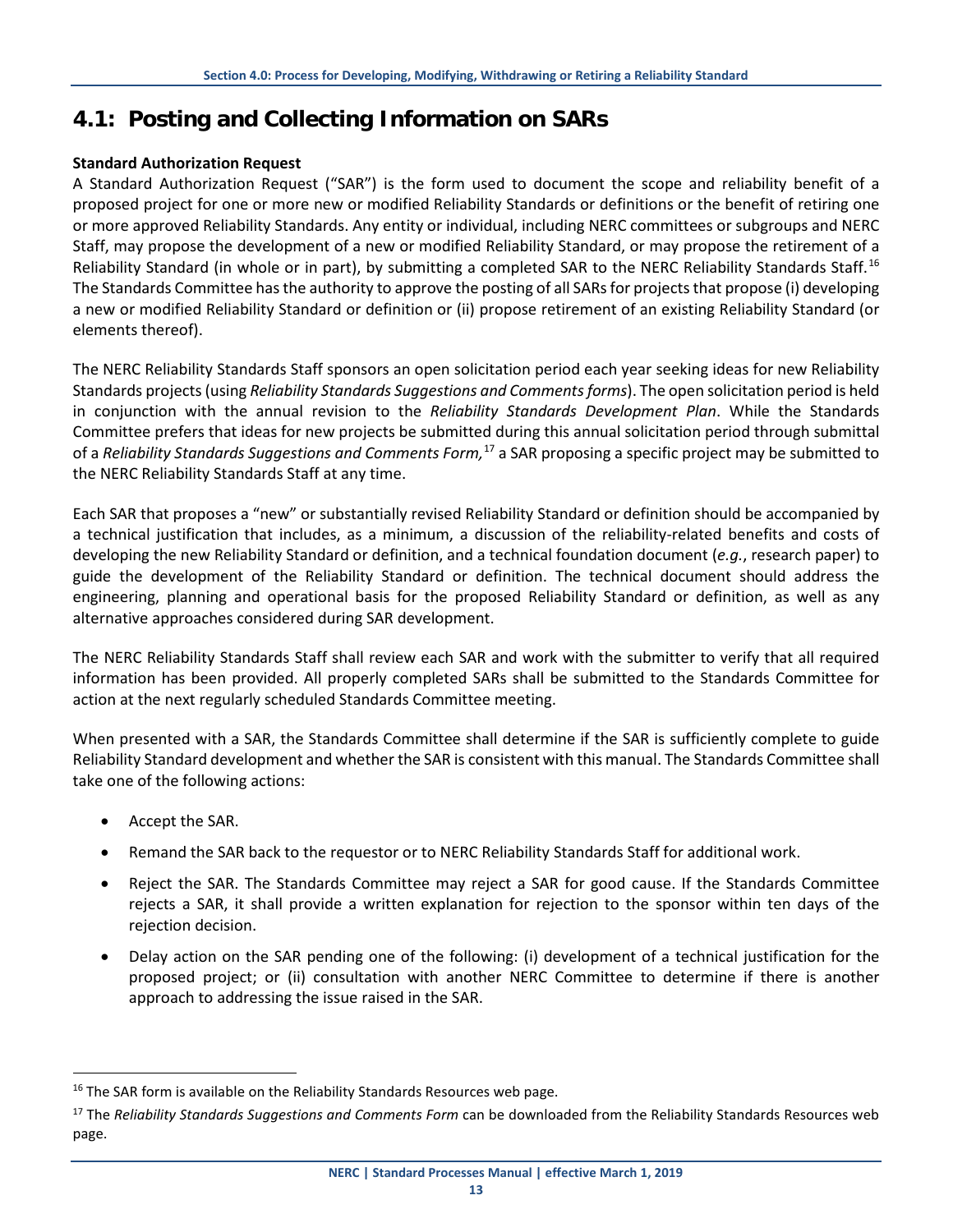If the Standards Committee is presented with a SAR that proposes developing a new Reliability Standard or definition but does not have a technical justification upon which the Reliability Standard or definition can be developed, the Standards Committee shall direct the NERC Reliability Standards Staff to post the SAR for a 30-day comment period solely to collect stakeholder feedback on the scope of technical foundation, if any, needed to support the proposed project. If a technical foundation is determined to be necessary, the Standards Committee shall solicit assistance from NERC's technical committees or other industry experts to provide that foundation before authorizing development of the associated Reliability Standard or definition.

During the SAR comment process, the drafting team may become aware of potential regional Variances related to the proposed Reliability Standard. To the extent possible, any regional Variances or exceptions should be made a part of the SAR so that if the SAR is authorized, such variations shall be made a part of the draft new or revised Reliability Standard.

If the Standards Committee accepts a SAR, the project shall be added to the list of approved projects. The Standards Committee shall assign a priority to the project, relative to all other projects under development, and those projects already identified in the *Reliability Standards Development Plan* that are already approved for development.

The Standards Committee shall work with the NERC Reliability Standards Staff to coordinate the posting of SARs for new projects, giving consideration to each project's priority.

#### **4.2: SAR Posting**

When the Standards Committee determines it is ready to initiate a new project, the Standards Committee shall direct NERC Staff to post the project's SAR in accordance with the following:

- For SARs that are limited to addressing regulatory directives, or revisions to Reliability Standards that have had some vetting in the industry, authorize posting the SAR for a 30-day informal comment period with no requirement to provide a formal response to the comments received.
- For SARs that address the development of new projects or Reliability Standards, authorize posting the SAR for a 30-day formal comment period.

If a SAR for a new Reliability Standard is posted for a formal comment period, the Standards Committee shall appoint a drafting team to work with the NERC Staff coordinator to give prompt consideration of the written views and objections of all participants. The Standards Committee may use a public nomination process to populate the Reliability Standard drafting team, or may use another method that results in a team that collectively has the necessary technical expertise and work process skills to meet the objectives of the project. In some situations, an *ad hoc* team may already be in place with the requisite expertise, competencies, and diversity of views that are necessary to refine the SAR and develop the Reliability Standard, and additional members may not be needed. The drafting team shall address all comments submitted during the public posting period. The drafting team may address the comments in the form of a summary response addressing each of the issues raised in comments. An effort to resolve all expressed objections shall be made, and each objector shall be advised of the disposition of the objection and the reasons therefore. If the drafting team concludes that there is not sufficient stakeholder support to continue to refine the SAR, the team may recommend that the Standards Committee direct curtailment of work on the SAR.

While there is no established limit on the number of times a SAR may be posted for comment, the Standards Committee retains the right to reverse its prior decision and reject a SAR if it believes continued revisions are not productive. The Standards Committee shall notify the sponsor in writing of the rejection within 10 days.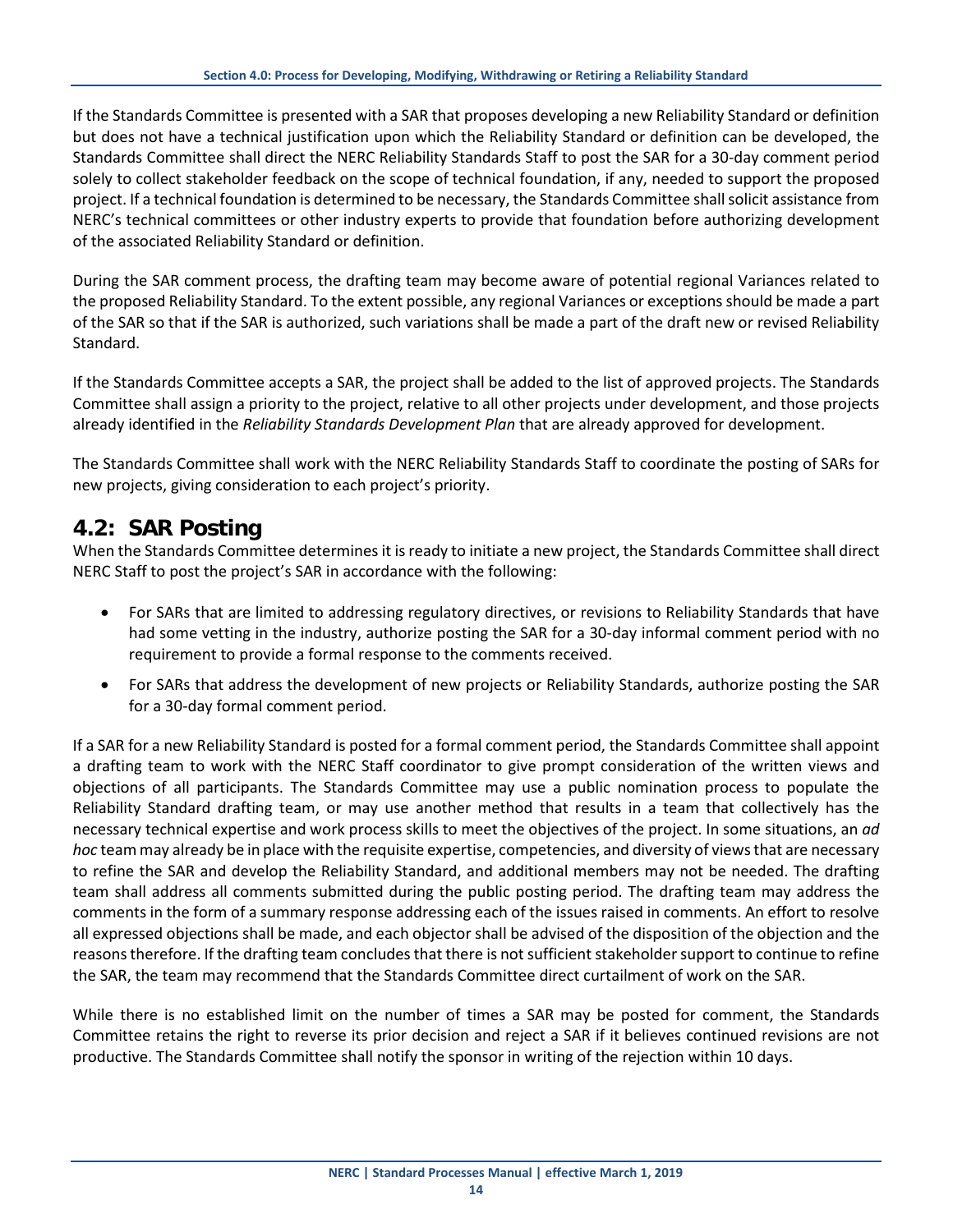If stakeholders indicate support for the project proposed with the SAR, the drafting team shall present its work to the Standards Committee with a request that the Standards Committee authorize development of the associated Reliability Standard.

The Standards Committee, once again considering the public comments received and their resolution, may then take one of the following actions:

- Authorize drafting the proposed Reliability Standard or revisions to a Reliability Standard.
- Reject the SAR with a written explanation to the sponsor and post that explanation.

#### **4.3: Form Drafting Team**

When the Standards Committee is ready to have a drafting team begin work on developing a new or revised Reliability Standard, the Standards Committee shall appoint a drafting team, if one was not already appointed to develop the SAR. If the Standards Committee appointed a drafting team to refine the SAR, the same drafting team shall work to develop the associated Reliability Standard.

If no drafting team is in place, then the Standards Committee may use a public nomination process to populate the Reliability Standard drafting team, or may use another method that results in a team that collectively has the necessary technical expertise, diversity of views, and work process skills to accomplish the objectives of the project on a timely basis. In some situations, an ad hoc team may already be in place with the requisite expertise, competencies, and diversity of views that are necessary to develop the Reliability Standard, and additional members may not be needed.

The NERC Reliability Standards Staff shall provide one or more members as needed to support the team with facilitation, project management, compliance, legal, regulatory and technical writing expertise and shall provide administrative support to the team, guiding the team through the steps in completing its project. In developing the Reliability Standard, the individuals provided by the NERC Reliability Standards Staff serve as advisors to the drafting team and do not have voting rights but share accountability along with the drafting team members assigned by the Standards Committee for timely delivery of a final draft Reliability Standard that meets the quality attributes identified in NERC's *Ten Benchmarks of an Excellent Reliability Standard*. The drafting team members assigned by the Standards Committee shall have final authority over the technical details of the Reliability Standard, while the technical writer shall provide assistance to the drafting team in assuring that the final draft of the Reliability Standard meets the quality attributes identified in NERC's *Ten Benchmarks of an Excellent Reliability Standard*.

Once it is appointed by the Standards Committee, the Reliability Standard drafting team is responsible for making recommendations to the Standards Committee regarding the remaining steps in the Reliability Standards process. Consistent with the need to provide for timely standards development, the Standards Committee may decide a project is so large that it should be subdivided and either assigned to more than one drafting team or assigned to a single drafting team with clear direction on completing the project in specified phases. The normally expected timeframes for standards development within the context of this manual are applicable to individual standards and not to projects containing multiple standards. Alternatively, a single drafting team may address the entire project with a commensurate increase in the expected duration of the development work. If a SAR is subdivided and assigned to more than one drafting team, each drafting team will have a clearly defined portion of the work such that there are no overlaps and no gaps in the work to be accomplished.

The Standards Committee may supplement the membership of a Reliability Standard drafting team or provide for additional advisors, as appropriate, to ensure the necessary competencies and diversity of views are maintained throughout the Reliability Standard development effort.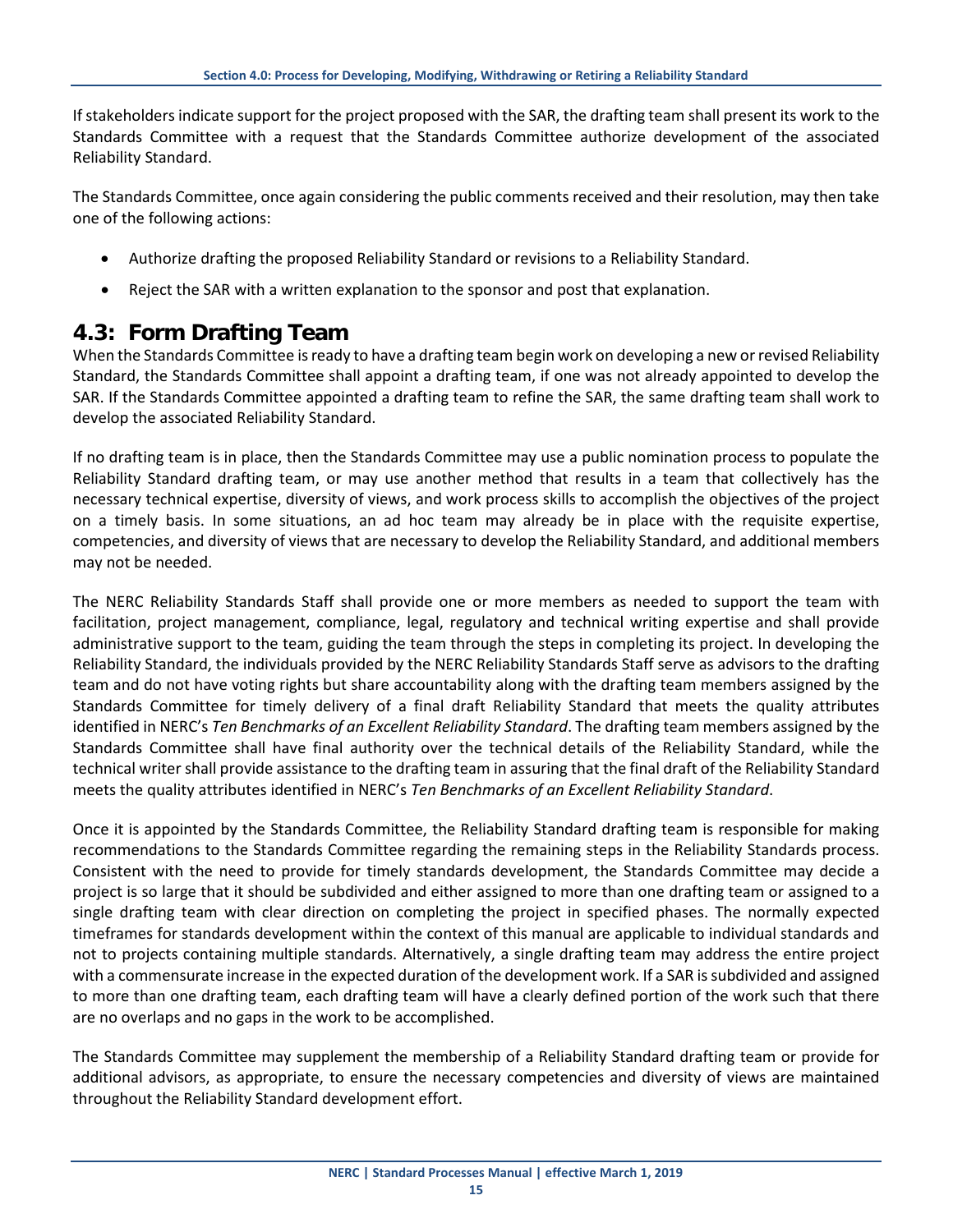#### **4.4: Develop Preliminary Draft of Reliability Standard, Implementation Plan, and VRFs and VSLs**

#### **4.4.1: Project Schedule**

When a drafting team begins its work, either in refining a SAR or in developing or revising a proposed Reliability Standard, the drafting team shall develop a project schedule which shall be approved by the Standards Committee. The drafting team shall report progress to the Standards Committee, against the initial project schedule and any revised schedule as requested by the Standards Committee. Where project milestones cannot be completed on a timely basis, modifications to the project schedule must be presented to the Standards Committee for consideration along with proposed steps to minimize unplanned project delays.

#### **4.4.2: Draft Reliability Standard**

The team shall develop a Reliability Standard that is within the scope of the associated SAR that includes all required elements as described earlier in this manual and that meets the quality attributes identified in NERC's *Ten Benchmarks of an Excellent Reliability Standard*, with a goal of meeting the criteria for governmental approval.

The drafting team may, at its discretion, develop one or more supporting technical documents to help explain or facilitate understanding of the draft Reliability Standard, implementation plan, VSL, or VRF. These supporting technical documents may include, among other things: (1) reference documents designed to provide the drafting team's technical rationale, analysis, or explanatory information to support the understanding of the draft Reliability Standard or related element; or (2) white papers designed to explain a technical position or concept underlying the draft Reliability Standard or related element. Such documents may be posted during an informal comment period (Section 4.5) or formal comment period (Section 4.7).

#### **4.4.3: Implementation Plan**

As a drafting team drafts its proposed revisions to a Reliability Standard, that team is also required to develop an implementation plan to identify any factors for consideration when approving the proposed effective date or dates for the associated Reliability Standard or Standards. As a minimum, the implementation plan shall include the following:

- The proposed effective date (the date entities shall be compliant) for the Requirements.
- Identification of any new or modified definitions that are proposed for approval with the associated Reliability Standard.
- Whether there are any prerequisite actions that need to be accomplished before entities are held responsible for compliance with one or more of the Requirements.
- Whether approval of the proposed Reliability Standard will necessitate any conforming changes to any already approved Reliability Standards – and identification of those Reliability Standards and Requirements.
- The Functional Entities that will be required to comply with one or more Requirements in the proposed Reliability Standard.

A single implementation plan may be used for more than one Reliability Standard. The implementation plan is posted with the associated Reliability Standard or Standards during the 45-day formal comment period and is balloted with the associated Reliability Standard.

#### **4.4.4: Violation Risk Factors and Violation Severity Levels**

The drafting team shall work with NERC Staff in developing a set of VRFs and VSLs that meet the latest criteria established by NERC and Applicable Governmental Authorities. The drafting team shall document its justification for selecting each VRF and for setting each set of proposed VSLs by explaining how its proposed VRFs and VSLs meet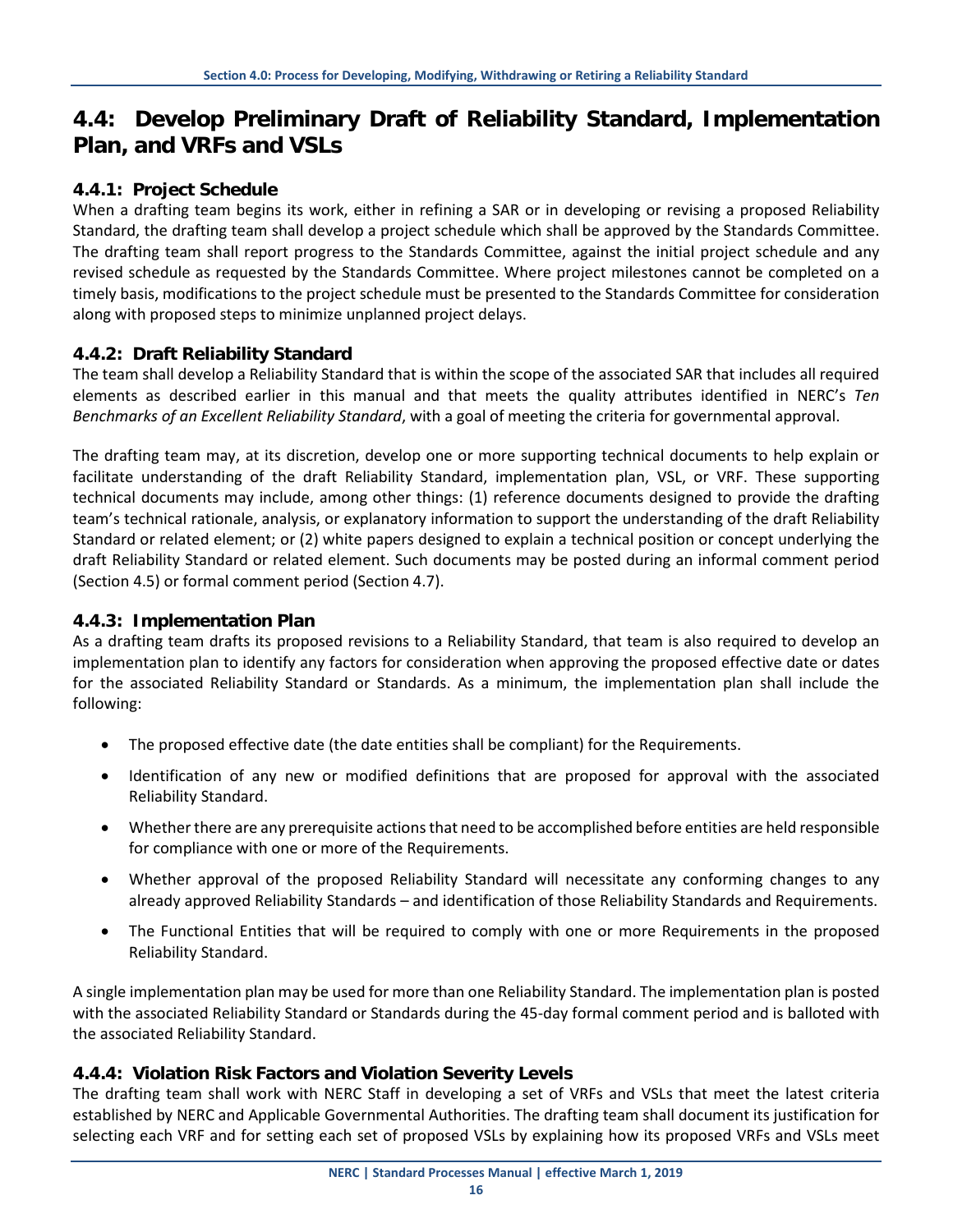these criteria. NERC Staff is responsible for ensuring that the VRFs and VSLs proposed for stakeholder review meet these criteria.

Before the drafting team has finalized its Reliability Standard, implementation plan, and VRFs and VSLs, the team should seek stakeholder feedback on its preliminary draft documents.

#### **4.5: Informal Feedbac[k18](#page-19-0)**

Drafting teams may use a variety of methods to collect informal stakeholder feedback on preliminary drafts of its documents, including the use of informal comment periods,<sup>[19](#page-19-1)</sup> webinars, industry meetings, workshops, or other mechanisms. Information gathered from informal comment forms shall be publicly posted. While drafting teams are not required to provide a written response to each individual comment received, drafting teams are encouraged, where possible, to post a summary response that identifies how it used comments submitted by stakeholders. Drafting teams are encouraged, where possible, to reach out directly to individual stakeholders in order to facilitate resolution of identified stakeholder concerns. The intent is to gather stakeholder feedback on a "working document" before the document reaches the point where it is considered the "final draft."

#### **4.6: Conduct Quality Review**

The NERC Reliability Standards Staff shall coordinate a quality review of the Reliability Standard, implementation plan, and VRFs and VSLs in parallel with the development of the Reliability Standard and implementation plan, to assess whether the documents are within the scope of the associated SAR, whether the Reliability Standard is clear and enforceable as written, and whether the Reliability Standard meets the criteria specified in NERC's *Ten Benchmarks of an Excellent Reliability Standard* and criteria for governmental approval of Reliability Standards. The drafting team shall consider the results of the quality review, decide upon appropriate changes, and recommend to the Standards Committee whether the documents are ready for formal posting and balloting.

The Standards Committee shall authorize posting the proposed Reliability Standard, and implementation plan for a formal comment period and ballot and the VRFs and VSLs for a non-binding poll as soon as the work flow will accommodate.

If the Standards Committee finds that any of the documents do not meet the specified criteria, the Standards Committee shall remand the documents to the drafting team for additional work.

If the Reliability Standard is outside the scope of the associated SAR, the drafting team shall be directed to either revise the Reliability Standard so that it is within the approved scope, or submit a request to expand the scope of the approved SAR. If the Reliability Standard is not clear and enforceable as written, or if the Reliability Standard does not meet the specified criteria, the Reliability Standard shall be returned to the drafting team by the Standards Committee with specific identification of any Requirement that is deemed to be unclear or unenforceable as written.

#### **4.7: Conduct Formal Comment Period and Ballot**

Proposed new or modified Reliability Standards require a formal comment period where the new or modified Reliability Standard, implementation plan and associated VRFs and VSLs or the proposal to retire a Reliability Standard, implementation plan, and associated VRFs and VSLs are posted.

<span id="page-19-0"></span><sup>&</sup>lt;sup>18</sup> While this discussion focuses on collecting stakeholder feedback on proposed Reliability Standards and implementation plans, the same process is used to collect stakeholder feedback on proposed new or modified Interpretations, definitions and Variances.

<span id="page-19-1"></span> $19$  The term "informal comment period" refers to a comment period conducted outside of the ballot process and where there is no requirement for a drafting team to respond in writing to submitted comments.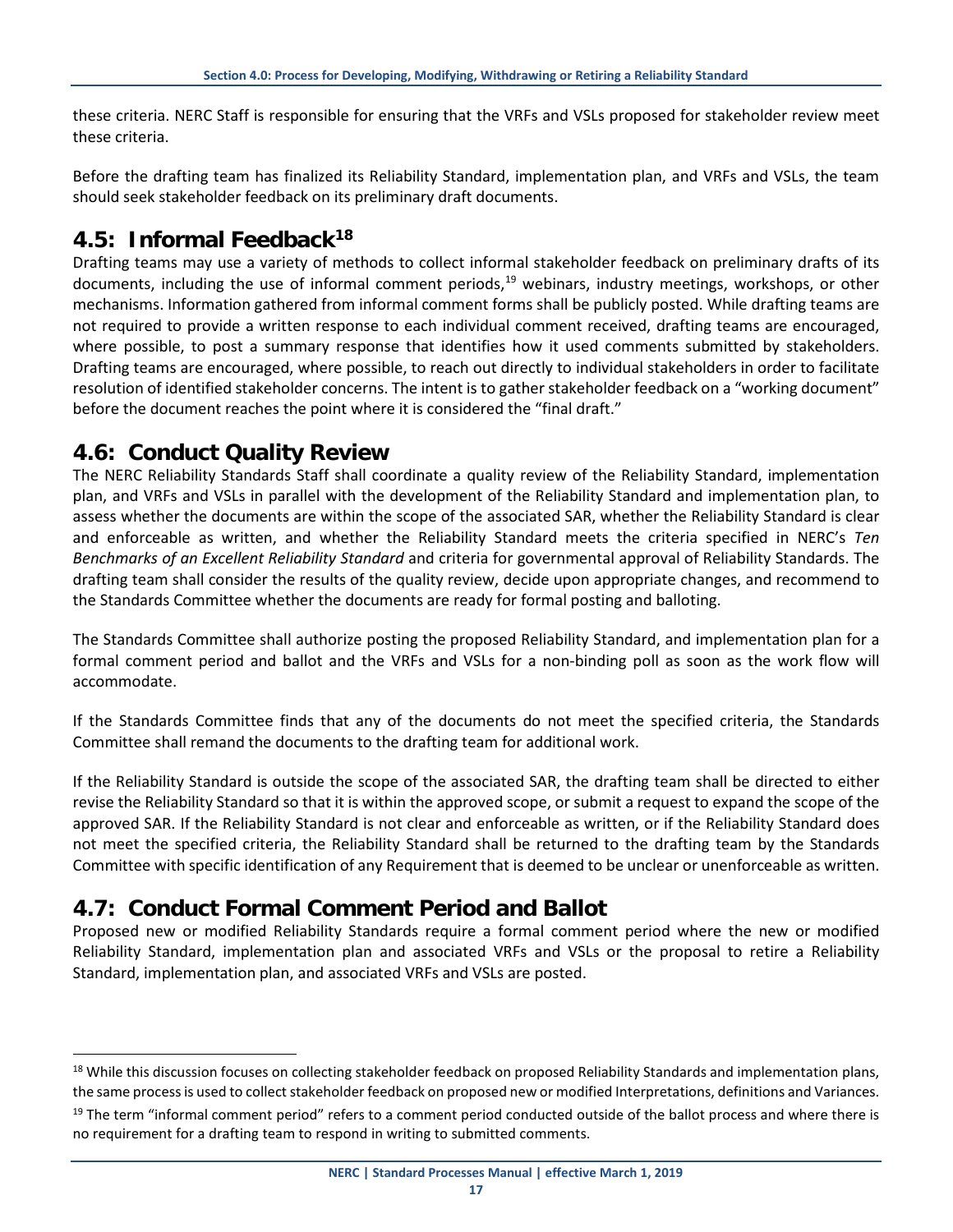The formal comment period shall be at least 45-days long. Formation of the ballot pool and Ballot of the Reliability Standard take place during this formal 45-day comment period. The intent of the formal comment period(s) is to solicit very specific feedback on the final draft of the Reliability Standard, implementation plan and VRFs and VSLs.

Comments in written form may be submitted on a draft Reliability Standard by any interested stakeholder, including NERC Staff, FERC Staff, and other interested governmental authorities. If stakeholders disagree with some aspect of the proposed set of products, comments provided should explain the reasons for such disagreement and, where possible, suggest specific language that would make the product acceptable to the stakeholder.

#### **4.8: Form Ballot Pool**

The NERC Reliability Standards Staff shall establish a ballot pool during the first 30 days of the 45-day formal comment period. The NERC Reliability Standards Staff shall post the proposed Reliability Standard, along with its implementation plan, VRFs and VSLs and shall send a notice to every entity in the Registered Ballot Body to provide notice that there is a new or revised Reliability Standard proposed for approval and to solicit participants for the associated ballot pool. All members of the Registered Ballot Body are eligible to join each ballot pool to vote on a new or revised Reliability Standard and its implementation plan and to participate in the non-binding poll of the associated VRFs and VSLs.

Any member of the Registered Ballot Body may join or withdraw from the ballot pool until the ballot window opens. No Registered Ballot Body member may join or withdraw from the ballot pool once the first ballot starts through the point in time where balloting for that Reliability Standard action has ended. The Director of Standards or its designee may authorize deviations from this rule for extraordinary circumstances such as the death, retirement, or disability of a ballot pool member that would prevent an entity that had a member in the ballot pool from eligibility to cast a vote during the ballot window. Any authorized deviation shall be documented and noted to the Standards Committee.

#### **4.9: Conduct Ballot and Non-binding Poll of VRFs and VSLs[20](#page-20-0)**

The NERC Reliability Standards Staff shall announce the opening of the Ballot window and the non-binding poll of VRFs and VSLs. The Ballot window and non-binding poll of VRFs and VSLs shall take place during the last 10 days of the 45-day formal comment period and for the Final Ballot shall be no less than 10 days. If the last day of the ballot window falls on a Saturday or Sunday, the period does not end until the next business day.<sup>[21](#page-20-1)</sup>

The ballot and non-binding poll shall be conducted electronically. The voting window shall be for a period of 10 days but shall be extended, if needed, until a quorum is achieved. During a ballot window, NERC shall not sponsor or facilitate public discussion of the Reliability Standard action under ballot.

There is no requirement to conduct a new non-binding poll of the revised VRFs and VSLs if no changes were made to the associated standard, however if the requirements are modified and conforming changes are made to the associated VRFs and VSLs, another non-binding poll of the revised VRFs and VSLs shall be conducted.

#### **4.10: Criteria for Ballot Pool Approval**

Ballot pool approval of a Reliability Standard requires:

<span id="page-20-0"></span><sup>&</sup>lt;sup>20</sup> While RSAWs are not part of the Reliability Standard, they are developed through collaboration of the SDT and NERC Compliance Staff. A non-binding poll, similar to what is done for VRFs and VSLs may be conducted for the RSAW developed through this process to gauge industry support for the companion RSAW to be provided for informational purposes to the NERC Board of Trustees.

<span id="page-20-1"></span> $21$  Closing dates may be extended as deemed appropriate by NERC Staff.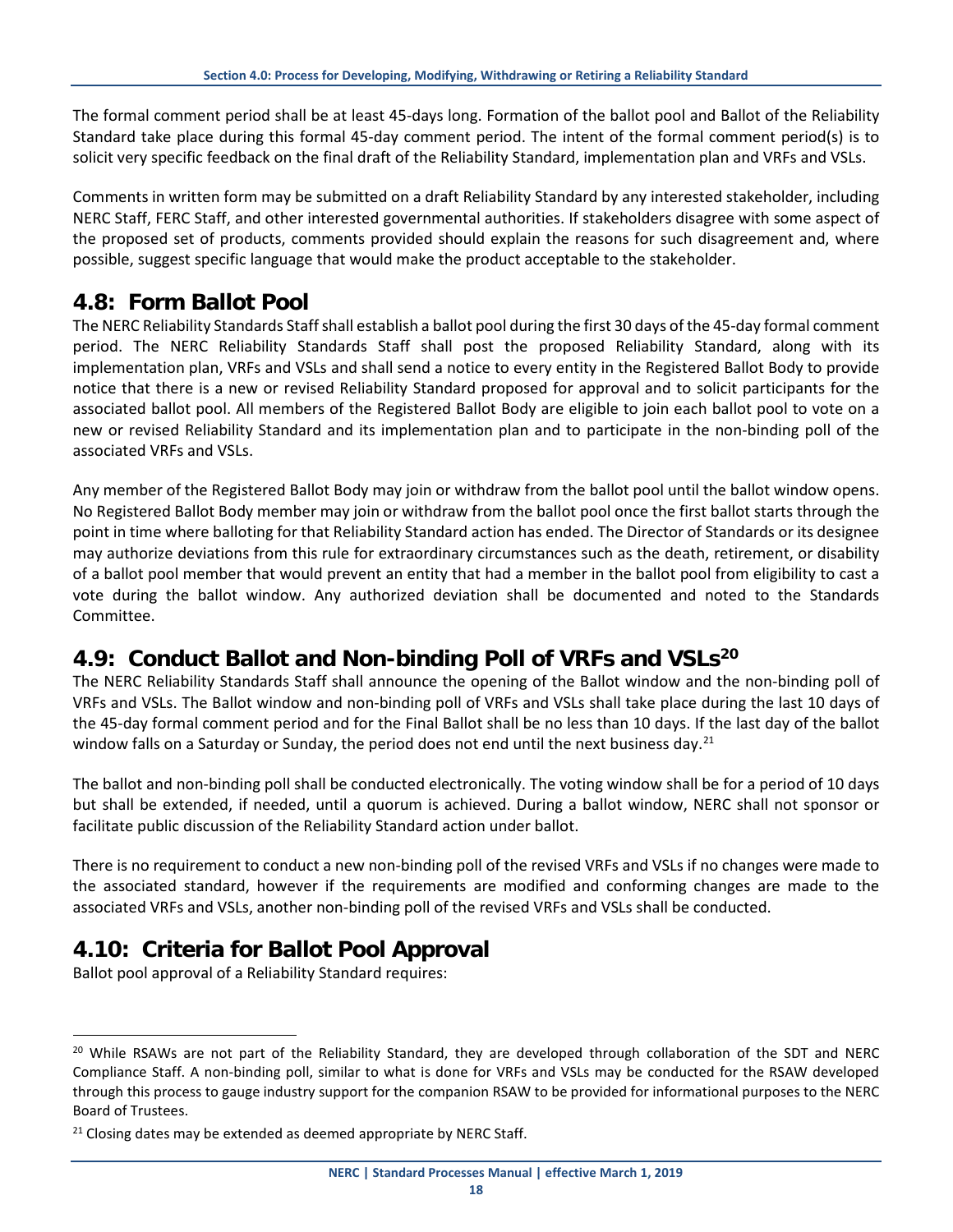A quorum, which is established by at least 75% of the members of the ballot pool submitting a response; and

A two-thirds majority of the weighted Segment votes cast shall be affirmative. The number of votes cast is the sum of affirmative votes and negative votes with comments. This calculation of votes for the purpose of determining consensus excludes (i) abstentions, (ii) non-responses, and (iii) negative votes without comments.

The following process<sup>[22](#page-21-0)</sup> is used to determine if there are sufficient affirmative votes.

- For each Segment with ten or more voters, the following process shall be used: The number of affirmative votes cast shall be divided by the sum of affirmative and negative votes with comments cast to determine the fractional affirmative vote for that Segment. Abstentions, non-responses, and negative votes without comments shall not be counted for the purposes of determining the fractional affirmative vote for a Segment.
- For each Segment with less than ten voters, the vote weight of that Segment shall be proportionally reduced. Each voter within that Segment voting affirmative or negative with comments shall receive a weight of 10% of the Segment vote.
- The sum of the fractional affirmative votes from all Segments divided by the number of Segments voting<sup>[23](#page-21-1)</sup> shall be used to determine if a two-thirds majority has been achieved. (A Segment shall be considered as "voting" if any member of the Segment in the ballot pool casts either an affirmative vote or a negative vote with comments.)
- A Reliability Standard shall be approved if the sum of fractional affirmative votes from all Segments divided by the number of voting Segments is at least two thirds.

#### **4.11: Voting Positions**

Each member of the ballot pool may **only** vote one of the following positions on the Ballot and Additional Ballot(s):

- Affirmative;
- Affirmative, with comment;
- Negative with comments;
- Abstain.

Given that there is no formal comment period concurrent with the Final Ballot, each member of the ballot pool may **only** vote one of the following positions on the Final Ballot:

- Affirmative;
- Negative; $^{24}$  $^{24}$  $^{24}$
- Abstain.

<span id="page-21-0"></span><sup>&</sup>lt;sup>22</sup> Examples of weighted segment voting calculation are posted on the Reliability Standards Resources web page.

<span id="page-21-1"></span><sup>&</sup>lt;sup>23</sup> When less than ten entities vote in a Segment, the total weight for that Segment shall be determined as one tenth per entity voting, up to ten.

<span id="page-21-2"></span><sup>&</sup>lt;sup>24</sup> The Final Ballot is used to confirm consensus achieved during the Formal Comment and Ballot stage. Ballot Pool members voting negative on the Final Ballot will be deemed to have expressed the reason for their negative ballot in their own comments or the comments of others during prior Formal Comment periods.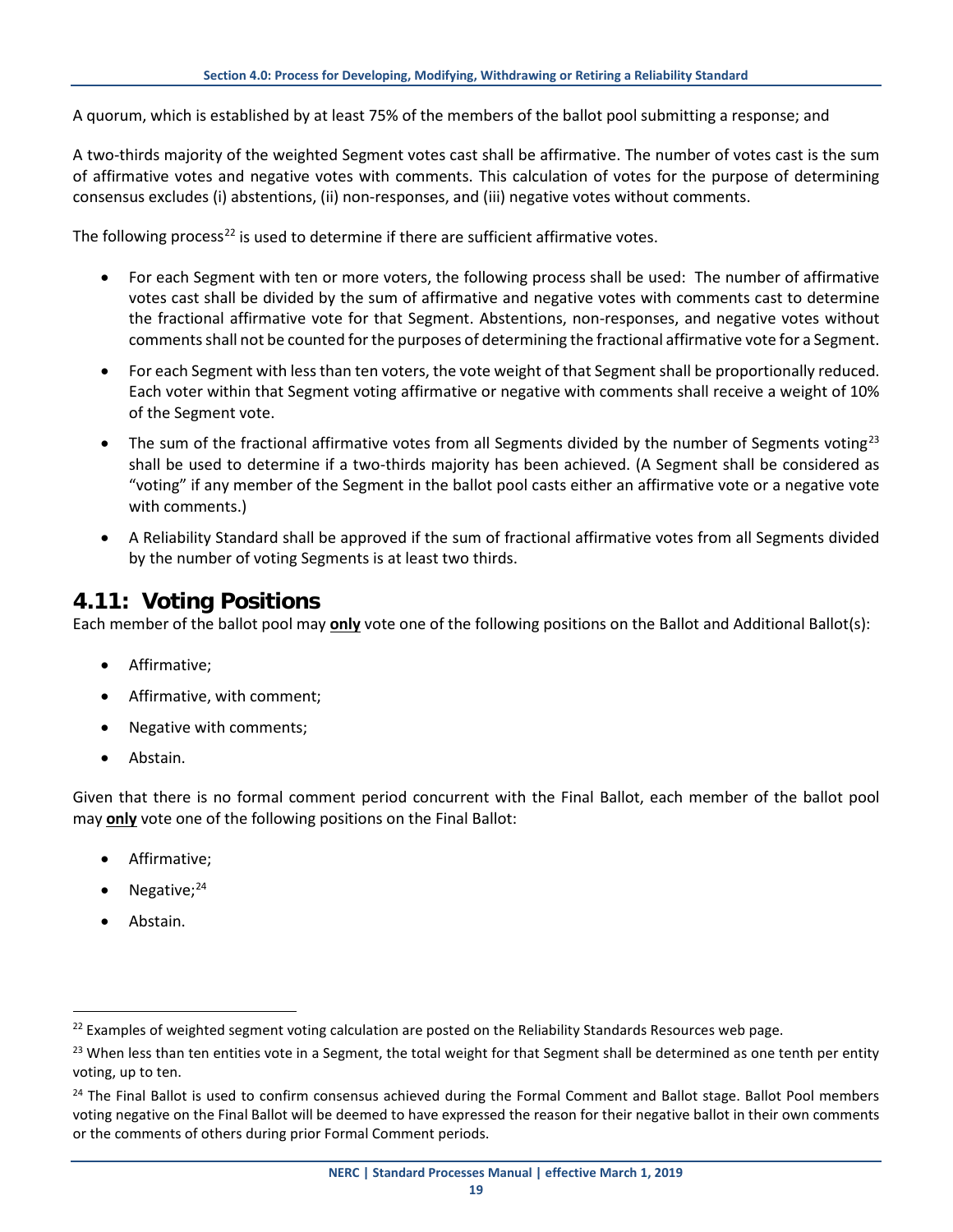#### **4.12: Consideration of Comments and Additional Ballots**

A drafting team must respond in writing to every stakeholder written comment submitted in response to a ballot prior to conducting a Final Ballot. These responses may be provided in summary form, but all comments and objections must be responded to by the drafting team. All comments received and all responses shall be publicly posted.

If a stakeholder or balloter proposes a significant revision to a Reliability Standard during the formal comment period or concurrent Ballot that will improve the quality, clarity, or enforceability of that Reliability Standard, then the drafting team may choose to make such revisions and post the revised Reliability Standard for another 45-day public comment period and ballot. A drafting team is not required to respond in writing to comments to the previous ballot when it determines that significant changes are needed and an Additional Ballot will be conducted. Prior to posting the revised Reliability Standard for an additional comment period, the drafting team must communicate this decision to stakeholders. This communication is intended to inform stakeholders that the drafting team has identified that significant revisions to the Reliability Standard are necessary and should note that the drafting team is not required to respond in writing to comments from the previous ballot. The drafting team will respond to comments received in the last Additional Ballot prior to conducting a Final Ballot.

There are no limits to the number of public comment periods and ballots that can be conducted to result in a Reliability Standard or Interpretation that is clear and enforceable, and achieves a quorum and sufficient affirmative votes for approval. The Standards Committee has the authority to conclude this process for a particular Reliability Standards action if it becomes obvious that the drafting team cannot develop a Reliability Standard that is within the scope of the associated SAR, is sufficiently clear to be enforceable, and achieves the requisite weighted Segment approval percentage.

#### **4.13: Conduct Final Ballot**

When the drafting team has reached a point where it has made a good faith effort at resolving applicable objections and is not making any substantive changes from the previous ballot, the team shall conduct a "Final Ballot." A nonsubstantive revision is a revision that does not change the scope, applicability, or intent of any Requirement and includes but is not limited to things such as correcting the numbering of a Requirement, correcting the spelling of a word, adding an obviously missing word, or rephrasing a Requirement for improved clarity. Where there is a question as to whether a proposed modification is "substantive," the Standards Committee shall make the final determination.

In the Final Ballot, members of the ballot pool shall again be presented the proposed Reliability Standard along with the reasons for negative votes from the previous ballot, the responses of the drafting team to those concerns, and any resolution of the differences.

All members of the ballot pool shall be permitted to reconsider and change their vote from the prior ballot. Members of the ballot pool who did not respond to the prior ballot shall be permitted to vote in the Final Ballot. In the Final Ballot, votes shall be counted by exception only — members on the Final Ballot may indicate a revision to their original vote; otherwise their vote shall remain the same as in their prior ballot.

There is no formal comment period concurrent with the Final Ballot and no obligation for the drafting team to respond to any comments submitted during the Final Ballot.

#### **4.14: Final Ballot Results**

The NERC Reliability Standards Staff shall post the final outcome of the ballot process. If the Reliability Standard is rejected, the Standards Committee may decide whether to end all further work on the proposed standard, return the project to informal development, or continue holding ballots to attempt to reach consensus on the proposed standard. If the Reliability Standard is approved, the Reliability Standard shall be posted and presented to the Board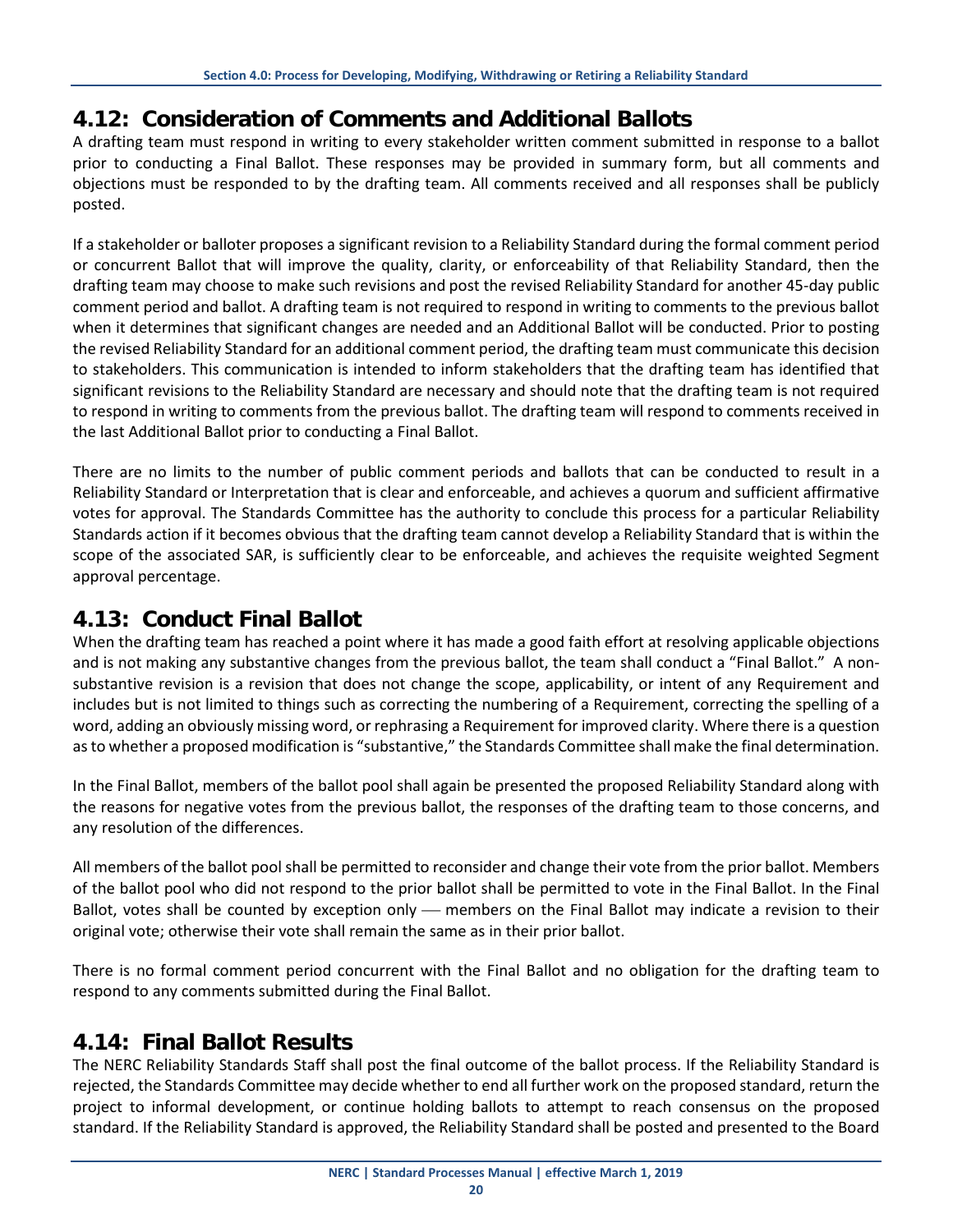of Trustees by NERC management for adoption and subsequently filed with Applicable Governmental Authorities for approval.

#### **4.15: Board of Trustees Adoption of Reliability Standards, Implementation Plan and VRFs and VSLs**

If a Reliability Standard and its associated implementation plan are approved by its ballot pool, the Board of Trustees shall consider adoption of that Reliability Standard and its associated implementation plan and shall direct the standard to be filed with Applicable Governmental Authorities for approval. In making its decision, the Board shall consider the results of the balloting and unresolved dissenting opinions. The Board shall adopt or reject a Reliability Standard and its implementation plan, but shall not modify a proposed Reliability Standard. If the Board chooses not to adopt a Reliability Standard, it shall provide its reasons for not doing so.

The Board shall consider approval of the VRFs and VSLs associated with a Reliability Standard. In making its determination, the board shall consider the following:

- The Standards Committee shall present the results of the non-binding poll conducted and a summary of industry comments received on the final posting of the proposed VRFs and VSLs.
- NERC Staff shall present a set of recommended VRFs and VSLs that considers the views of the standard drafting team, stakeholder comments received on the draft VRFs and VSLs during the posting for comment process, the non-binding poll results, appropriate governmental agency rules and directives, and VRF and VSL assignments for other Reliability Standards to ensure consistency and relevance across the entire spectrum of Reliability Standards.

#### **4.16: Compliance**

For a Reliability Standard to be enforceable, it shall be approved by its ballot pool, adopted by the NERC Board of Trustees, and approved by Applicable Governmental Authorities, unless otherwise approved by the NERC Board of Trustees pursuant to the NERC Rules of Procedure (*e.g.,* Section 321) and approved by Applicable Governmental Authorities. Once a Reliability Standard is approved or otherwise made mandatory by Applicable Governmental Authorities, all persons and organizations subject to jurisdiction of the ERO will be required to comply with the Reliability Standard in accordance with applicable statutes, regulations, and agreements.

#### **4.17: Withdrawal of a Reliability Standard, Interpretation, or Definition**

The term "withdrawal" as used herein, refers to the discontinuation of a Reliability Standard, Interpretation, Variance or definition that has been approved by the Board of Trustees and (1) has not been filed with Applicable Governmental Authorities, or (2) has been filed with, but not yet approved by, Applicable Governmental Authorities. The Standards Committee may withdraw a Reliability Standard, Interpretation or definition for good cause upon approval by the Board of Trustees. Upon approval by the Board of Trustees, NERC Staff will petition the Applicable Governmental Authorities, as needed, to allow for withdrawal. The Board of Trustees also has an independent right of withdrawal that is unaffected by the terms and conditions of this Section.

#### **4.18: Retirement of a Reliability Standard, Interpretation, or Definition**

The term "retirement" refers to the discontinuation of a Reliability Standard, Interpretation or definition that has been approved by Applicable Governmental Authorities. A Reliability Standard, Variance or Definition may be retired when it is superseded by a revised version, and in such cases the retirement of the earlier version is to be noted in the implementation plan presented to the ballot pool for approval and the retirement shall be considered approved by the ballot pool upon ballot pool approval of the revised version.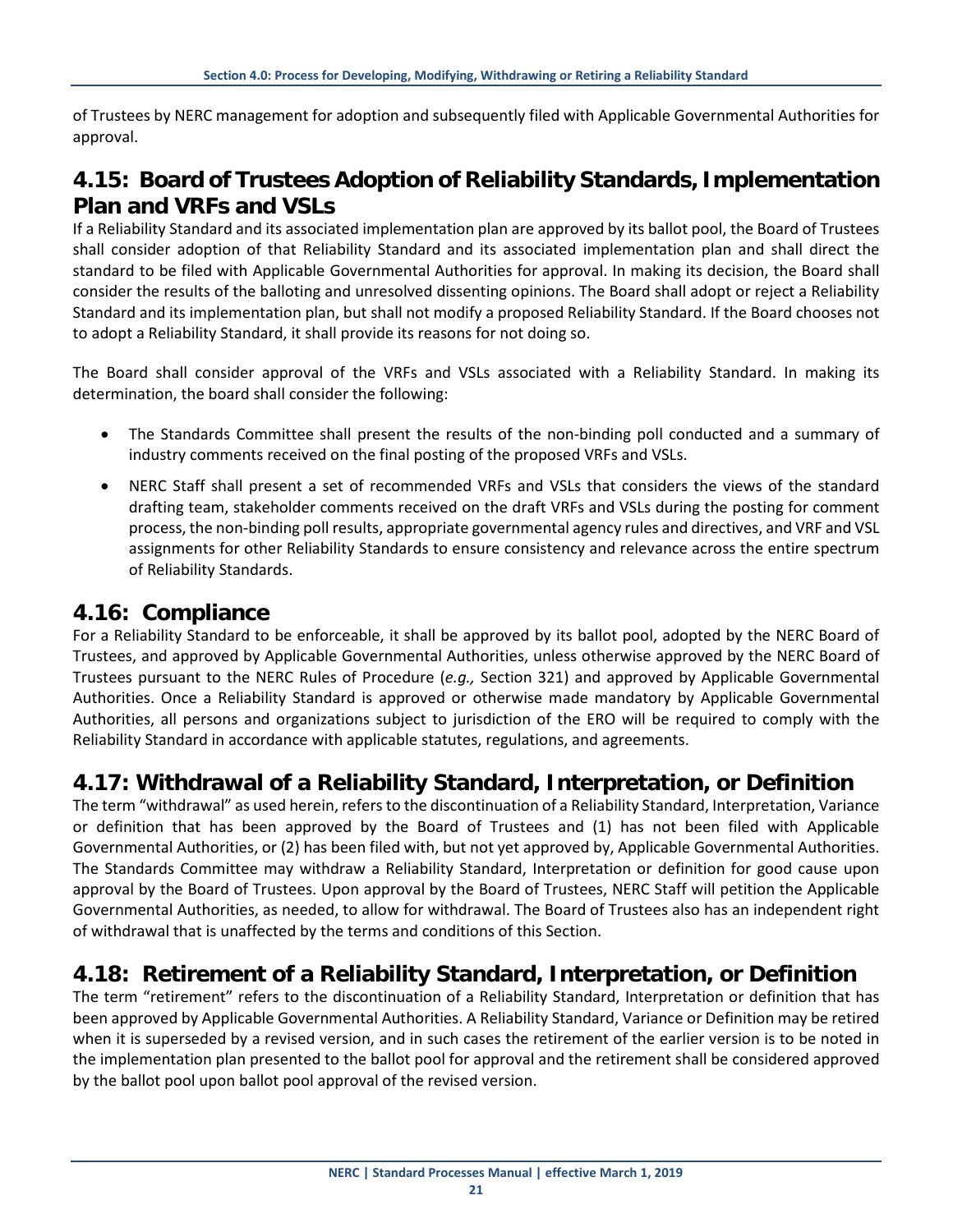Upon identification of a need to retire a Reliability Standard, Variance, Interpretation or definition, where the item will not be superseded by a new or revised version, a SAR containing the proposal to retire a Reliability Standard, Variance, Interpretation or definition will be posted for a comment period and ballot in the same manner as a Reliability Standard. The proposal shall include the rationale for the retirement and a statement regarding the impact of retirement on the reliability of the Bulk Power System. Upon approval by the Board of Trustees, NERC Staff will petition the Applicable Governmental Authorities to allow for retirement.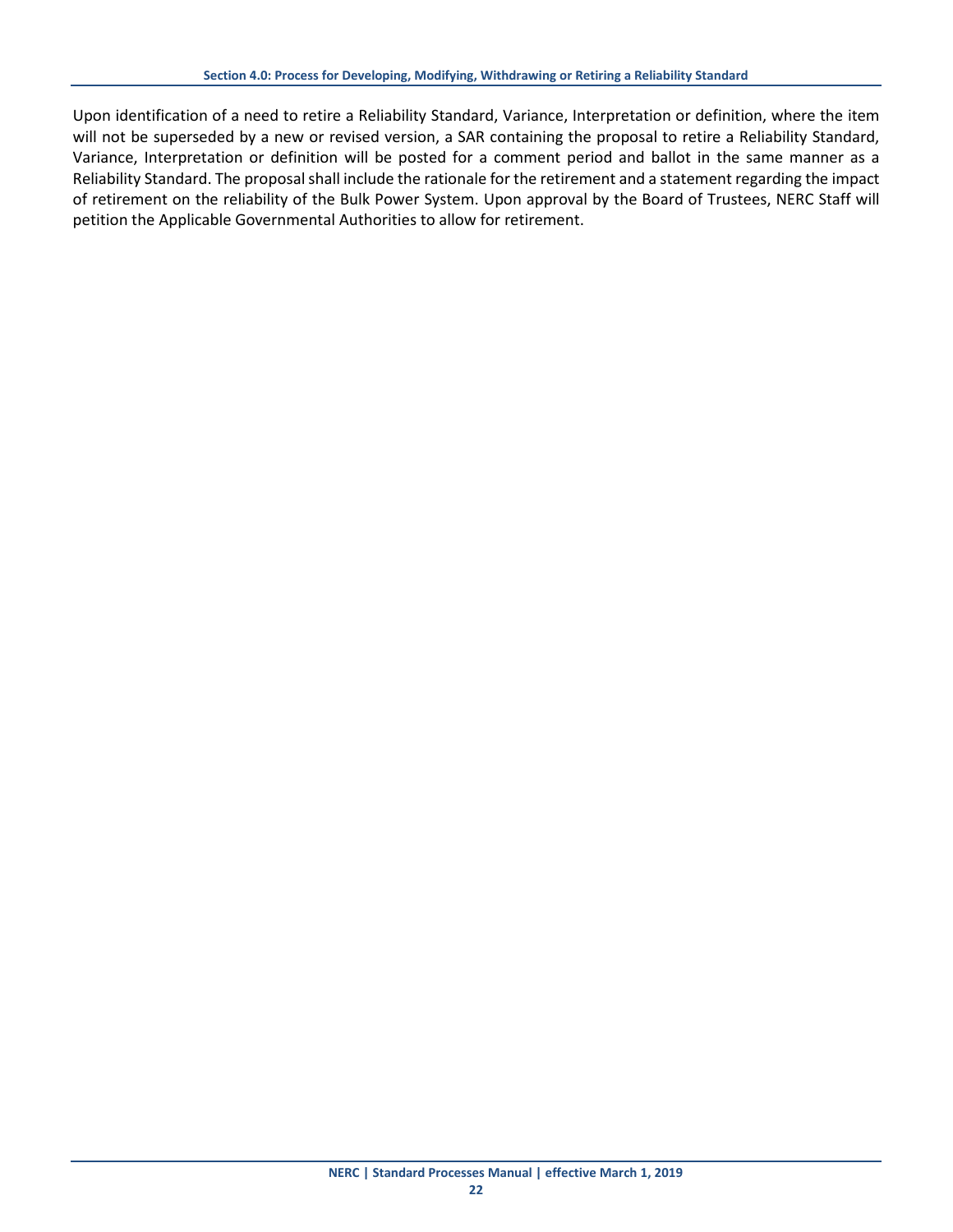# <span id="page-25-0"></span>**Section 5.0: Process for Developing a Defined Term**

NERC maintains a glossary of approved terms, entitled the *Glossary of Terms Used in NERC Reliability Standards*[25](#page-25-1) ("Glossary of Terms"). The Glossary of Terms includes terms that have been through the formal approval process and are used in one or more NERC Reliability Standards. Definitions shall not contain statements of performance Requirements. The Glossary of Terms is intended to provide consistency throughout the Reliability Standards.

There are several methods that can be used to add, modify or retire a defined term used in a continent-wide Reliability Standard.

- Anyone can use a Standard Authorization Request ("SAR") to submit a request to add, modify, or retire a defined term.
- Anyone can submit a Standards Comments and Suggestions Form recommending the addition, modification, or retirement of a defined term. (The suggestion would be added to a project and incorporated into a SAR.)
- A drafting team may propose to add, modify, or retire a defined term in conjunction with the work it is already performing.

#### **5.1: Proposals to Develop a New or Revised Definition**

The following considerations should be made when considering proposals for new or revised definitions:

- Some NERC Regional Entities have defined terms that have been approved for use in Regional Reliability Standards, and where the drafting team agrees with a term already defined by a Regional Entity, the same definition should be adopted if needed to support a NERC Reliability Standard.
- If a term is used in a Reliability Standard according to its common meaning (as found in a collegiate dictionary), the term shall not be proposed for addition to the Glossary of Terms.
- If a term has already been defined, any proposal to modify or delete that term shall consider all uses of the definition in approved Reliability Standards, with a goal of determining whether the proposed modification is acceptable, and whether the proposed modification would change the scope or intent of any approved Reliability Standards.
- When practical, where NAESB has a definition for a term, the drafting team shall use the same definition to support a NERC Reliability Standard.

Any definition that is balloted separately from a proposed new or modified Reliability Standard or from a proposal for retirement of a Reliability Standard shall be accompanied by an implementation plan.

If a SAR is submitted to the NERC Reliability Standards Staff with a proposal for a new or revised definition, the Standards Committee shall consider the urgency of developing the new or revised definition and may direct NERC Staff to post the SAR immediately, or may defer posting the SAR until a later time based on its priority relative to other projects already underway or already approved for future development. If the SAR identifies a term that is used in a Reliability Standard already under revision by a drafting team, the Standards Committee may direct the drafting team to add the term to the scope of the existing project. Each time the Standards Committee accepts a SAR for a project that was not identified in the *Reliability Standards Development Plan,* the project shall be added to the list of approved projects.

<span id="page-25-1"></span><sup>&</sup>lt;sup>25</sup> The latest approved version of the Glossary of Terms is posted on the NERC website on the Standards web page.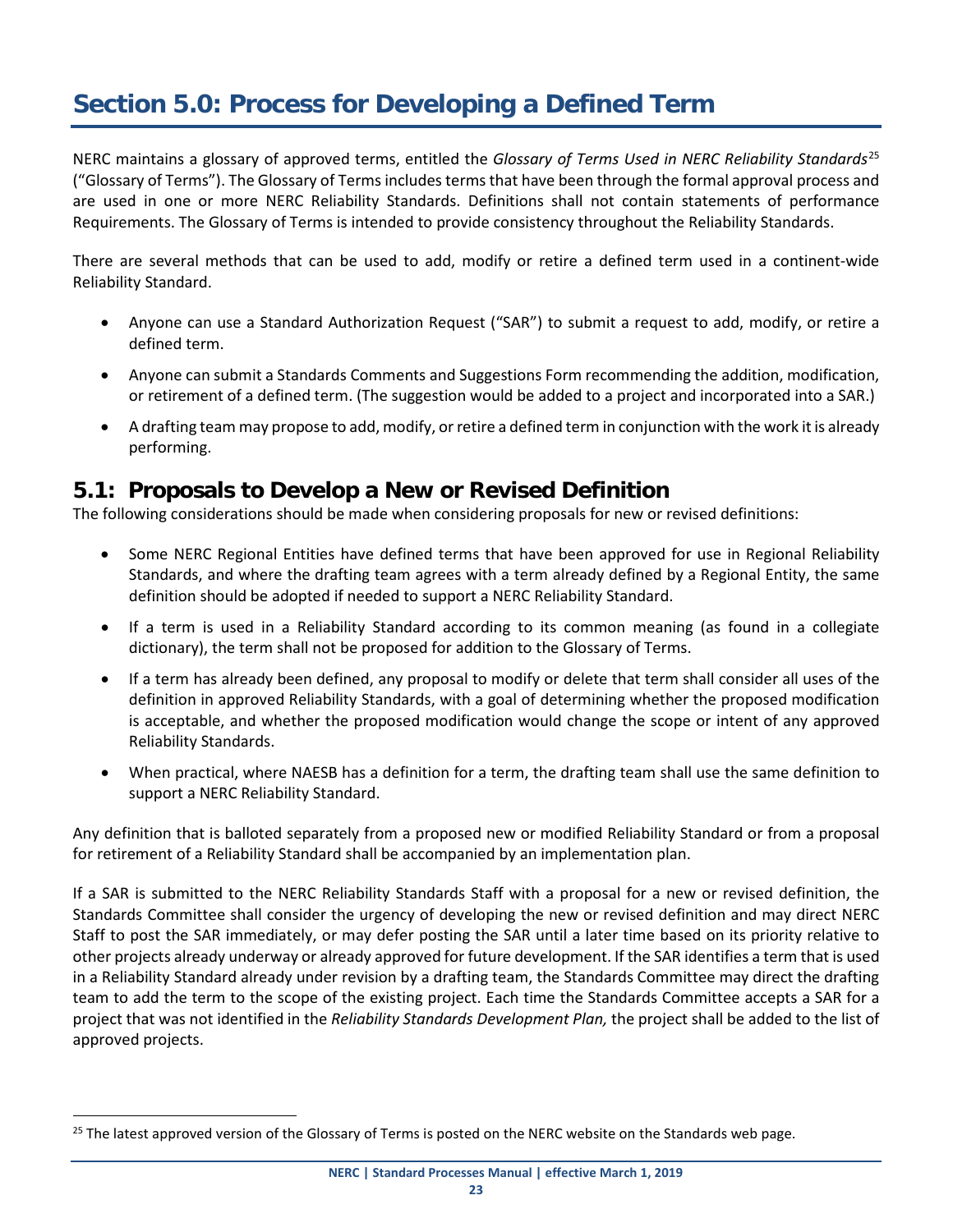#### **5.2: Stakeholder Comments and Approvals**

Any proposal for a new or revised definition shall be processed in the same manner as a Reliability Standard and quality review shall be conducted in parallel with this process. Once authorized by the Standards Committee, the proposed definition and its implementation plan shall be posted for at least one formal stakeholder comment period and shall be balloted in the same manner as a Reliability Standard. If a new or revised definition is proposed by a drafting team, that definition may be balloted separately from the associated Reliability Standard.

Each definition that is approved by its ballot pool shall be submitted to the NERC Board of Trustees for adoption and then filed with Applicable Governmental Authorities for approval in the same manner as a Reliability Standard.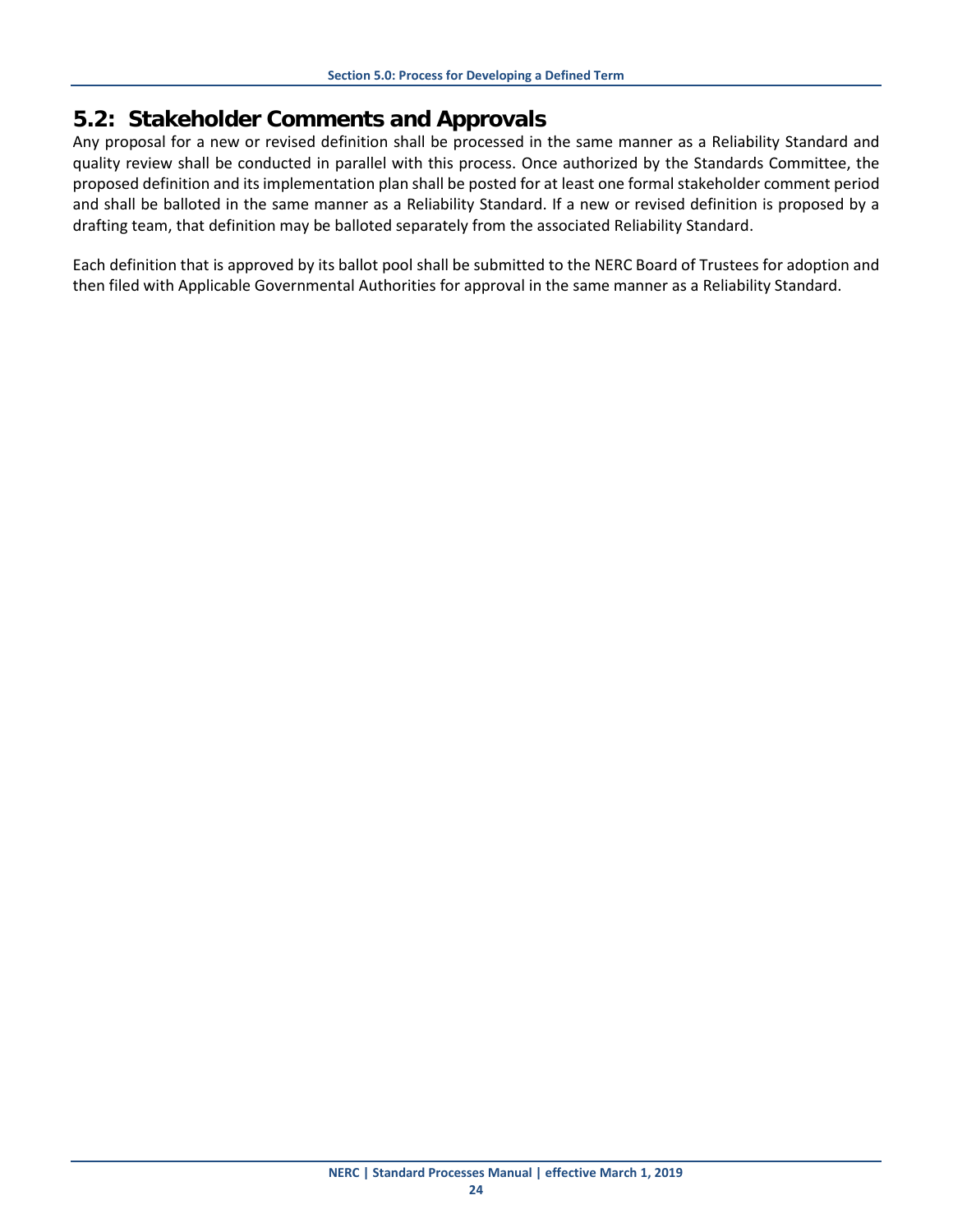# <span id="page-27-0"></span>**Section 6.0: Process for Conducting Field Tests**

While most drafting teams can develop Reliability Standards without the need to conduct any field tests and without the need to collect and analyze data, some Reliability Standard development efforts may benefit from field tests to analyze data and validate concepts in the development of Reliability Standards. Drafting teams are not required to collect and analyze data or to conduct a field test to validate a Reliability Standard.

A field test is initiated by either a SAR or Reliability Standard drafting team. The drafting team is responsible for developing the field test plan, including the implementation schedule, and identifying compliance-related issues, such as the potential need for compliance waivers. Participation in a field test is voluntary.

#### **6.1: Field Tests and Data Analysis (collectively "field test")**

- Field tests to validate concepts supporting the development of Reliability Standards should be conducted before finalizing the SAR for a project.
- To conduct a field test of a technical concept in a proposed new or revised Reliability Standard, the SAR or standard drafting team shall work with NERC Staff to identify one of NERC's technical committees to oversee the field test as well as other technical committees with relevant technical expertise.
- The drafting team shall perform the field test, in coordination with NERC Staff and under the supervision of the assigned technical committee, in accordance with an approved field test plan. The drafting team may be assisted by other individuals based on the required expertise needed to support the field test.
- The lead NERC technical committee shall identify potential field test participants.

#### **6.1.1: Field Test Approval**

The request to conduct a field test shall include, at a minimum:

- the field test plan;
- the implementation schedule; and
- a schedule for providing periodic updates regarding field test results and analysis to the lead NERC technical committee.

Prior to the drafting team conducting a field test, the drafting team shall: (i) first receive approval from the lead NERC technical committee; and (ii) then receive approval from the Standards Committee.

The lead NERC technical committee shall base its approval on the technical adequacy of the field test request. Following approval, the lead NERC technical committee shall provide a recommendation to the Standards Committee for the disposition of the field test request.

The Standards Committee's decision to approve the field test request shall be based on: (i) an affirmative recommendation from the lead NERC technical committee regarding the field test plan; and (ii) the Standard Committee's approval of the implementation schedule and the periodic update schedule. If the Standards Committee rejects the field test request, the Standards Committee shall provide an explanation of the decision to the lead NERC technical committee.

#### **6.1.2: Compliance Waivers**

Compliance waivers may be required for Registered Entities that would be rendered incapable of complying with the Requirement(s) of a currently-enforceable Reliability Standard due to their participation in the field test. The NERC Compliance Monitoring and Enforcement Program Staff shall determine whether to approve any such compliance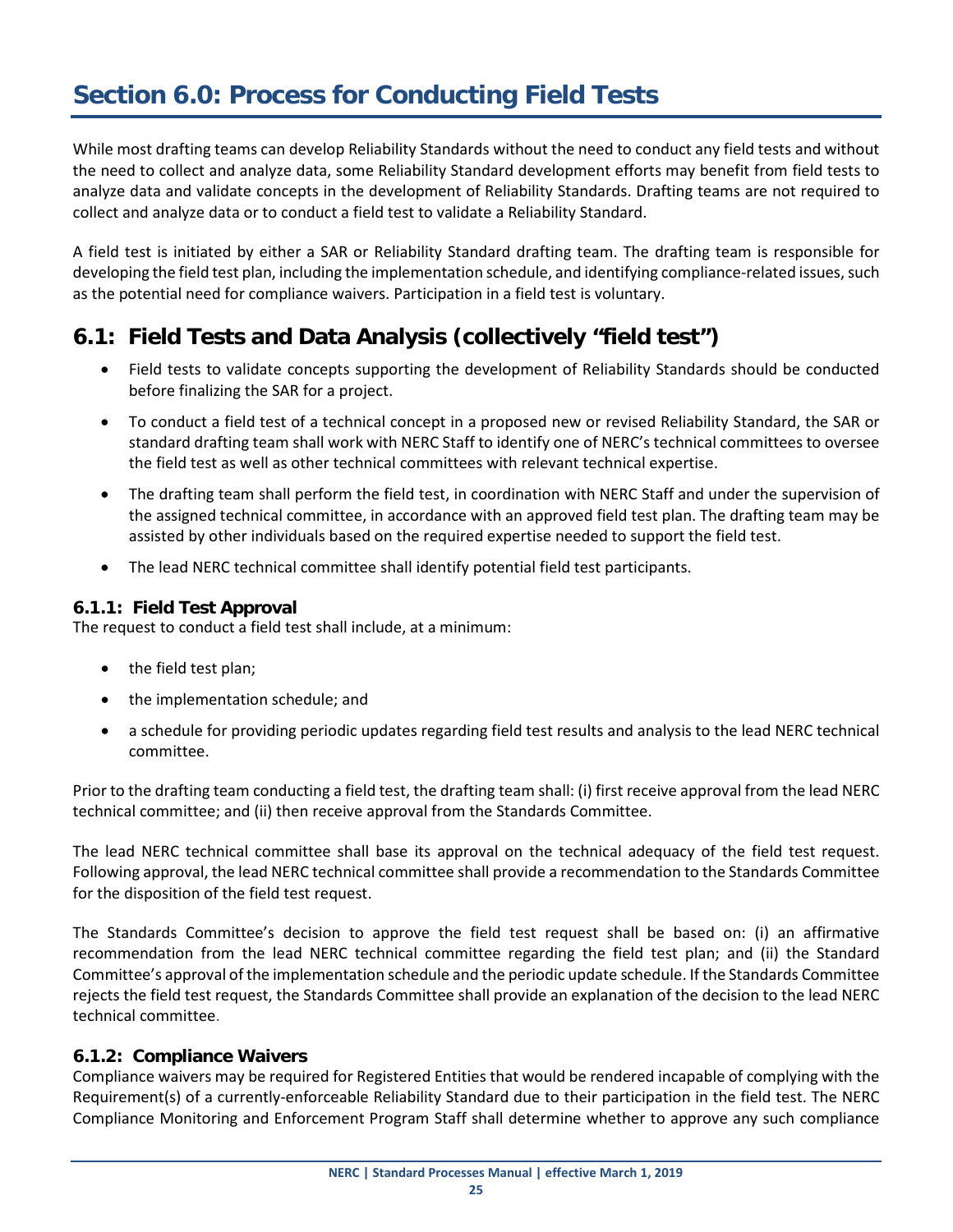waivers and shall be responsible for approving any modifications or terminations to approved waivers that may become necessary in the course of conducting the field test. Staff shall notify the affected Registered Entities of all compliance waiver determinations.

#### **6.1.3: Field Test Suspension for Reliability Concerns**

During the field test, if NERC or the lead NERC technical committee overseeing the field test determines that the field test is creating a reliability risk to the Bulk Power System, NERC or the lead NERC technical committee shall:

- stop the activity;
- inform the Standards Committee that the activity was stopped; and
- if NERC or the lead technical committee is of the opinion a modification to the field test is necessary, provide a technical justification to the drafting team.

The Standards Committee, with the assistance of NERC Staff, shall:

- document the cessation or modification of the field test; and
- notify NERC Compliance Monitoring and Enforcement Program Staff to coordinate any compliance-related issues such as continuing or terminating waivers, where applicable (see Section 6.1.2).

Prior to modifying the field test or restarting the field test after it has been stopped, the drafting team shall resubmit the field test request and receive approval as outlined in Section 6.1.1.

#### **6.1.4: Continuing, Modifying, or Terminating a Field Test**

If the drafting team determines that a field test does not provide sufficient information to formulate a conclusion within the time allotted in the plan, it shall provide to the lead NERC technical committee and the chair of the Standards Committee a recommendation to continue, modify, or terminate the field test. The lead NERC technical committee shall either approve or reject a request to continue, modify, or terminate the field test and thereafter provide notice to the Standards Committee chair of its decision. The Standards Committee shall notify NERC Compliance Monitoring and Enforcement Program Staff to coordinate any compliance-related issues such as continuing or terminating waivers (see Section 6.1.2).

If the duration of the field test is extended beyond the period of standard development, NERC Staff shall post the preliminary report and results on the NERC web site prior to the final ballot of the Reliability Standard.

#### **6.2: Communication and Coordination for All Types of Field Tests**

The approved field test plan and any modifications thereto, along with all field test reports and results, shall be publicly posted on the NERC web site. The participant list shall also be posted, unless posting this list would present confidentiality or other concerns.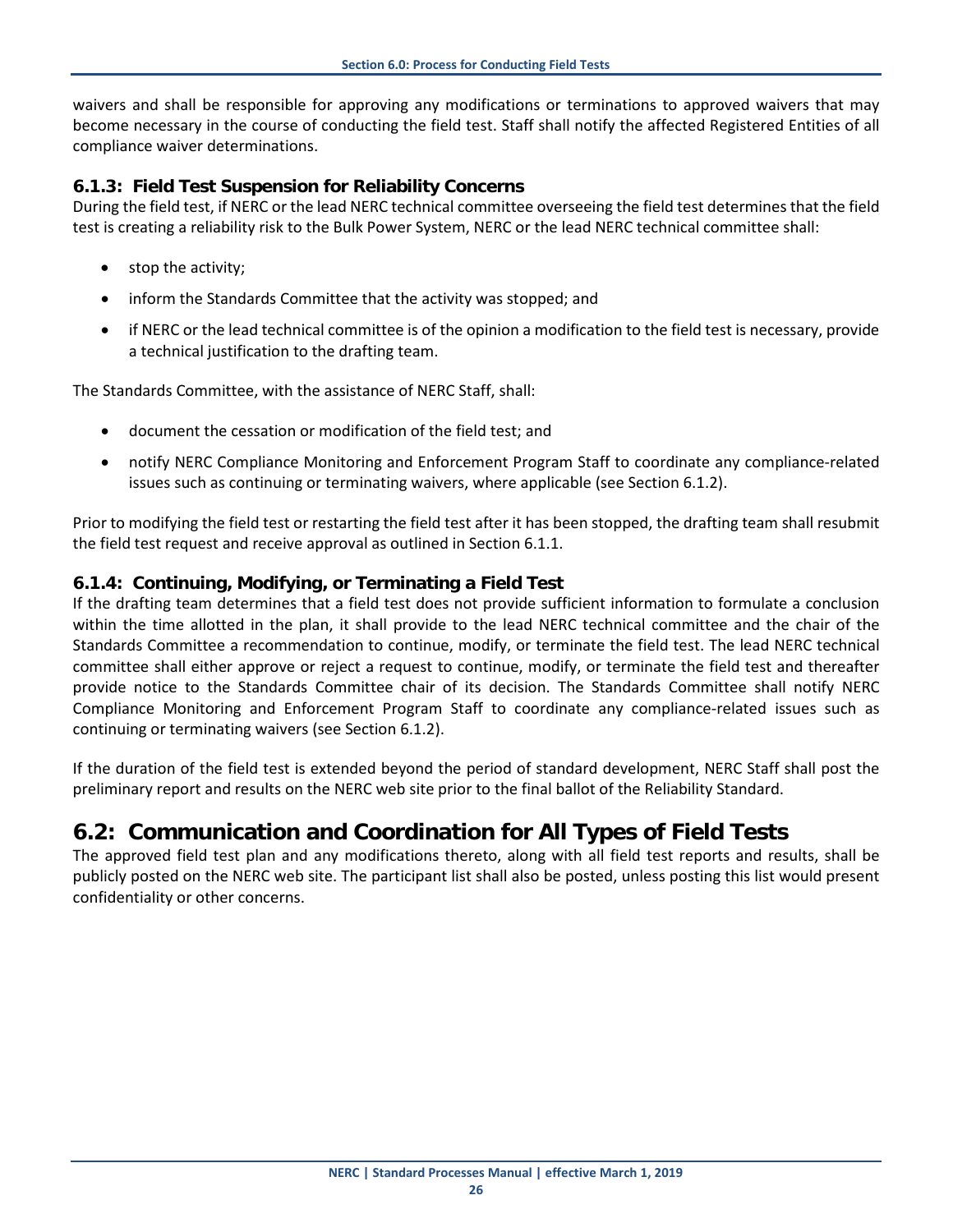<span id="page-29-0"></span>A valid Interpretation request is one that requests additional clarity about one or more Requirements in approved NERC Reliability Standards, but does not request approval as to how to comply with one or more Requirements. A valid Interpretation response provides additional clarity about one or more Requirements, but does not expand on any Requirement and does not explain how to comply with any Requirement. Any entity that is directly and materially affected by the reliability of the North American Bulk Power Systems may request an Interpretation of any Requirement in any continent-wide Reliability Standard that has been adopted by the NERC Board of Trustees. Interpretations will only be provided for Board of Trustees-approved Reliability Standards *i.e.* (i) the current effective version of a Reliability Standard; or (ii) a version of a Reliability Standard with a future effective date.

#### **7.1: Valid Interpretation Criteria**

A valid Interpretation may only clarify or explain the meaning of the language of the Requirement(s) of an approved Reliability Standard, including, if applicable, any referenced attachment. A valid Interpretation may not alter the scope or language of a Requirement or referenced attachment. No other elements of an approved Reliability Standard are subject to an Interpretation.

#### **7.2: Process for Requesting an Interpretation**

The entity requesting an Interpretation shall submit a *Request for Interpretation* form[26](#page-29-1) to NERC Staff explaining the clarification or explanation requested, the specific circumstances surrounding the request, and the impact of not having the Interpretation provided. NERC Staff shall review the request for Interpretation to determine whether it meets the criteria for a valid Interpretation. Based on this review, NERC Staff shall make a recommendation to the Standards Committee whether to accept the request for Interpretation and move forward in responding to the Interpretation request. NERC Staff shall periodically communicate to the Standards Committee the status of all Interpretation requests that are pending resolution.

#### **7.2.1: Rejection of an Interpretation Request**

The Standards Committee may reject a request for Interpretation in the following circumstances:

- $\bullet$  The request seeks approval of a particular compliance approach.<sup>[27](#page-29-2)</sup>
- The issue can be addressed by incorporating the issue into an existing standard development project or a project contemplated in a published development plan.
- The request seeks clarification or explanation of any element of a Reliability Standard other than a Requirement or referenced attachment.
- The issue has already been addressed in the record.<sup>[28](#page-29-3)</sup>
- The request identifies an issue and proposes the development of a new or modified Reliability Standard (such issues should be addressed via submission of a SAR).
- The request seeks to alter the scope of a Reliability Standard.
- The meaning of a Reliability Standard is clear and evident by inspection or the plain words that are written.

If the Standards Committee rejects the Interpretation request, it shall provide a written explanation for the rejection to the entity requesting the Interpretation within 10 business days of the decision to reject.

<span id="page-29-1"></span><sup>26</sup> The *Request for Interpretation* form is posted on the NERC Standards web page.

<span id="page-29-2"></span><sup>&</sup>lt;sup>27</sup> Requests that seek approval of specific compliance approaches, or examples of compliance, are not candidates for Interpretations and should be pursued through the applicable NERC Compliance Monitoring and Enforcement Program processes.

<span id="page-29-3"></span><sup>&</sup>lt;sup>28</sup> The "record" is generally understood to refer to the record of development, regulatory approval record, or other materials developed to support the development or approval of a Reliability Standard.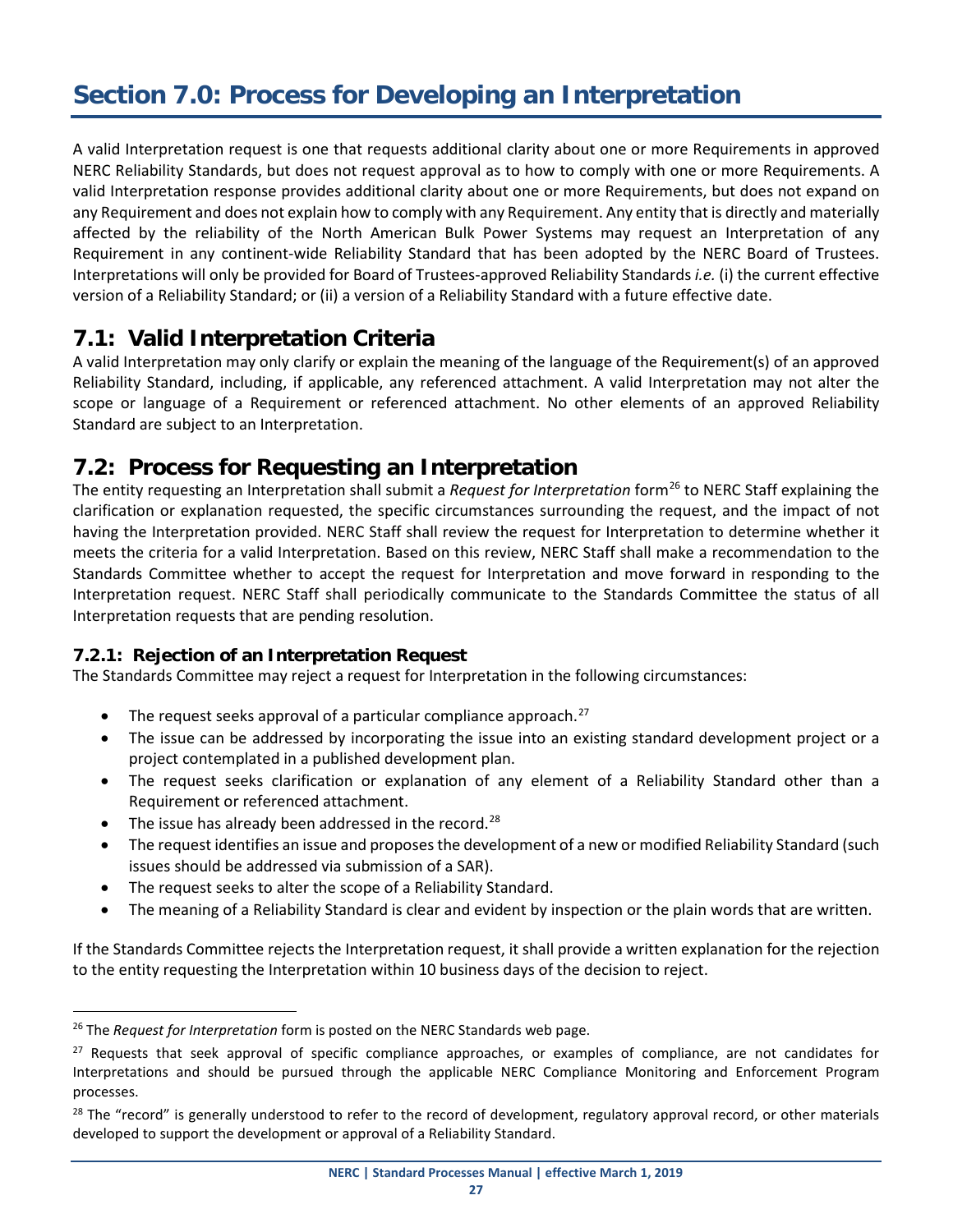#### **7.2.2: Acceptance of an Interpretation Request**

If the Standards Committee accepts the Interpretation request, it shall authorize NERC Staff to assemble an Interpretation drafting team for approval by the Standards Committee with the relevant expertise to address the request.

#### **7.2.3: Development of an Interpretation**

As soon as practical, the Interpretation drafting team shall develop a draft Interpretation, consistent with Section 7.1. Interpretations shall be developed in accordance with the following process:

- NERC Staff shall review the draft Interpretation to determine whether it meets the criteria for a valid Interpretation and shall provide to the Standards Committee a recommendation to authorize posting or remand to the Interpretation drafting team for further work.
- The Standards Committee, after reviewing the recommendation, shall determine whether to authorize posting of the draft Interpretation for comment and ballot.
- Interpretations shall be balloted in the same manner as Reliability Standards (*see* Section 4.0).

If the ballot results indicate that there is not a consensus for the Interpretation, and the Interpretation drafting team cannot revise the Interpretation without violating the basic criteria for what constitutes a valid Interpretation (*see*  Section 7.1), the Interpretation drafting team shall notify the Standards Committee of its conclusion and may submit a SAR with the proposed modification to the Reliability Standard. The entity that requested the Interpretation shall be notified in writing and the disposition of the Interpretation shall be posted.

If, during its deliberations, the Interpretation drafting team identifies a potential reliability risk not addressed in the Reliability Standard that is highlighted by the Interpretation request, the Interpretation drafting team shall notify the Standards Committee of its conclusion and may submit a SAR with its recommendation at the same time it provides its proposed Interpretation.

If the ballot pool approves the Interpretation, NERC Staff shall review it to determine whether it meets the criteria for a valid Interpretation and shall make a recommendation to the NERC Board of Trustees regarding adoption.

If an Interpretation drafting team recommends modifying a Reliability Standard based on its work in developing the Interpretation, the Board of Trustees shall be notified of this recommendation at the time the Interpretation is submitted for adoption. Following Board of Trustees adoption, the Interpretation shall be filed with the Applicable Governmental Authorities, and the Interpretation shall become effective when approved by those Applicable Governmental Authorities.<sup>[29](#page-30-0)</sup> The Interpretation shall stand until it can be incorporated into a future revision of the Reliability Standard or is retired due to a future modification of the applicable Requirement.

<span id="page-30-0"></span><sup>&</sup>lt;sup>29</sup> NERC will maintain a record of all Interpretations associated with each standard on the Reliability Standards page of the NERC website.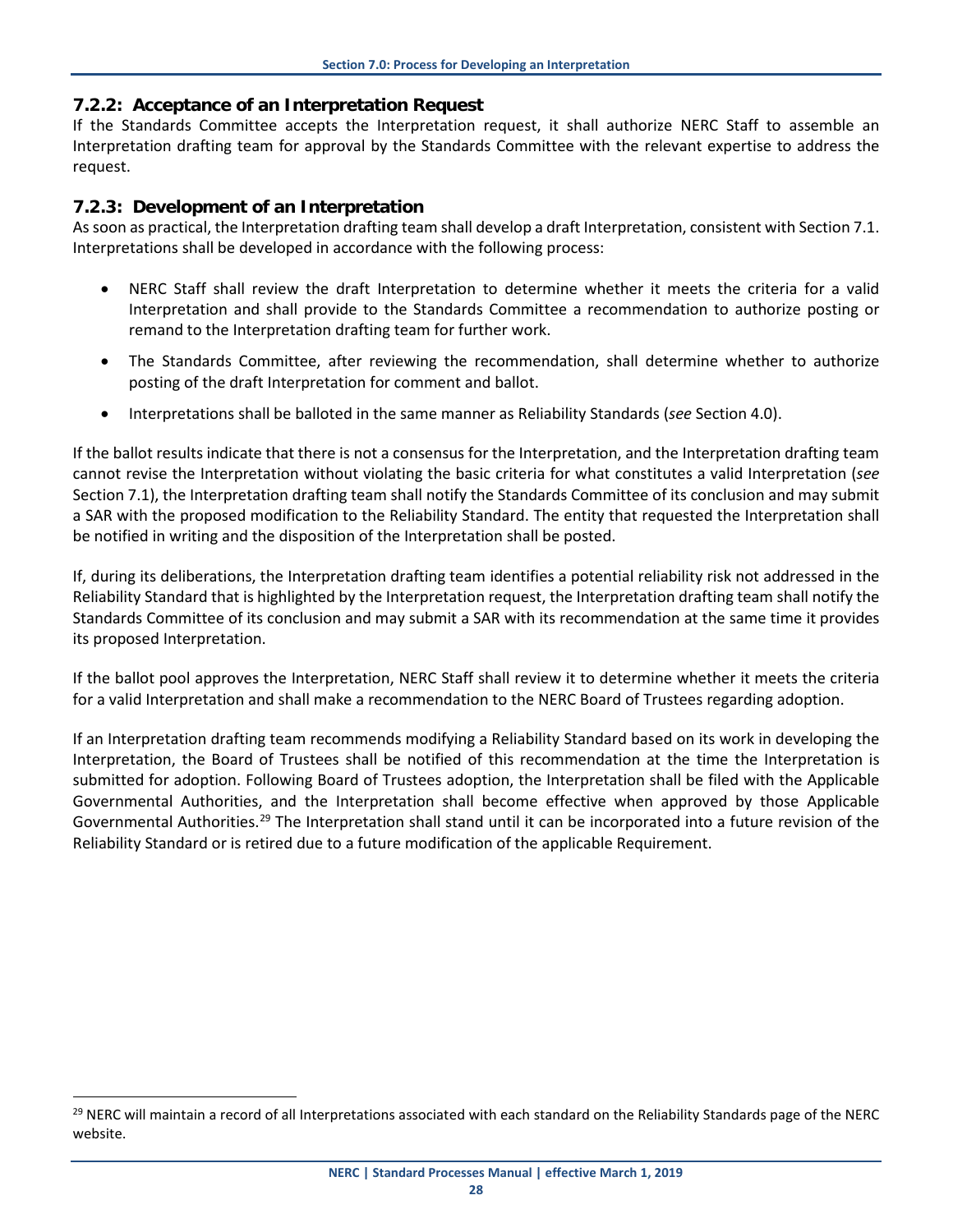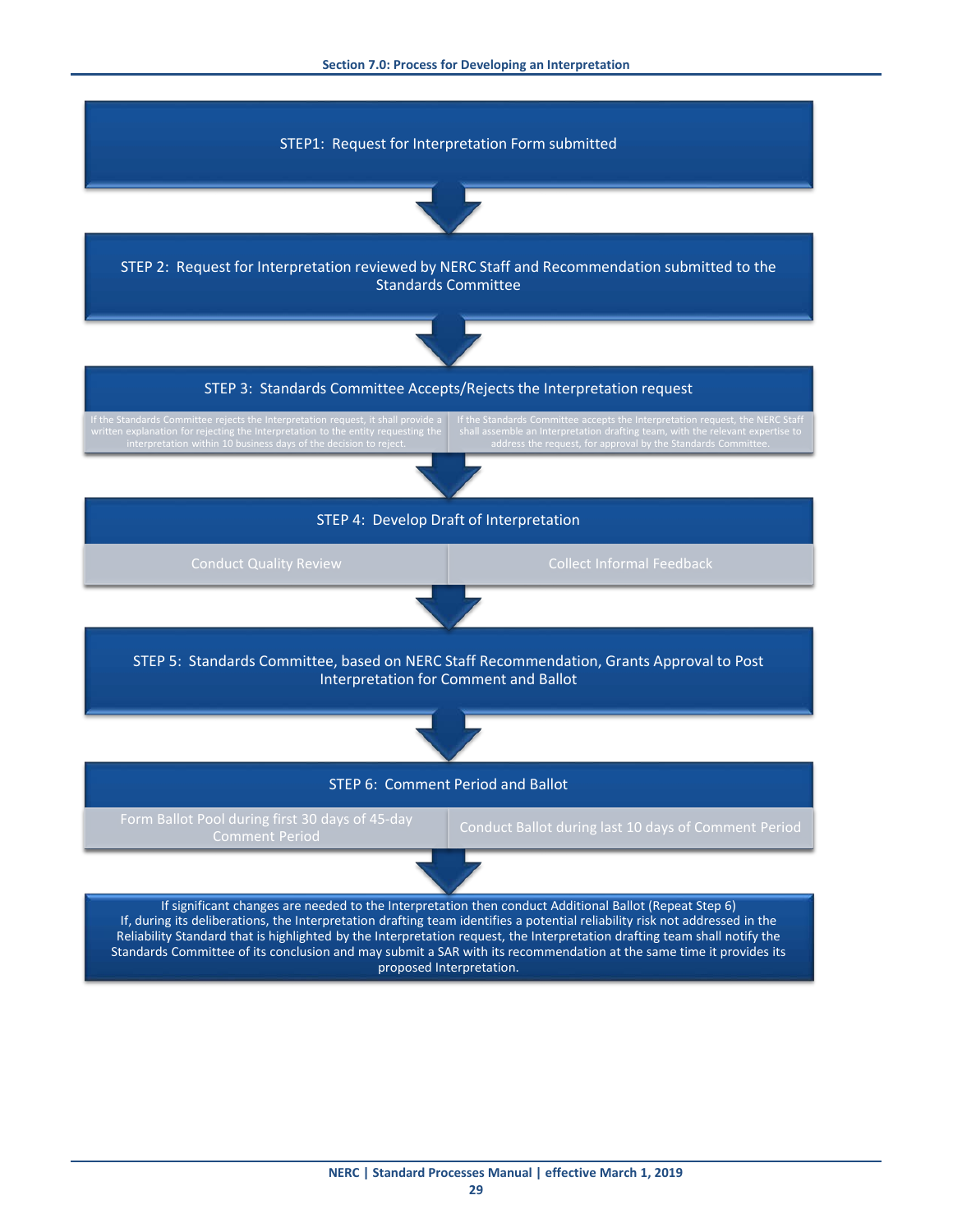

**FIGURE 2: Process for Developing an Interpretation**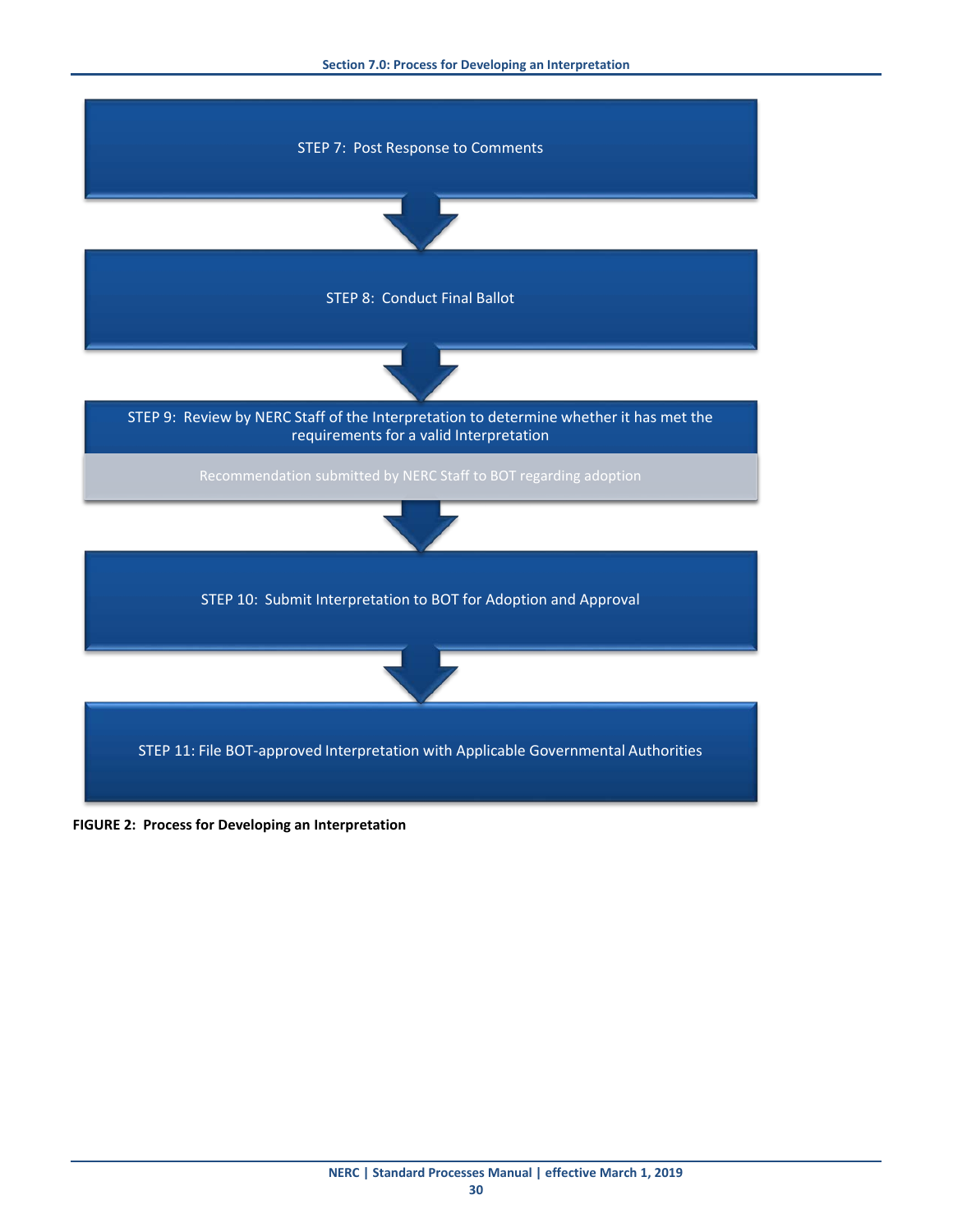# <span id="page-33-0"></span>**Section 8.0: Process for Appealing an Action or Inaction**

Any entity that has directly and materially affected interests and that has been or will be adversely affected by any procedural action or inaction related to the development, approval, revision, reaffirmation, retirement or withdrawal of a Reliability Standard, definition, Variance, associated implementation plan, or Interpretation shall have the right to appeal. This appeals process applies only to the NERC Reliability Standards processes as defined in this manual, not to the technical content of the Reliability Standards action.

The burden of proof to show adverse effect shall be on the appellant. Appeals shall be made in writing within 30 days of the date of the action purported to cause the adverse effect, except appeals for inaction, which may be made at any time. The final decisions of any appeal shall be documented in writing and made public.

The appeals process provides two levels, with the goal of expeditiously resolving the issue to the satisfaction of the participants.

#### **8.1: Level 1 Appeal**

Level 1 is the required first step in the appeals process. The appellant shall submit (to the Director of Standards) a complaint in writing that describes the procedural action or inaction associated with the Reliability Standards process. The appellant shall describe in the complaint the actual or potential adverse impact to the appellant. Assisted by NERC Staff and industry resources as needed, the Director of Standards or its designee shall prepare a written response addressed to the appellant as soon as practical but not more than 45 days after receipt of the complaint. If the appellant accepts the response as a satisfactory resolution of the issue, both the complaint and response shall be made a part of the public record associated with the Reliability Standard.

At any time prior to receiving the written response to the Level 1 Appeal, an appellant may withdraw the Level 1 Appeal with written notice to the Director of Standards.

#### **8.2: Level 2 Appeal**

If after the Level 1 Appeal the appellant remains unsatisfied with the resolution, as indicated by the appellant in writing to the Director of Standards, the Director of Standards or its designee shall convene a Level 2 Appeals Panel. This panel shall consist of five members appointed by the Board of Trustees. In all cases, Level 2 Appeals Panel members shall have no direct affiliation with the participants in the appeal.

The NERC Reliability Standards Staff shall post the complaint and other relevant materials and provide at least 30 days' notice of the meeting of the Level 2 Appeals Panel. In addition to the appellant, any entity that is directly and materially affected by the procedural action or inaction referenced in the complaint shall be heard by the panel. The panel shall not consider any expansion of the scope of the appeal that was not presented in the Level 1 Appeal. The panel may, in its decision, find for the appellant and remand the issue to the Standards Committee with a statement of the issues and facts in regard to which fair and equitable action was not taken. The panel may find against the appellant with a specific statement of the facts that demonstrate fair and equitable treatment of the appellant and the appellant's objections. The panel may not, however, revise, approve, disapprove, or adopt a Reliability Standard, definition, Variance or Interpretation or implementation plan as these responsibilities remain with the ballot pool and Board of Trustees respectively. The actions of the Level 2 Appeals Panel shall be publicly posted.

At any time prior to the meeting of the Level 2 Appeals Panel, an appellant may withdraw the Level 2 Appeal and accept the results of the Level 1 Appeal by providing written notice to the Director of Standards.

In addition to the foregoing, a procedural objection that has not been resolved may be submitted to the Board of Trustees for consideration at the time the Board decides whether to adopt a particular Reliability Standard, definition, Variance or Interpretation. The objection shall be in writing, signed by an officer of the objecting entity, and contain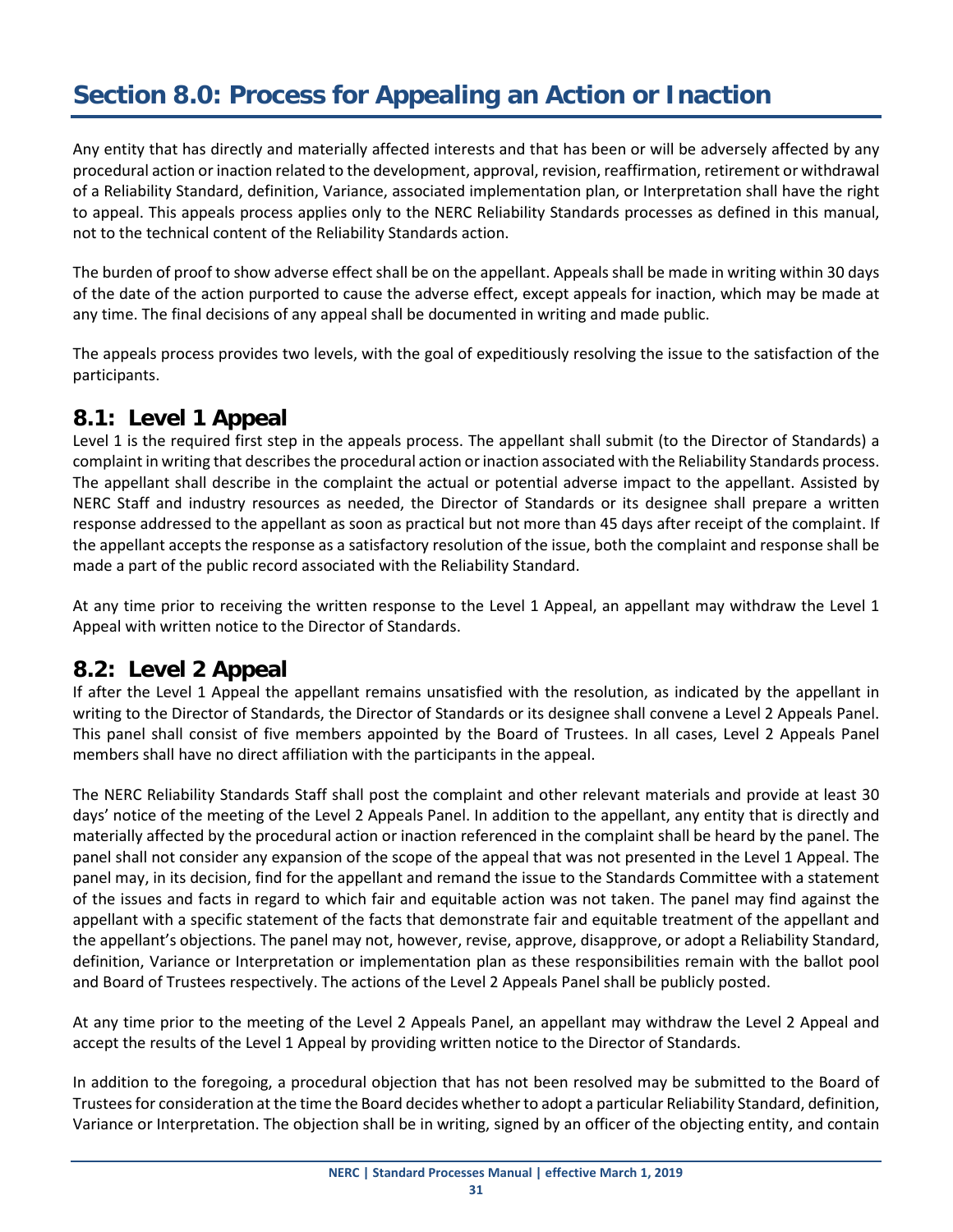a concise statement of the relief requested and a clear demonstration of the facts that justify that relief. The objection shall be filed no later than 30 days after the announcement of the vote by the ballot pool on the Reliability Standard in question.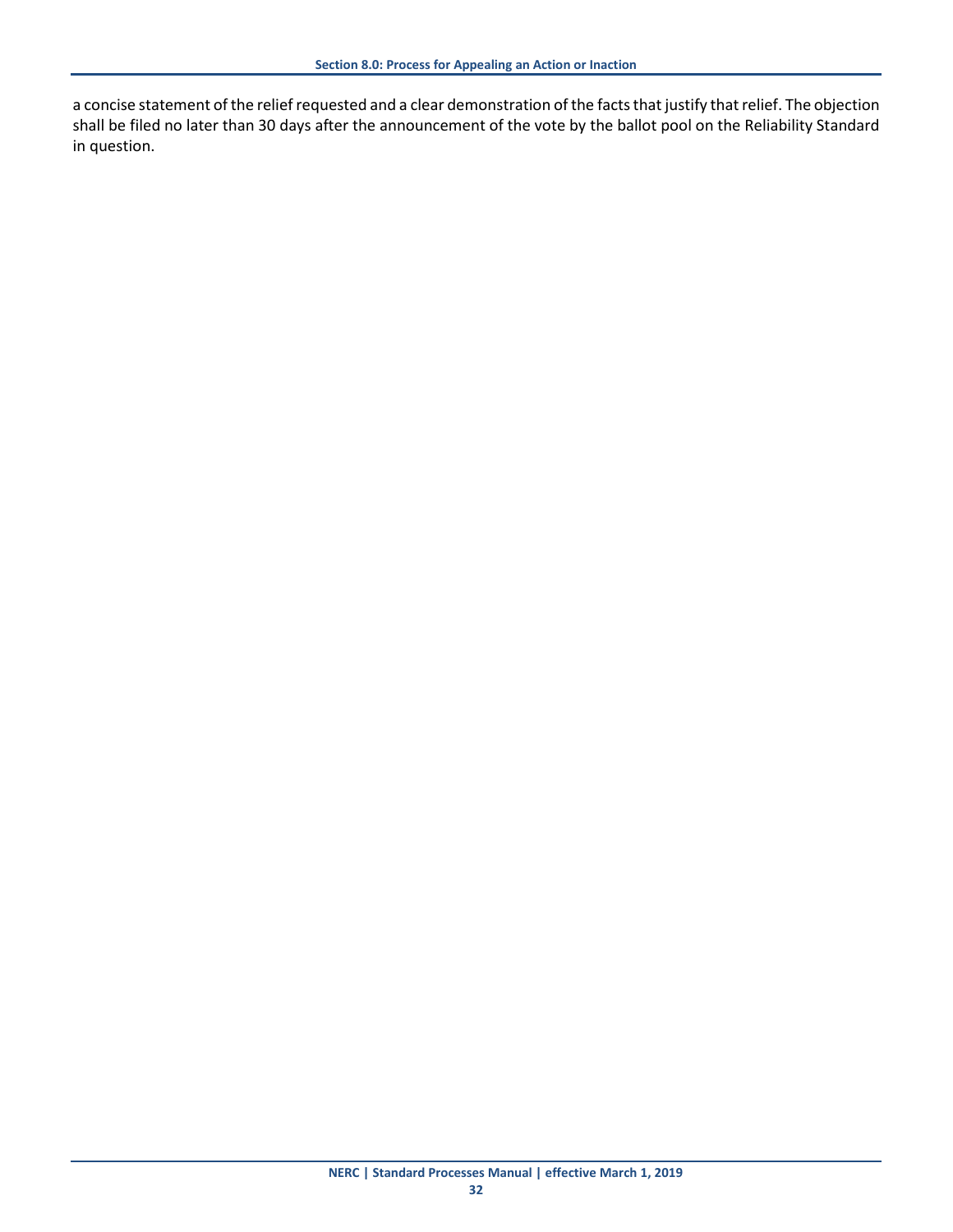# <span id="page-35-0"></span>**Section 9.0: Process for Developing a Variance**

A Variance is an approved, alternative method of achieving the reliability intent of one or more Requirements in a Reliability Standard. No Regional Entity or Bulk Power System owner, operator, or user shall claim a Variance from a NERC Reliability Standard without approval of such a Variance through the relevant Reliability Standard approval procedure for the Variance. Each Variance from a NERC Reliability Standard that is approved by NERC and Applicable Governmental Authorities shall be made an enforceable part of the associated NERC Reliability Standard.

NERC's drafting teams shall aim to develop Reliability Standards with Requirements that apply on a continent-wide basis, minimizing the need for Variances while still achieving the Reliability Standard's reliability objectives. If one or more Requirements cannot be met or complied with as written because of a physical difference in the Bulk Power System or because of an operational difference (such as a conflict with a federally or provincially approved tariff), but the Requirement's reliability objective can be achieved in a different fashion, an entity or a group of entities may pursue a Variance from one or more Requirements in a continent-wide Reliability Standard. It is the responsibility of the entity that needs a Variance to identify that need and initiate the processing of that Variance through the submittal of a SAR $30$  that includes a clear definition of the basis for the Variance.

There are two types of Variances – those that apply on an Interconnection-wide basis, and those that apply to one or more entities on less than an Interconnection-wide basis.

#### **9.1: Interconnection-wide Variances**

Any Variance from a NERC Reliability Standard Requirement that is proposed to apply to Registered Entities within a Regional Entity organized on an Interconnection-wide basis shall be considered an Interconnection-wide Variance and shall be developed through that Regional Entity's NERC-approved Regional Reliability Standards development procedure.

Where a Regional Entity is not organized on an Interconnection-wide basis, but a Variance is proposed to apply to Registered Entities within an Interconnection wholly contained in that Regional Entity's footprint, the Variance may be developed through that Regional Entity's NERC-approved Regional Reliability Standards development procedure.

While an Interconnection-wide Variance may be developed through the associated Regional Reliability Standards development process, Regional Entities are encouraged to work collaboratively with existing continent-wide drafting teams to reduce potential conflicts between the two efforts.

An Interconnection-wide Variance from a NERC Reliability Standard that is determined by NERC to be just, reasonable, and not unduly discriminatory or preferential, and in the public interest, and consistent with other applicable standards of governmental authorities shall be made part of the associated NERC Reliability Standard. NERC shall rebuttably presume that an Interconnection-wide Variance from a NERC Reliability Standard that is developed, in accordance with a Regional Reliability Standards development procedure approved by NERC, by a Regional Entity organized on an Interconnection-wide basis, is just, reasonable, and not unduly discriminatory or preferential, and in the public interest.

#### **9.2: Variances that Apply on Less than an Interconnection-wide Basis**

Any Variance from a NERC Reliability Standard Requirement that is proposed to apply to one or more entities but less than an entire Interconnection (*e.g.*, a Variance that would apply to a regional transmission organization or particular market or to a subset of Bulk Power System owners, operators, or users), shall be considered a Variance. A Variance may be requested while a Reliability Standard is under development or a Variance may be requested at any time after

<span id="page-35-1"></span><sup>&</sup>lt;sup>30</sup> A sample of a SAR that identifies the need for a Variance and a sample Variance are posted as resources on the Reliability Standards Resources web page.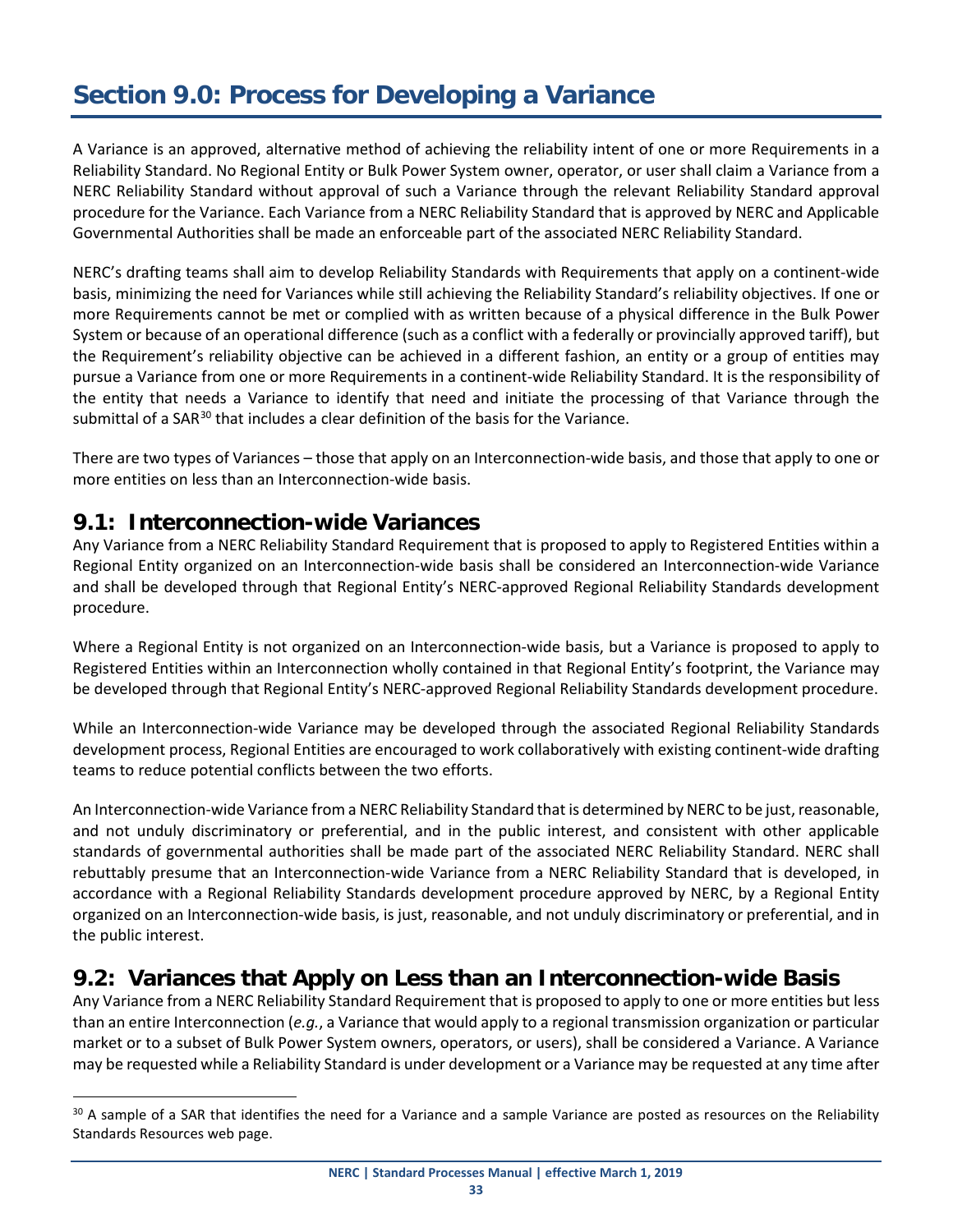a Reliability Standard is approved. Each request for a Variance shall be initiated through a SAR, and processed and approved in the same manner as a continent-wide Reliability Standard, using the Reliability Standards development process defined in this manual.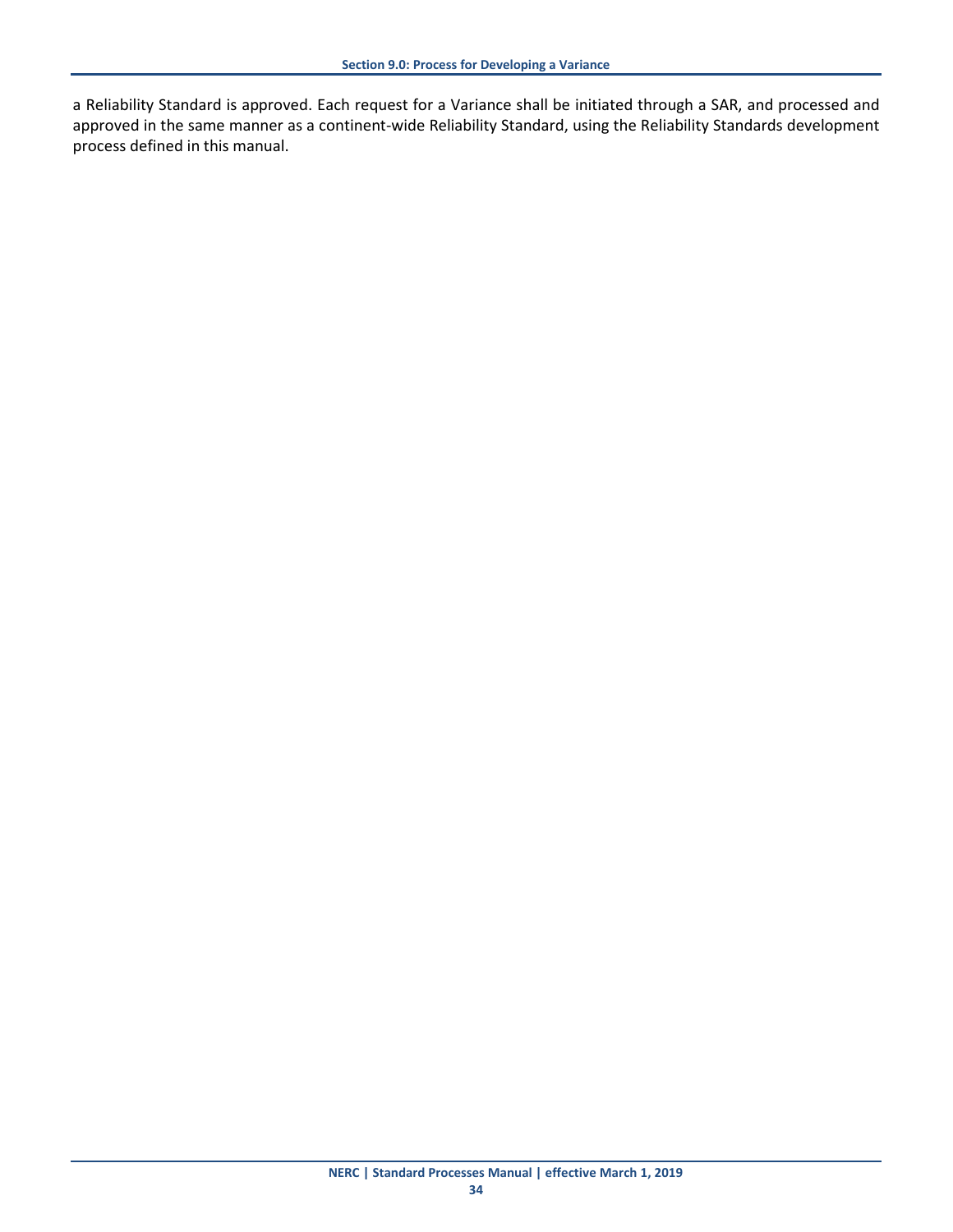# <span id="page-37-0"></span>**Section 10.0: Processes for Developing a Reliability Standard Related to a Confidential Issue**

While it is NERC's intent to use its ANSI-accredited Reliability Standards development process for developing its Reliability Standards, NERC has an obligation as the ERO to ensure that there are Reliability Standards in place to preserve the reliability of the interconnected Bulk Power Systems throughout North America. When faced with a national security emergency situation, NERC may use one of the following special processes to develop a Reliability Standard that addresses an issue that is confidential. Reliability Standards developed using one of the following processes shall be called, "special Reliability Standards" and shall not be filed with ANSI for approval as American National Standards.

The NERC Board of Trustees may direct the development of a new or revised Reliability Standard to address a national security situation that involves confidential issues. These situations may involve imminent or long-term threats. In general, these Board directives will be driven by information from the President of the United States of America or the Prime Minister of Canada or a national security agency or national intelligence agency of either or both governments indicating (to the ERO) that there is a national security threat to the reliability of the Bulk Power System.<sup>[31](#page-37-1)</sup>

There are two special processes for developing Reliability Standards responsive to confidential issues – one process where the confidential issue is "imminent," and one process where the confidential issue is "not imminent."

#### **10.1: Process for Developing Reliability Standards Responsive to Imminent, Confidential Issues**

If the NERC Board of Trustees directs the immediate development of a new or revised Reliability Standard to address a confidential national security emergency situation, the NERC Reliability Standards Staff shall develop a SAR, form a ballot pool (to vote on the Reliability Standard and its implementation plan) and assemble a slate of pre-defined subject matter experts as a proposed drafting team for approval by the Standards Committee's officers. All members of the Registered Ballot Body shall have the opportunity to join the ballot pool.

#### **10.2: Drafting Team Selection**

The Reliability Standard drafting team selection process shall be limited to just those candidates who have already been identified as having the appropriate security clearance, the requisite technical expertise, and either have signed or are willing to sign a strict confidentiality agreement.

#### **10.3: Work of Drafting Team**

The Reliability Standard drafting team shall perform all its work under strict security and confidentiality rules. The Reliability Standard drafting team shall develop the new or revised Reliability Standard and its implementation plan.

The Reliability Standard drafting team shall review its work, to the extent practical, as it is being developed with officials from the appropriate governmental agencies in the U.S. and Canada, under strict security and confidentiality rules.

#### **10.4: Formal Stakeholder Comment & Ballot Window**

The draft Reliability Standard and its implementation plan shall be distributed for a formal comment period, under strict confidentiality rules, only to those entities that are listed in the NERC Compliance Registry to perform one of the functions identified in the applicability section of the Reliability Standard and have identified individuals from

<span id="page-37-1"></span><sup>&</sup>lt;sup>31</sup> The NERC Board may direct the immediate development and issuance of a Level 3 (Essential Action) alert and then may also direct the immediate development of a new or revised Reliability Standard.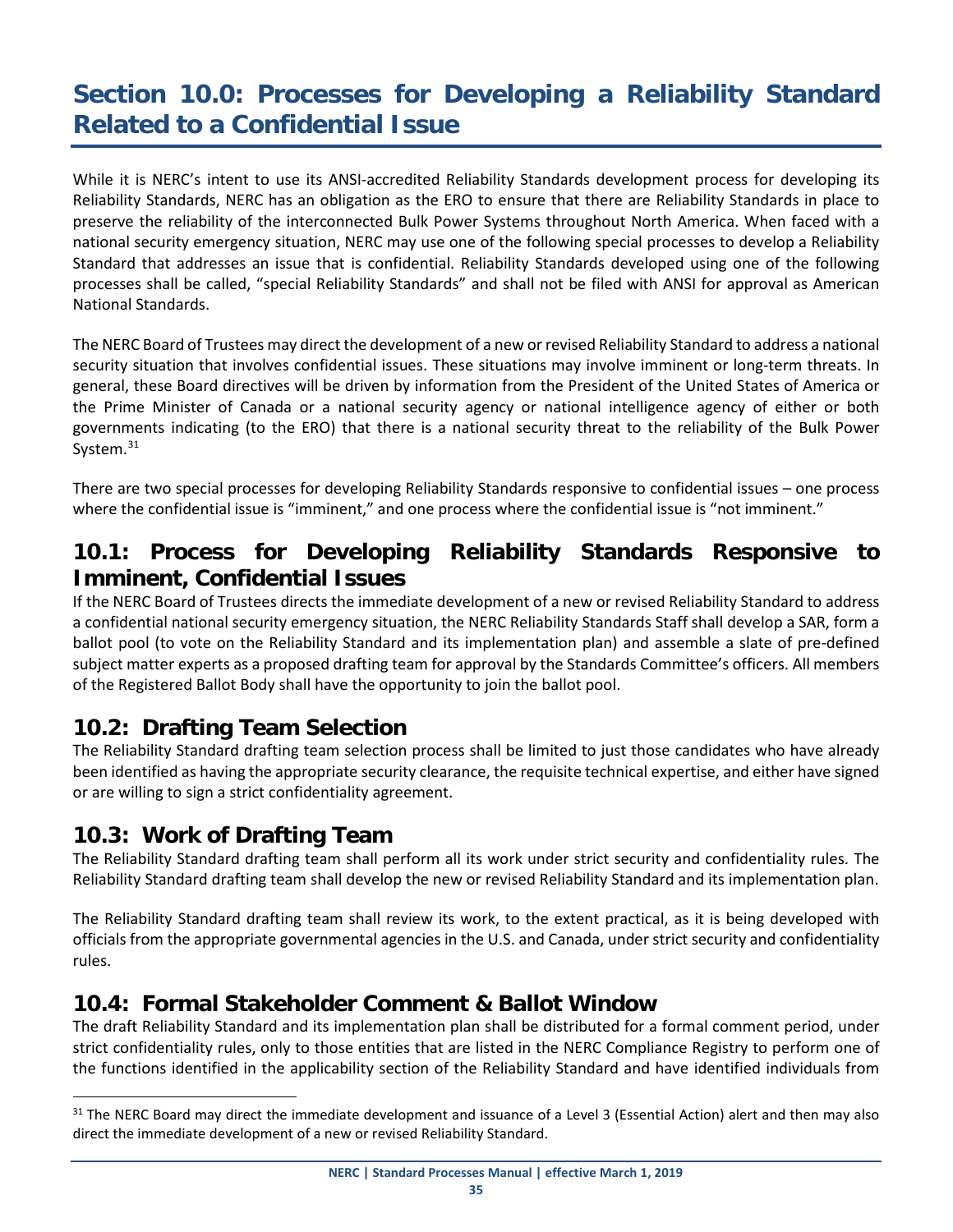their organizations that have signed confidentiality agreements with NERC.<sup>[32](#page-38-0)</sup> At the same time, the Reliability Standard shall be distributed to the members of the ballot pool for review and ballot. The NERC Reliability Standards Staff shall not post or provide the ballot pool with any confidential background information.

The drafting team, working with the NERC Reliability Standards Staff, shall consider and respond to all comments, make any necessary conforming changes to the Reliability Standard and its implementation plan, and shall distribute the comments, responses and any revision to the same population as received the initial set of documents for formal comment and ballot.

#### **10.5: Board of Trustee Actions**

Each Reliability Standard and implementation plan developed through this process shall be submitted to the NERC Board of Trustees for adoption.

#### **10.6: Governmental Approvals**

All approved documents shall be filed for approval with Applicable Governmental Authorities.

#### **10.7: Developing a Reliability Standard Responsive to an Imminent, Confidential Issue**

The following flowchart illustrates the process for developing a Reliability Standard responsive to an imminent, confidential issue:

<span id="page-38-0"></span><sup>&</sup>lt;sup>32</sup> In this phase of the process, only the proposed Reliability Standard shall be distributed to those entities expected to comply, not the rationale and justification for the Reliability Standard. Only the special drafting team members, who have the appropriate security credentials, shall have access to this rationale and justification.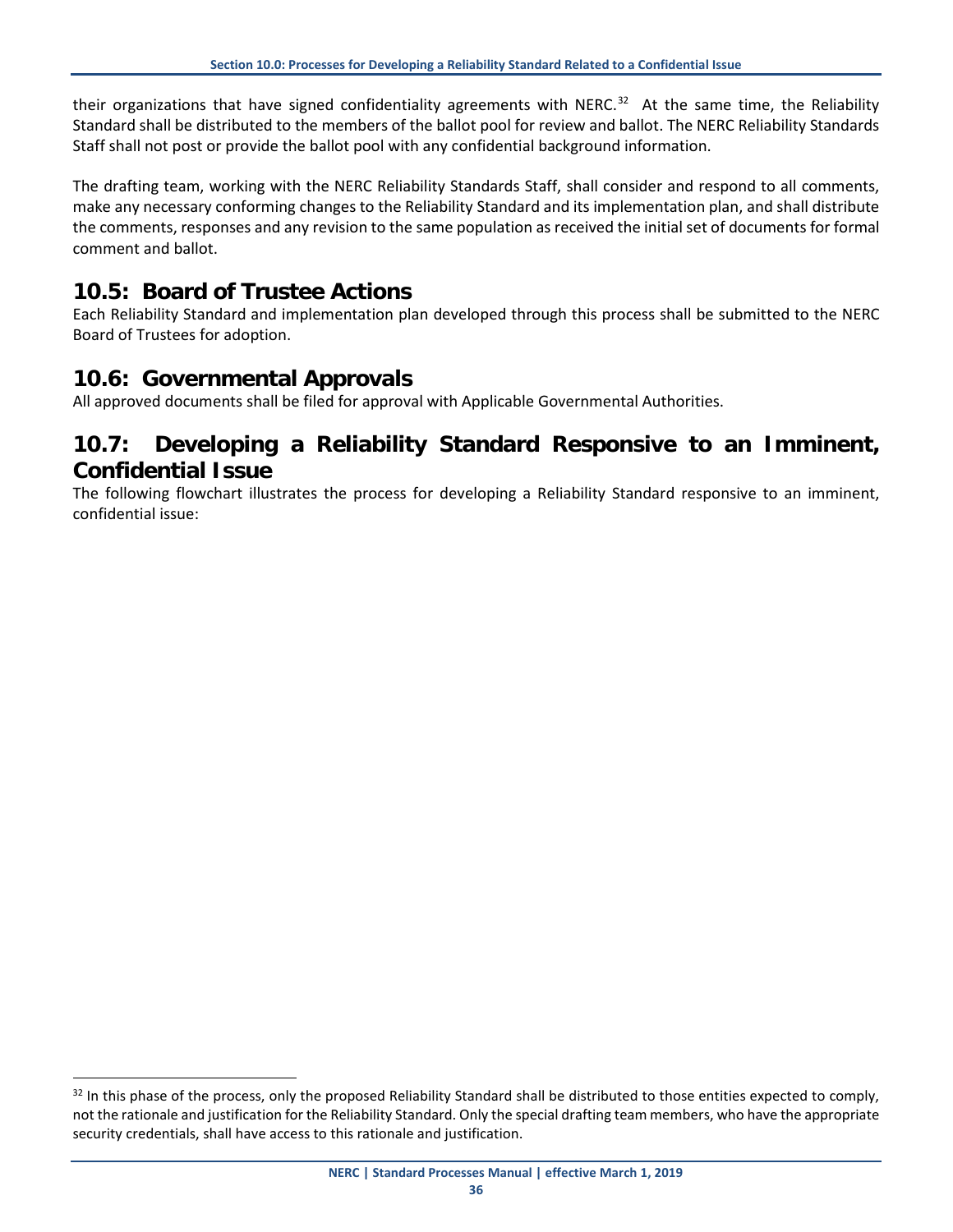

**FIGURE 3: Process for Developing a Standard Responsive to an Imminent, Confidential Issue**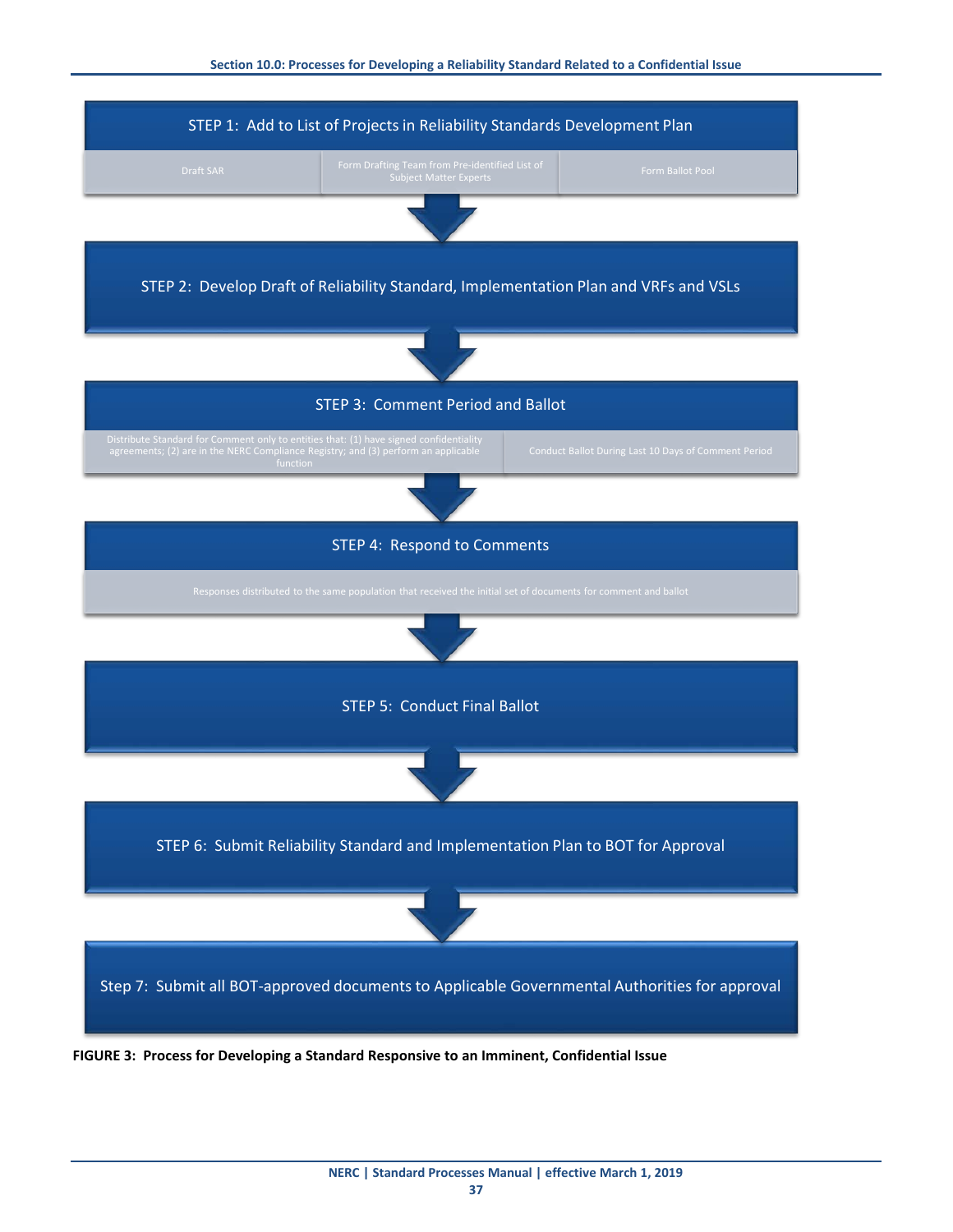#### **10.8: Process for Developing Reliability Standards Responsive to Nonimminent, Confidential Issues**

If the NERC Board of Trustees directs the immediate development of a new or revised Reliability Standard to address a confidential national security emergency situation, the NERC Reliability Standards Staff shall develop a SAR, form a ballot pool (to vote on the Reliability Standard and its implementation plan) and assemble a slate of pre-defined subject matter experts as a proposed drafting team for approval by the Standards Committee's officers. All members of the Registered Ballot Body shall have the opportunity to join the ballot pool.

#### **10.9: Drafting Team Selection**

The drafting team selection process shall be limited to just those candidates who have already been identified as having the appropriate security clearance, the requisite technical expertise, and either have signed or are willing to sign a strict confidentiality agreement.

#### **10.10: Work of Drafting Team**

The drafting team shall perform all its work under strict security and confidentiality rules. The Reliability Standard drafting team shall develop the new or revised Reliability Standard and its implementation plan.

The drafting team shall review its work, to the extent practical, as it is being developed with officials from the Applicable Governmental Authorities, under strict security and confidentiality rules.

#### **10.11: Formal Stakeholder Comment & Ballot Window**

The draft Reliability Standard and its implementation plan shall be distributed for a formal comment period, under strict confidentiality rules, only to those entities that are listed in the NERC Compliance Registry to perform one of the functions identified in the applicability section of the Reliability Standard and have identified individuals from their organizations that have signed confidentiality agreements with NERC.<sup>33</sup> At the same time, the Reliability Standard shall be distributed to the members of the ballot pool for review and ballot. The NERC Reliability Standards Staff shall not post or provide the ballot pool with any confidential background information.

#### **10.12: Revisions to Reliability Standard, Implementation Plan and VRFs and VSLs**

The drafting team, working with the NERC Reliability Standards Staff, shall work to refine the Reliability Standard, implementation plan and VRFs and VSLs in the same manner as for a new Reliability Standard following the "normal" Reliability Standards development process described earlier in this manual with the exception that distribution of the comments, responses, and new drafts shall be limited to those entities that are in the ballot pool and those entities that are listed in the NERC Compliance Registry to perform one of the functions identified in the applicability section of the Reliability Standard and have identified individuals from their organizations that have signed confidentiality agreements with NERC.

#### **10.13: Board of Trustee Action**

Each Reliability Standard, implementation plan, and the associated VRFs and VSLs developed through this process shall be submitted to the NERC Board of Trustees for adoption.

#### **10.14: Governmental Approvals**

All BOT-approved documents shall be filed for approval with Applicable Governmental Authorities.

<span id="page-40-0"></span><sup>33</sup> In this phase of the process, only the proposed Reliability Standard shall be distributed to those entities expected to comply, not the rationale and justification for the Reliability Standard. Only the special drafting team members, who have the appropriate security credentials, shall have access to this rationale and justification.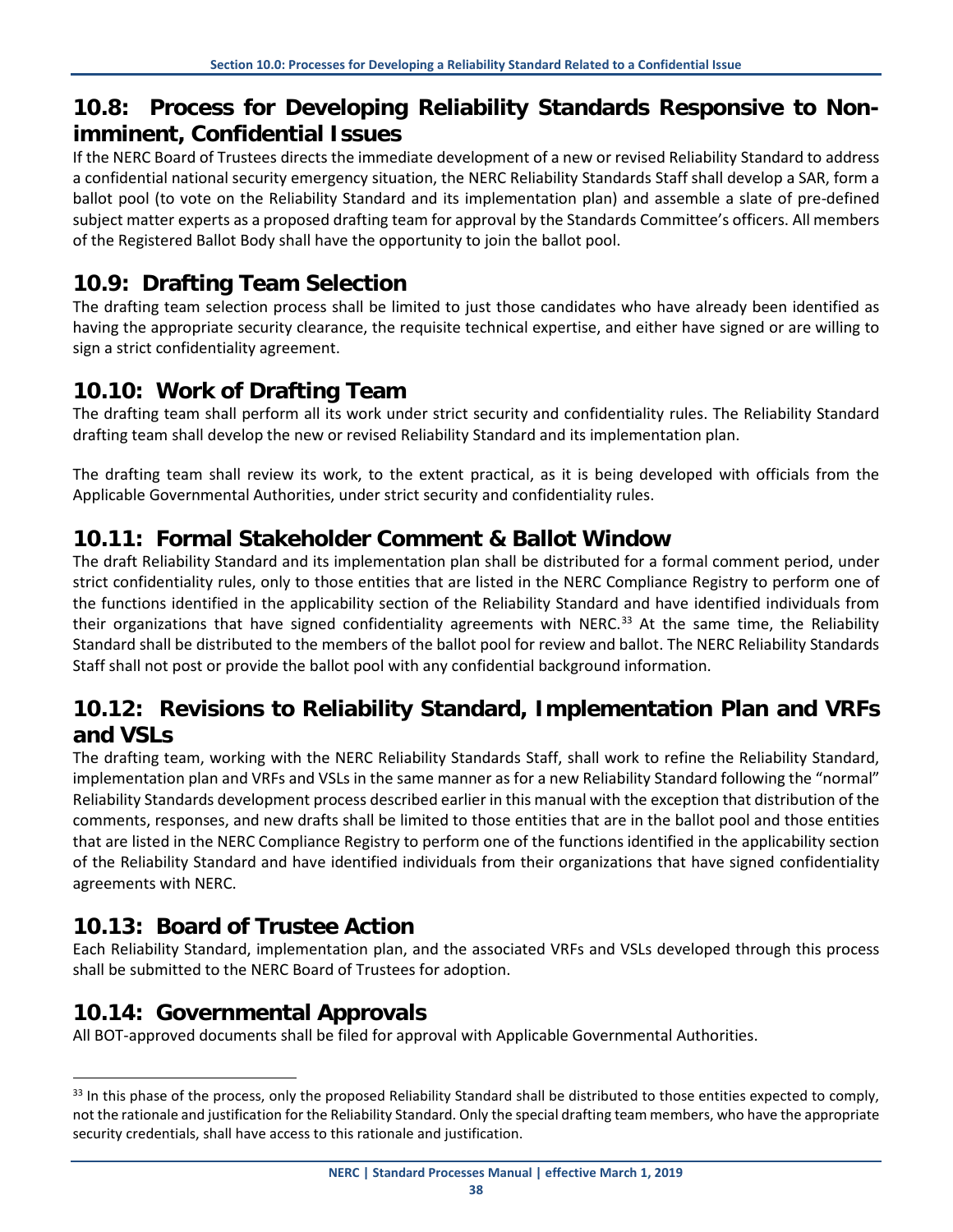# STEP 5: Conduct Final Ballot STEP 4: Respond to Comments If significant changes are needed to the draft Reliability Standard then conduct Additional Ballot (Repeat Step 3) STEP 3: Formal Comment Period and Ballot (Comment Period and Ballot Window may be abbreviated) Conduct Ballot During Last 10 Days STEP 3: Obtain Standards Committee Approval to Post for Comment and Ballot STEP 2: Develop Draft of Reliability Standard, Implementation Plan and VRFs and VSLs STEP 1: Add to List of Projects in Reliability Standards Development Plan

#### **Developing a Reliability Standard Responsive to a Non-imminent, Confidential Issue**

STEP 6: Submit Reliability Standard and Implementation Plan to BOT for Approval



Step 7: Submit all BOT-approved documents to Applicable Governmental Authorities for approval

**FIGURE 4: Developing a Standard Responsive to a Non-Imminent, Confidential Issue**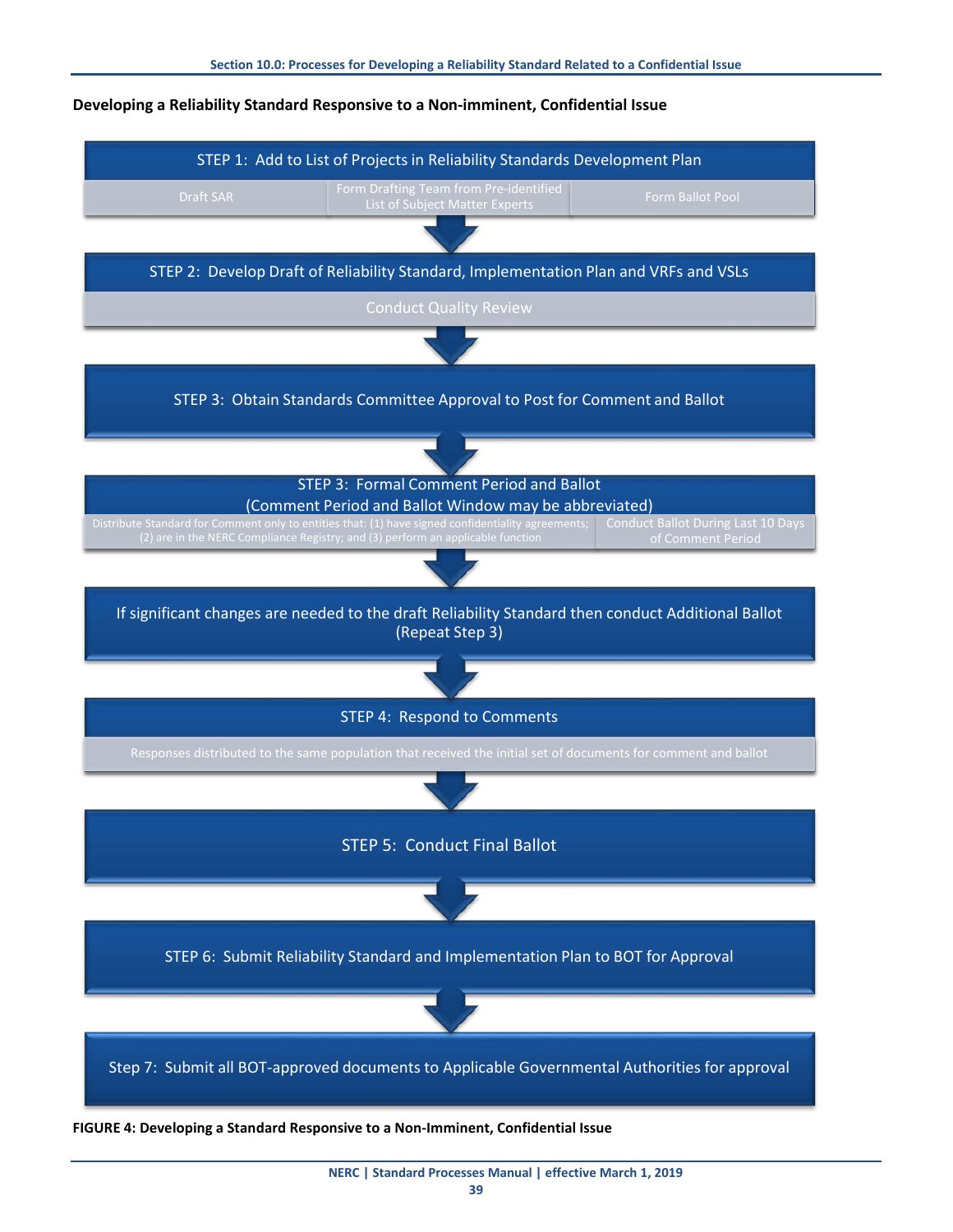# <span id="page-42-0"></span>**Section 11.0: Process for Posting Supporting Technical Documents Alongside an Approved Reliability Standard**

The NERC Standards Committee oversees the development and approval of technical documents identified as supporting documents to Reliability Standards approved by the Applicable Governmental Authority. Supporting technical documents may explain or facilitate understanding of Reliability Standards but do not themselves contain mandatory Requirements subject to compliance review. Any mandatory Requirements shall be incorporated into the Reliability Standard in the Reliability Standard development process. Documents that contain specific compliance approaches or examples are not considered supporting technical documents under this Section.

This Section provides the process by which any individual or entity may propose a supporting technical document to an approved Reliability Standard. The process outlined in this section is designed so each supporting document receives stakeholder review to verify the accuracy of the technical content prior to being posted as a supporting technical document to an approved Reliability Standard.

During the standard development process, standard drafting teams may develop and post supporting technical documents to the pertinent project page, in accordance with Section 4.0. Following approval of the Reliability Standard, those documents may be posted alongside the standard without requiring separate Standards Committee authorization under this Section.

#### **11.1: Types of Supporting Technical Documents**

The types of supporting technical documents that may be approved for posting alongside an approved Reliability Standard under this Section are listed below.

| <b>Type of Document</b> | <b>Description</b>                                                                                                                                                                                                        |
|-------------------------|---------------------------------------------------------------------------------------------------------------------------------------------------------------------------------------------------------------------------|
| Reference               | Descriptive, technical information or analysis or explanatory information to<br>support the understanding of an approved Reliability Standard.                                                                            |
| Lessons Learned         | Documents designed to convey lessons learned related to an approved<br>Reliability Standard. A Lessons Learned document cannot establish new<br>Requirements or modify Requirements in any existing Reliability Standard. |
| White Paper             | An informal paper stating a position or concept. A white paper may have been<br>used to propose preliminary concepts for a Reliability Standard or a Reference<br>document.                                               |

#### **11.2: Process for Proposing and Evaluating Supporting Technical Documents**

Proposals for supporting technical documents to approved Reliability Standards shall be submitted to the NERC Reliability Standards Staff.

NERC Staff shall conduct a review of the proposed supporting technical document. In performing this review, NERC Staff may consult any technical resources it deems appropriate. The purpose of this review is to determine whether the proposed supporting technical document meets the following criteria:

- 1. the document is a type of supporting technical document subject to this Section, as described in Section 11.1;
- 2. the document is consistent with the purpose and intent of the associated Reliability Standard; and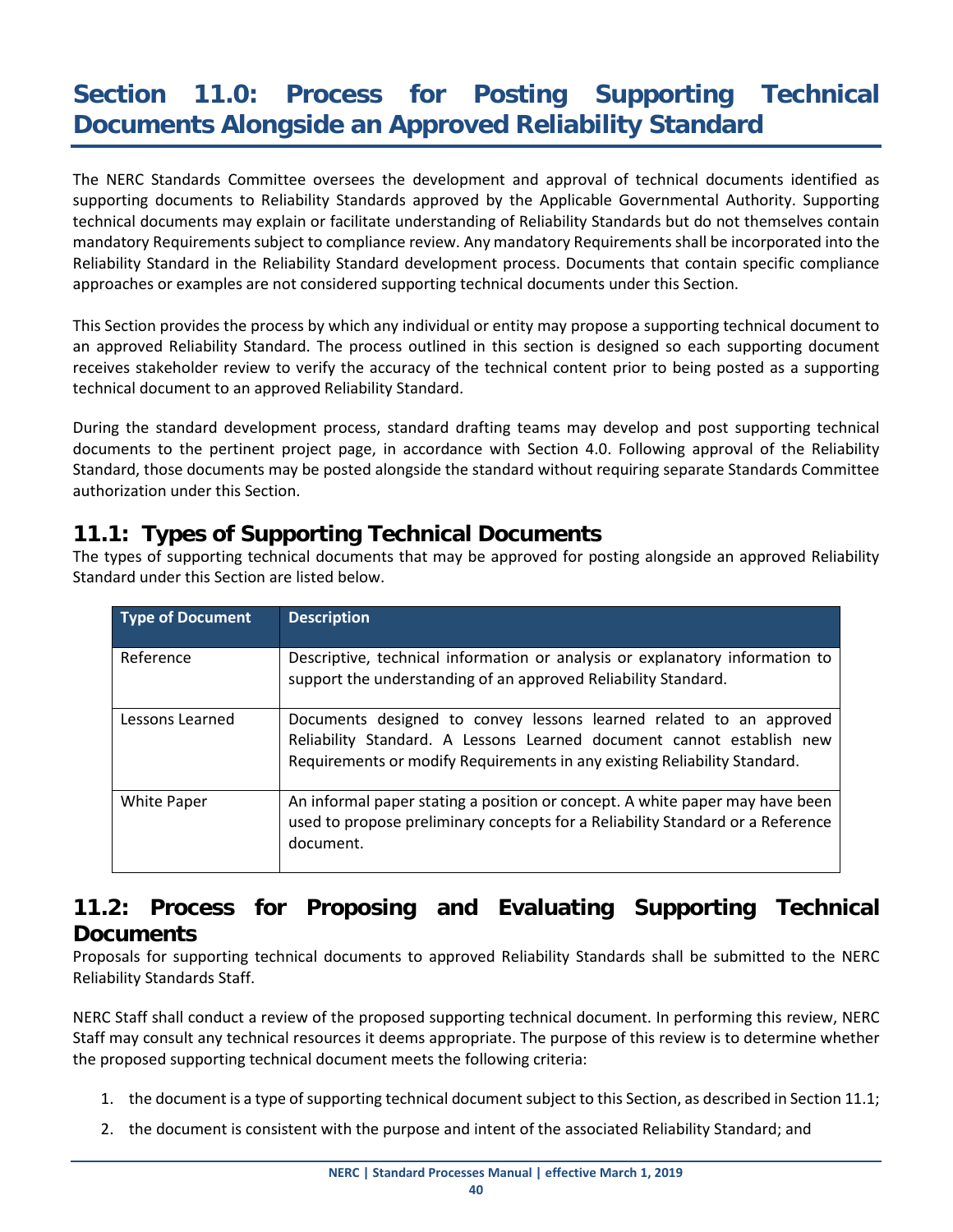3. the document has received adequate stakeholder review to assess its technical adequacy, such as through a NERC technical committee review process, public comment period(s) held during the development of the associated Reliability Standard, or other stakeholder review process.

If NERC Staff determines that the proposed supporting technical document meets all three criteria specified above, NERC Staff shall submit the proposed supporting technical document to the Standards Committee as specified in Section 11.3 below.

If NERC Staff determines that the proposed supporting technical document does not meet the first or second criterion specified above, NERC Staff shall notify the submitter, in writing, that the document will not be forwarded to the Standards Committee for consideration to be posted as a supporting technical document under this Section. This notification shall include an explanation of the basis for the decision. NERC Staff shall also notify the Standards Committee of its determination at the next regularly-scheduled Standards Committee meeting.

If NERC Staff determines that the proposed supporting technical document meets the first and second criteria, but has not yet received adequate stakeholder review under the third criterion, NERC Staff shall make a recommendation to the Standards Committee to authorize posting the proposed supporting technical document for stakeholder review to verify the accuracy of the technical content. This initial comment period shall be for 45 days, unless the Standards Committee directs otherwise. Upon conclusion of the comment period, NERC Staff shall compile the comments and provide them to the submitter for consideration. If the submitter modifies the proposed supporting technical document based on stakeholder comments, NERC Staff may post the document for additional comment periods to provide for sufficient technical review.

#### **11.3: Approving a Supporting Technical Document**

After determining that the proposed supporting technical document meets the three criteria specified in Section 11.2, NERC Staff shall present the supporting technical document to the NERC Standards Committee with a recommendation regarding whether the Standards Committee should approve posting the supporting technical document with the approved Reliability Standard on the pertinent NERC website page(s).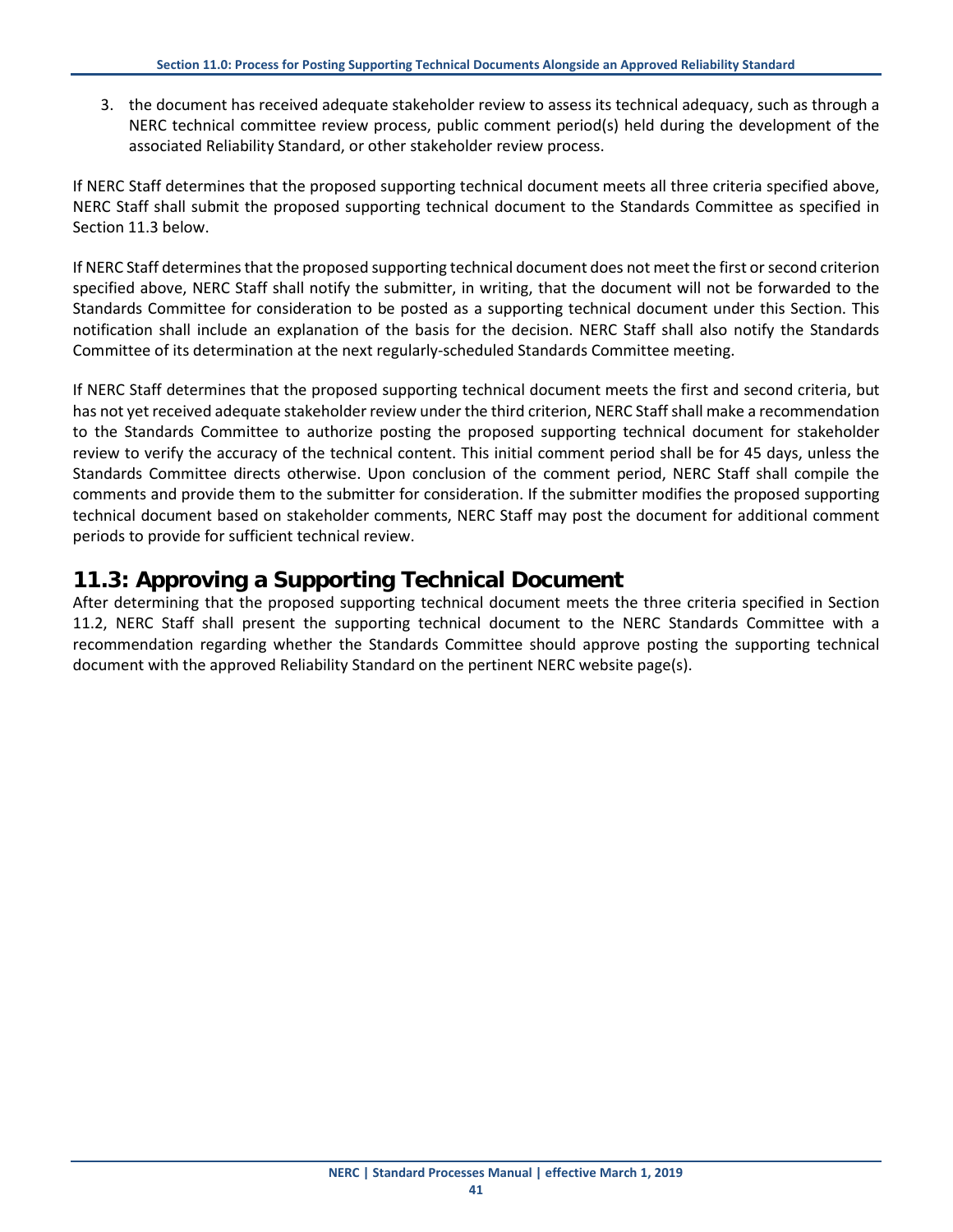### <span id="page-44-0"></span>**Section 12.0: Process for Correcting Errata**

From time to time, an error may be discovered in a Reliability Standard. Such errors may be corrected (i) following a Final Ballot prior to Board of Trustees adoption, (ii) following Board of Trustees adoption prior to filing with Applicable Governmental Authorities; and (iii) following filing with Applicable Governmental Authorities. If the Standards Committee agrees that the correction of the error does not change the scope or intent of the associated Reliability Standard, and agrees that the correction has no material impact on the end users of the Reliability Standard, then the correction shall be filed for approval with Applicable Governmental Authorities as appropriate. The NERC Board of Trustees has resolved to concurrently approve any errata approved by the Standards Committee.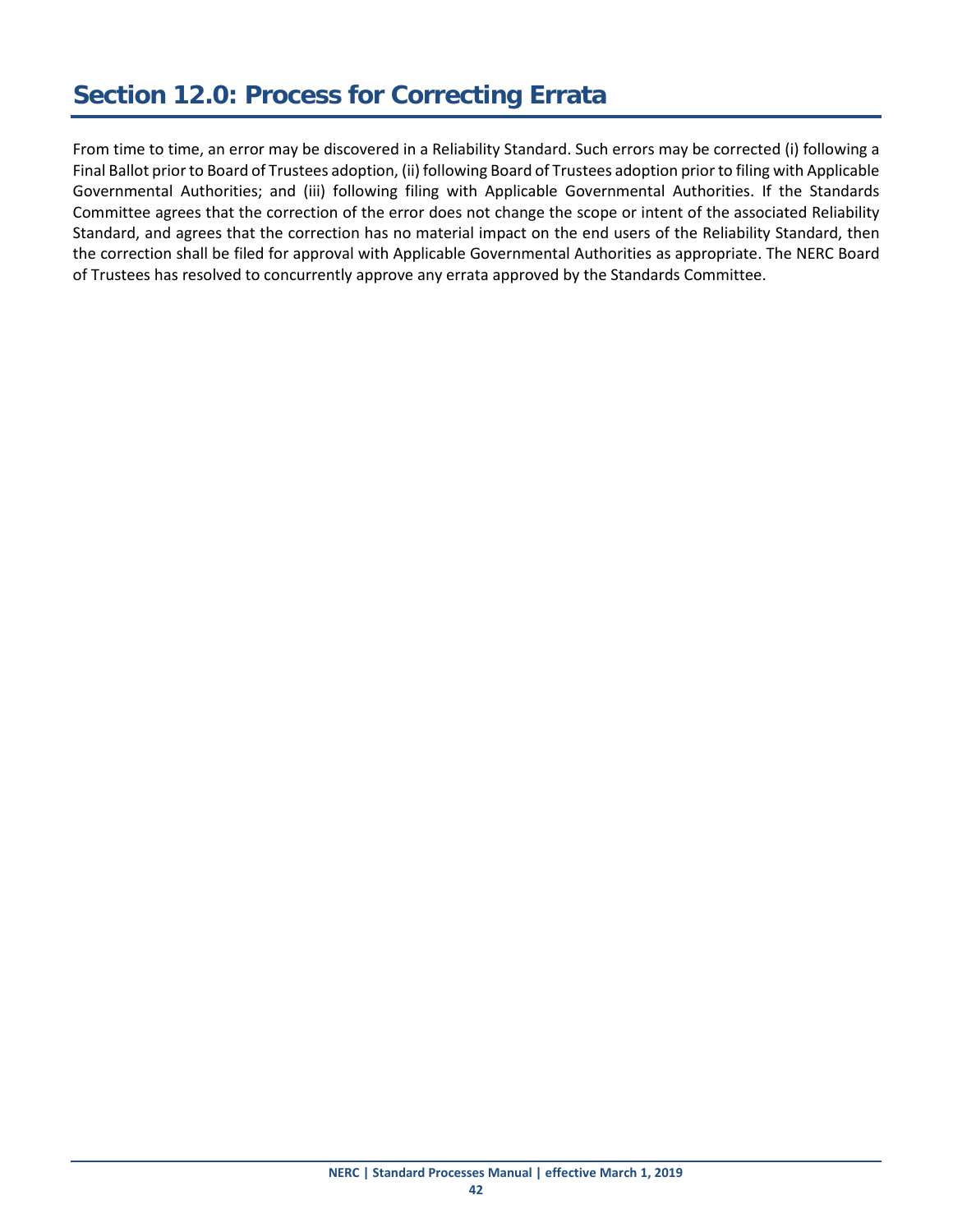## <span id="page-45-0"></span>**Section 13.0: Process for Conducting Periodic Reviews of Reliability Standards**

All Reliability Standards shall be reviewed at least once every ten years from the effective date of the Reliability Standard or the date of the latest Board of Trustees adoption to a revision of the Reliability Standard, whichever is later. If a Reliability Standard is approved by ANSI as an American National Standard, it shall be reviewed at least once every five years from the effective date of the Reliability Standard or the date of the latest Board of Trustees adoption to a revision of the Reliability Standard, whichever is later.

The *Reliability Standards Development Plan* shall include projects that address this five or ten-year review of Reliability Standards.

- If a Reliability Standard is nearing its five or ten-year review and has issues that need resolution, then the *Reliability Standards Development Plan* shall include a project for the complete review and associated revision of that Reliability Standard that includes addressing all outstanding governmental directives, all approved Interpretations, and all unresolved issues identified by stakeholders.
- If a Reliability Standard is nearing its five or ten-year review and there are no outstanding governmental directives, Interpretations, or unresolved stakeholder issues associated with that Reliability Standard, then the Reliability *Standards Development Plan* shall include a project solely for the periodic review of that Reliability Standard.

For a project that is focused solely on the periodic review, the Standards Committee shall appoint a review team of subject matter experts to review the Reliability Standard and recommend whether the Reliability Standard should be reaffirmed, revised, or withdrawn. Each review team shall post its recommendations for a 45-day formal stakeholder comment period and shall provide those stakeholder comments to the Standards Committee for consideration.

- If a review team recommends reaffirming a Reliability Standard, the Standards Committee shall submit the reaffirmation to the Board of Trustees for adoption and then to Applicable Governmental Authorities for approval. Reaffirmation does not require approval by stakeholder ballot.
- If a review team recommends modifying, or retiring a Reliability Standard, the team shall develop a SAR with such a proposal and the SAR shall be submitted to the Standards Committee for prioritization as a new project. Each existing Reliability Standard recommended for modification, or retirement shall remain in effect in accordance with the associated implementation plan until the action to modify or withdraw the Reliability Standard is approved by its ballot pool, adopted by the Board of Trustees, and approved by Applicable Governmental Authorities.

In the case of reaffirmation of a Reliability Standard, the Reliability Standard shall remain in effect until the next five or ten-year review or until the Reliability Standard is otherwise modified or withdrawn by a separate action.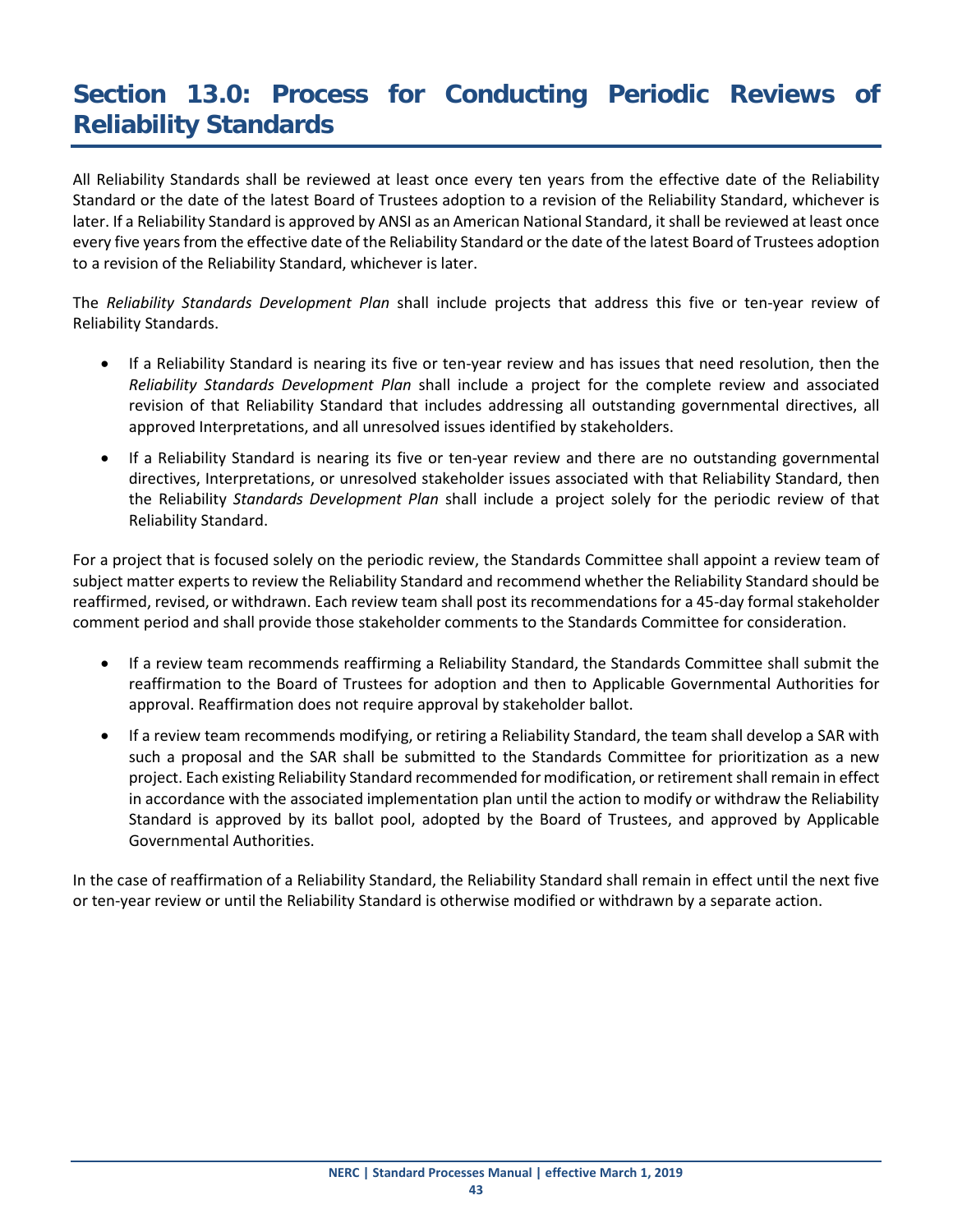#### <span id="page-46-0"></span>**14.1: Online Reliability Standards Information System**

The NERC Reliability Standards Staff shall maintain an electronic copy of information regarding currently proposed and currently in effect Reliability Standards. This information shall include current Reliability Standards in effect, proposed revisions to Reliability Standards, and proposed new Reliability Standards. This information shall provide a record, for at a minimum the previous five years, of the review and approval process for each Reliability Standard, including public comments received during the development and approval process.

#### **14.2: Archived Reliability Standards Information**

The NERC Staff shall maintain a historical record of Reliability Standards information that is no longer maintained online. Archived information shall be retained indefinitely as practical, but in no case less than five years or one complete standard cycle from the date on which the Reliability Standard was no longer in effect. Archived records of Reliability Standards information shall be available electronically within 30 days following the receipt by the NERC Reliability Standards Staff of a written request.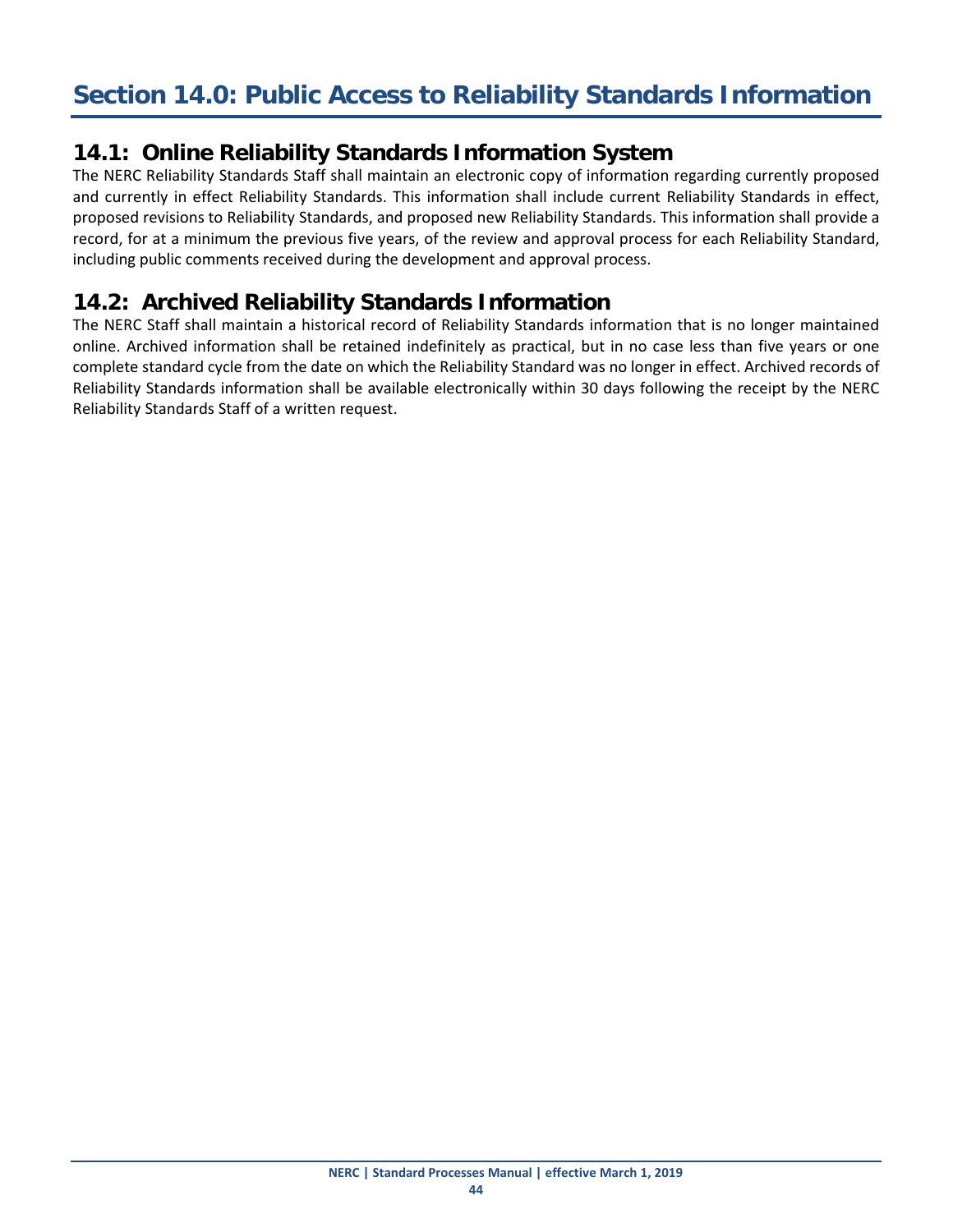#### <span id="page-47-0"></span>**15.1: Requests to Revise the Standard Processes Manual**

Any person or entity may submit a request to modify one or more of the processes contained within this manual. The Standards Committee shall oversee the handling of each request. The Standards Committee shall prioritize all requests, merge related requests, and respond to each sponsor within 30 days.

The Standards Committee shall post the proposed revisions for a 45-day formal comment period. Based on the degree of consensus for the revisions, the Standards Committee shall:

- Submit the revised process or processes for ballot pool approval;
- Repeat the posting for additional inputs after making changes based on comments received;
- Remand the proposal to the sponsor for further work; or
- Reject the proposal.

The Registered Ballot Body shall be represented by a ballot pool. The ballot procedure shall be the same as that defined for approval of a Reliability Standard, including the use of an Additional Ballot if needed. If the proposed revision is approved by the ballot pool, the Standards Committee shall submit the revised procedure to the Board for adoption. The Standards Committee shall submit to the Board a description of the basis for the changes, a summary of the comments received, and any minority views expressed in the comment and ballot process. The proposed revisions shall not be effective until approved by the NERC Board of Trustees and Applicable Governmental Authorities.